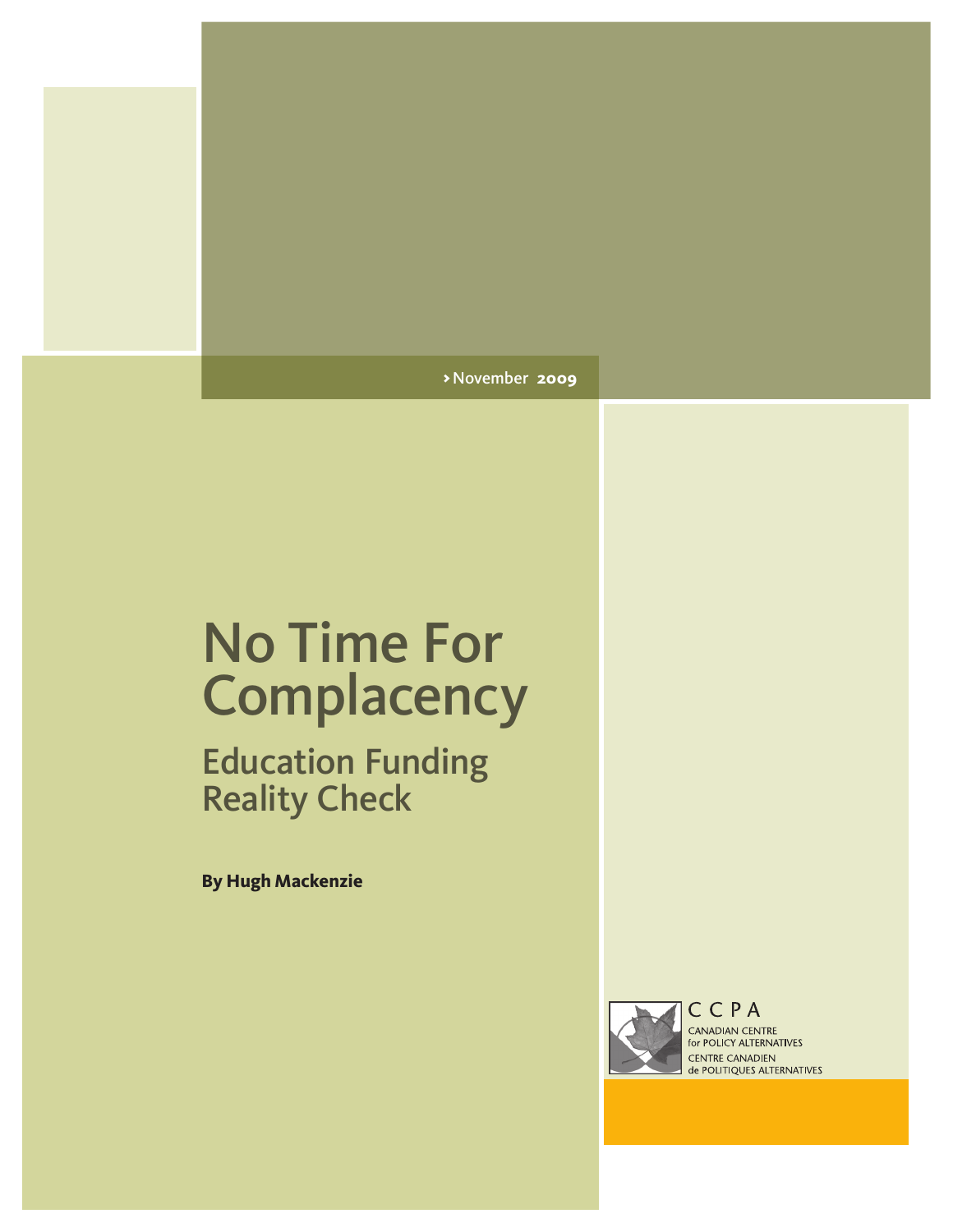

Please make a donation... Help us continue to offer our publications free online.

We make most of our publications available free on our website. Making a donation or taking out a membership will help us continue to provide people with access to our ideas and research free of charge. You can make a donation or become a member on-line at www.policyalternatives.ca. Or you can contact the National office at 613-563-1341 for more information. Suggested donation for this publication: \$10 or what you can afford.

#### **isbn 978-1-897569-78-8**

This report is available free of charge from the CCPA website at **www.policyalternatives.ca**. Printed copies may be ordered through the National Office for a \$10 fee.

410-75 Albert Street, Ottawa, on k1p 5e7

TEL 613-563-1341 FAX 613-233-1458 email ccpa@policyalternatives.ca www.policyalternatives.ca

 $\frac{CAW}{CTTAMA}$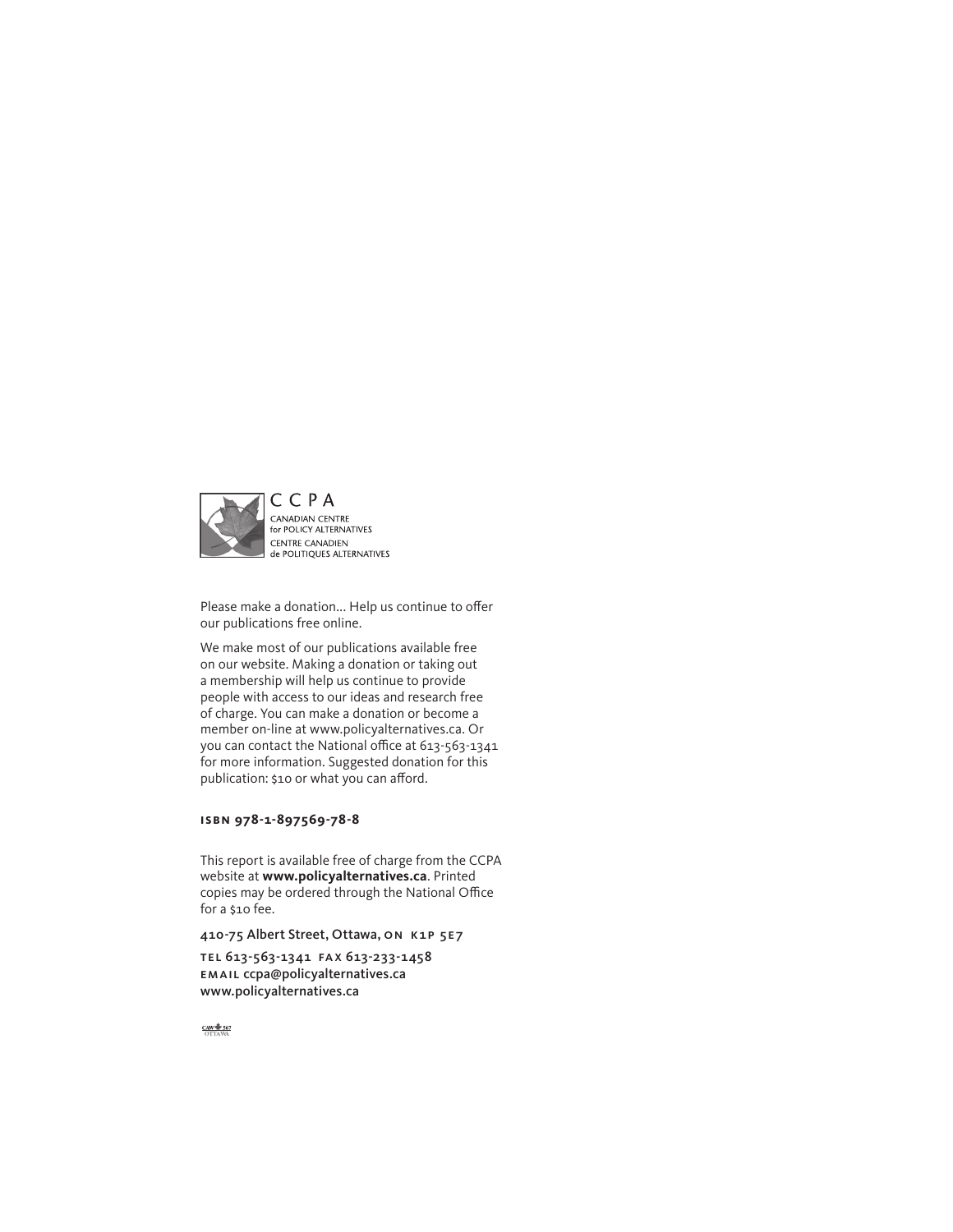### Executive Summary

A detailed review of Ontario's provincial funding framework for elementary and secondary education reveals it falls well short of expectations. It falls short based on provincial educational objectives, based on Ontario's needs in the modern knowledge-intensive economy, and based on the standards established by other elementary and secondary education jurisdictions which Ontario considers to be its peers and competitors.

The gap between needs/expectations and funding reality is attributable to five broad features of Ontario's system for funding education.

First, the funding formula does not provide sufficient funding for the basics of the system—the payment of teachers and administrators as well as the operation and maintenance of school facilities.

Second, the formula does not provide adequate funding for the special support required for all students to succeed. Special funding linked to demographic characteristics is inadequate and distributed based on out-of-date data. Funding for special education has been artificially constrained. English as a second language funding is inadequate.

These two factors combine to shortchange all students in Ontario with special needs. Underfunding of system basics forces school boards to divert funds generated for special programming to cover basic funding gaps. The result: inadequate funding for special programming is further reduced when translated to programming on the ground.

Third, the funding formula inadequately supports local priorities. To fill this and other gaps in funding, boards have come to rely on school-generated funds—a total of \$538 million as reported by school boards for 2007–2008. The total itself is astonishing, amounting to 3% of total school board operating costs—an average of \$117,500 per school across the province. That is 50% more than the funding formula's former local priorities amount of \$200 per student. Tellingly, it is substantially higher than the total of all of the special funding provided to school boards based on demographic and language factors. And because it is distributed based on schools' ability to generate additional funds rather than on educational needs, it has the effect of undoing the redistributive effect of those special grants.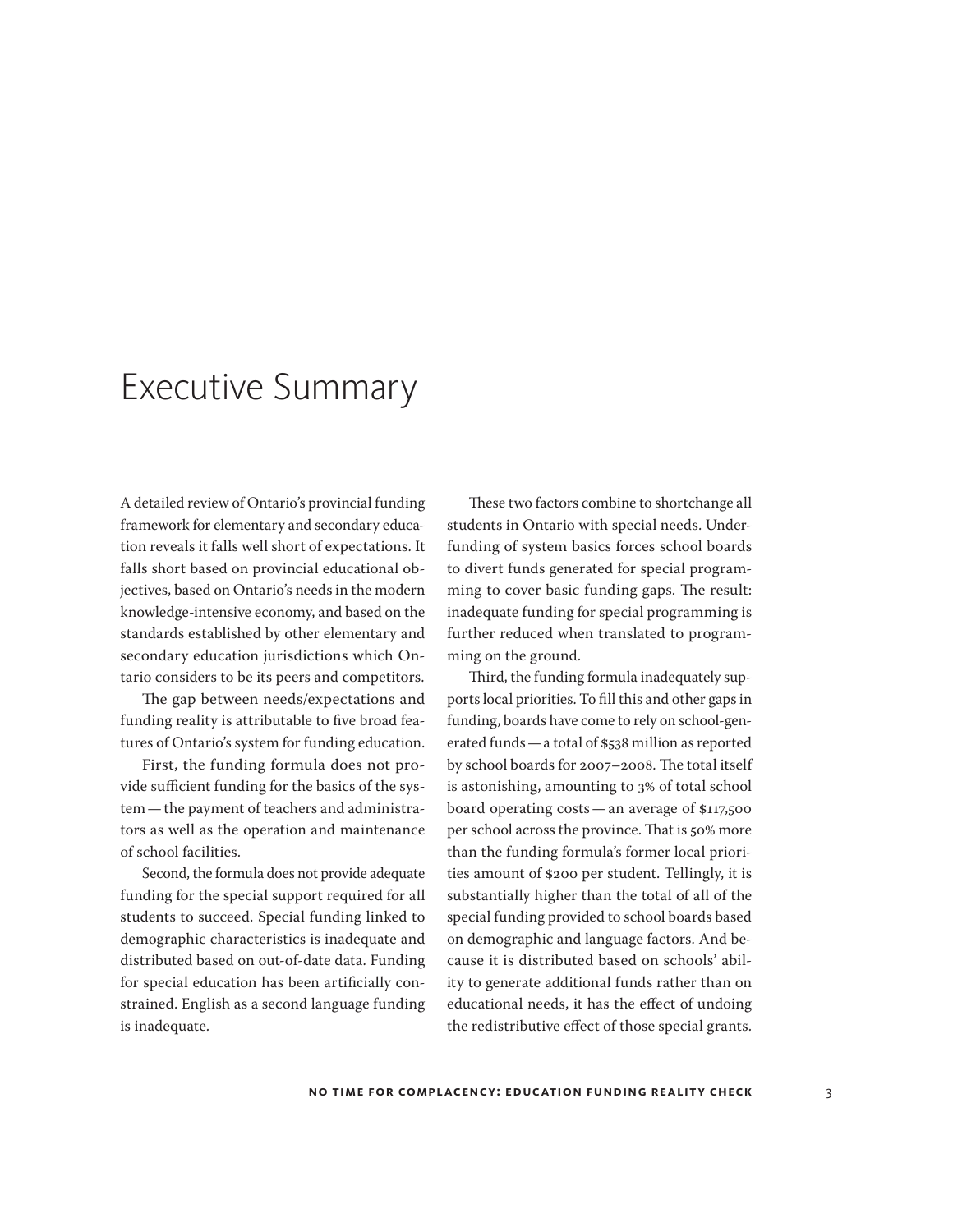#### TABLE 1 Funding Shortfalls

| <b>Funding area</b>               | Amount           | Comment                                                                                                                                             |
|-----------------------------------|------------------|-----------------------------------------------------------------------------------------------------------------------------------------------------|
| School operations and maintenance | $$427$ million   | Difference between current funding<br>and boards' inflation-adjusted actual 1997 costs                                                              |
| Student transportation            | Unknown          | Funding is not based on standards for length of trip                                                                                                |
| Elementary school libraries       | $$185$ million   | Additional funding required to support one librarian<br>per elementary school                                                                       |
| Learning opportunities grant      | \$272 million    | Funding at the 3% of operating cost level<br>recommended by Harris' expert panel in 1997                                                            |
| Language grant                    | Unknown          | Cut-off of funding after 4 years in Canada is<br>not supported by any evidence                                                                      |
| Local priorities funding          | \$900 million    | 5% of operating funding as recommended by Crombie<br>Task Force for Harris government. This is half the level<br>recommended by every other review. |
| Adult day school                  | \$55 million     | Difference between funding for secondary students<br>under 21 and for secondary students 21 and over.                                               |
| Allowance for declining enrolment | Unknown          | Formula is based on unrealistic assumptions about<br>fixed vs. variable costs.                                                                      |
| <b>Partial total</b>              | $$1,839$ million | Includes measured and itemized shortfalls only                                                                                                      |

Specifically, for every board that receives less than the provincial average Learning Opportunities Grant (LOG), school-generated revenue is sufficient to wipe out the difference between that board's LOG funding and the provincial average. In other words, fundraising serves to "undo" the intended effect of the LOG.

Fourth, the narrow definition of what constitutes "education" that underpinned the Harris government's original revision of the funding formula has not been fundamentally altered since. The "3-R" focus that cut schools off from the rest of the health and social services system remains. School boards still do not receive funding to support adult continuing education. Public access to school facilities has improved, but is still limited.

These specific shortcomings add up to a substantial gap between what is actually delivered, and what the internal logic of the funding formula together with the recommendations of the studies that led to it would imply.

In summary, identified funding shortfalls are as shown in Table 1.

As a counterpoint, the provincial government can demonstrate that, on a per-student basis, elementary and secondary education funding is actually greater than it was in 1997, the year before the introduction of the Harris government's funding formula.

While that is true, it is misleading. It is true that on a per-student inflation-adjusted basis, total operating funding is approximately \$900 million higher than it was in 1997. But that doesn't take into account the fact that provincially mandated changes in school operations—additional funding specifically earmarked for class size reductions, elementary teacher preparation time, and special support teachers in secondary schools—account for \$1,800 million of the operating funding provided in 2009–10. On a basis that is comparable to the level of activity required of boards in 1997, total funding is approximately \$900 million lower on a per-student inflation-adjusted basis.

The claim also misses the bigger picture: Ontario is falling behind on key education funding measures. A comparison of elementary and secondary education funding per student across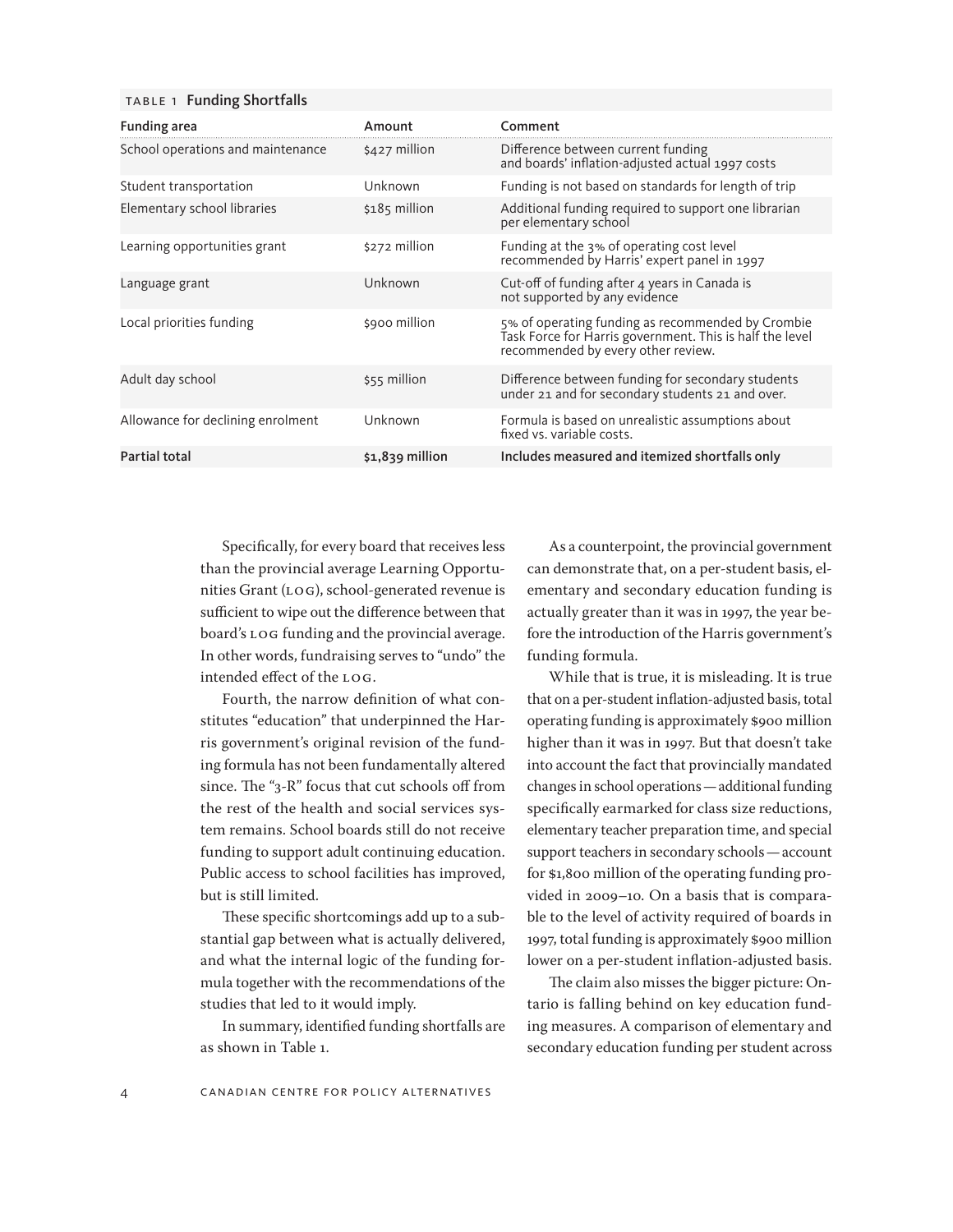

#### FIGURE 1 Operating spending per student 2006-7 school year Ontario and peer US jurisdictionst

North America shows that Ontario ranks close to the bottom of the pack.

Among U.S. states and the District of Columbia (51 jurisdictions), Ontario's spending per student would place it 46<sup>th</sup>.

Among Canadian provinces and territories, Ontario ranks  $9^{th}$  out of 13 jurisdictions.

Among the 64 jurisdictions providing public elementary and secondary education, Ontario ranks  $54$ <sup>th</sup>.

Compared to Ontario's peer jurisdictions in the United States, Ontario's level of investment looks particularly bad, as Figure 1 shows.

New York City spends more than twice as much per student on public elementary and secondary education as Toronto.

These funding gaps expose a significant problem with accountability in elementary and secondary education funding. The funding formula is structured from top to bottom to impose accountability requirements on school boards. School boards are accountable for classroom vs. non-classroom spending, special education spending, spending on administration, and class sizes to name just a few requirements. And new

legislation under consideration will enable the province to expand those requirements significantly. What is missing, however, is any system of accountability on the part of the provincial government for the adequacy of its funding commitment in light of Ontario's educational needs and objectives.

Ontario needs a permanent, independent third party commission to provide an ongoing assessment of the appropriate level of funding and programming Ontario requires to meet its educational objectives. A special task force or review every five to 10 years simply isn't good enough. The political review of the Ministry of Education's budget in the Legislature's estimates process is just that—political. And the ongoing debate between school boards and the province over funding adequacy is too easily dismissed as self-serving.

Ontario has lofty goals and pressing needs for its public elementary and secondary education system. We see public education as key to the integration of new Canadians. We rightly see broad participation in a universal public education system as a way to strengthen a so-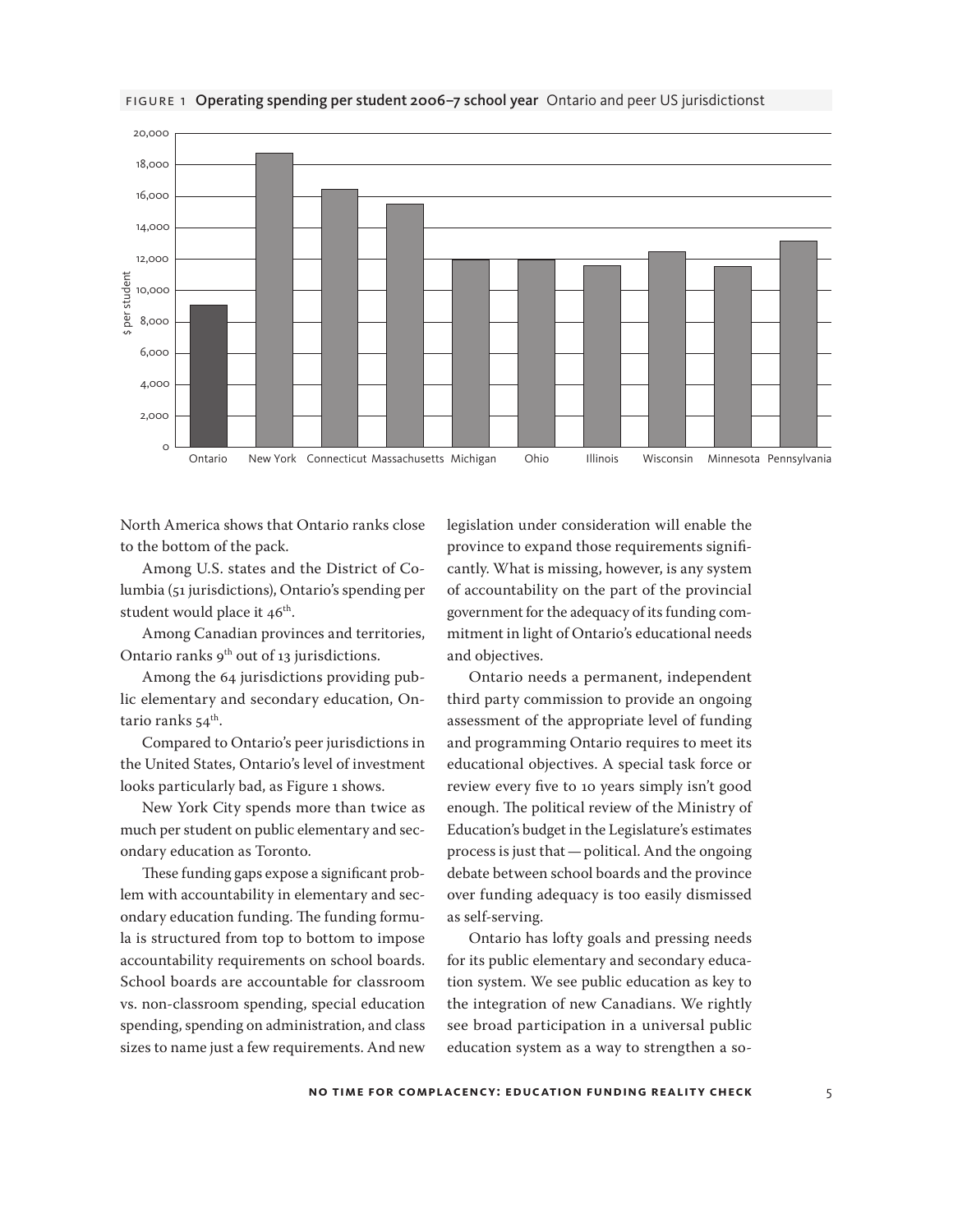ciety characterized by substantial and growing income inequality. We see public education as key to building citizenship. We see education as the foundation for the equality of opportunity that is such a fundamental value in a liberal democracy. And we recognize that Ontario's economic future depends to a significant extent on the skills and education of our people.

But based on the way the funding system is designed and on a comparison of Ontario's financial commitment to public education with that of our North American peers, we will not achieve our goals.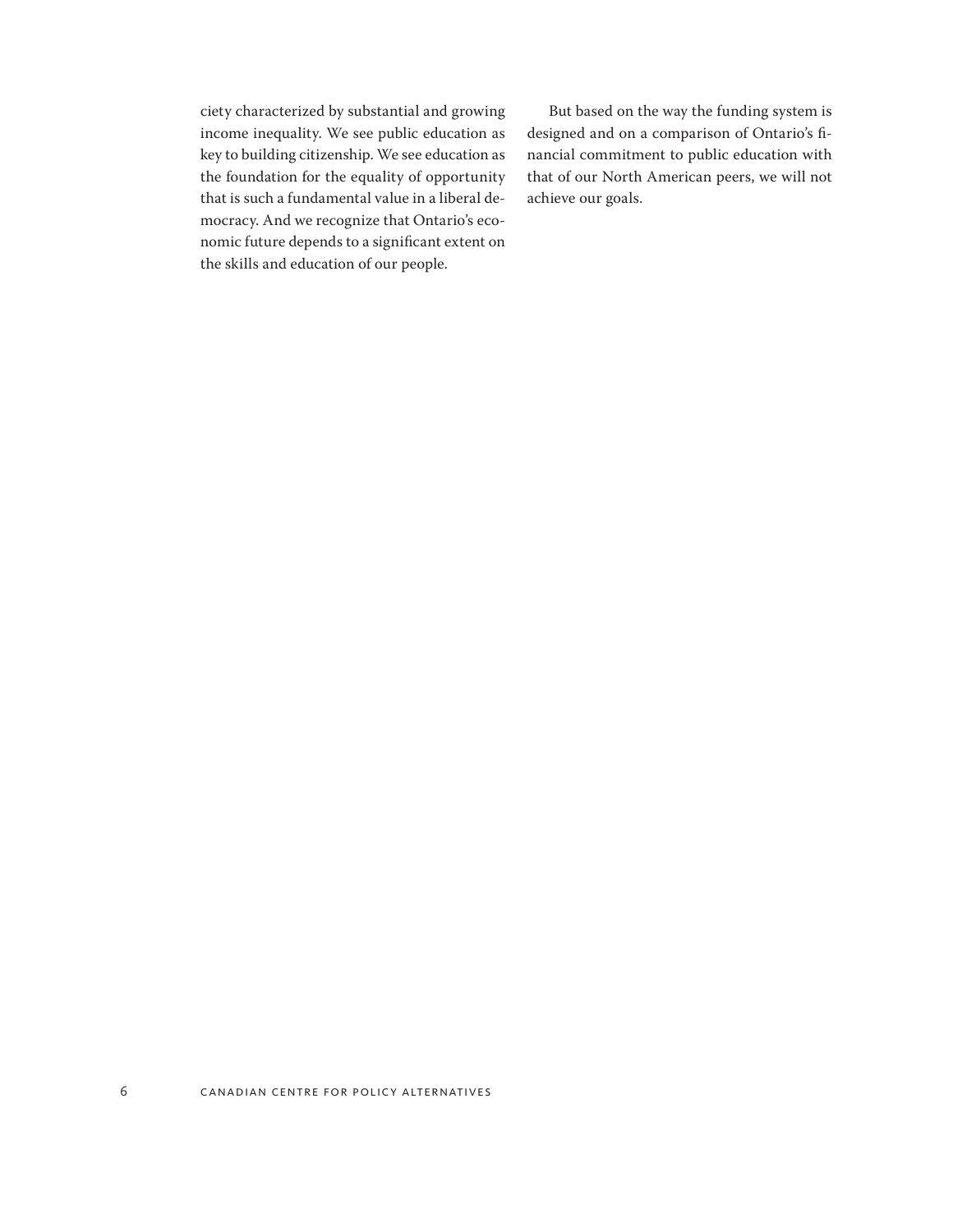# Ontario's Education Funding Formula in 2009

The 2009–10 school year marks the 12th anniversary of the funding formula for elementary and secondary education introduced by the Harris government.

A child who entered Grade 1 in the formula's first year (1998–99) will be graduating from secondary school this year.

In the 12 years since the formula was first imposed on school boards in Ontario, a great deal has changed in the formula itself, in the educational objectives it is meant to serve, and in the broader economic, social and political environment in which the school system operates.

The formula has been modified every year since its introduction; sometimes more than once in a year. Layer after layer of complexity has been added on as the shortcomings of its "one size fits all" approach attracted negative political attention.

The policy objectives set out by the Harris government upon the formula's introduction were clear: to shift the emphasis in the education system back to the "basics" and the focus of funding to the "classroom"; to equalize funding across the province; to rein in spending of large urban school boards; to strengthen the provincial

government's control over school boards; and to reduce provincial spending on education by approximately \$750 million. Those objectives have shifted as the political environment has changed, and as the dissonance between real world of education in the 21<sup>st</sup> century and the idealized (largely imaginary) "Leave-it-to-Beaver" world of education in the 1950s Harris tried to recreate became untenable.

The overriding objectives of the provincial government have changed dramatically over the years, beginning with the Eves government's partial implementation of recommendations from the Rozanski Task Force for increased funding to offset inflationary pressures and continuing with the McGuinty government's emphasis on reducing class sizes, increasing secondary school graduation rates and making resources available to support specialized programs in the arts and physical education. More important, the relationship between the government and the education system changed from one of outright hostility under the Harris Conservatives to a much more supportive stance under the McGuinty Liberals.

The world outside the Ontario educational system has also changed dramatically. The demo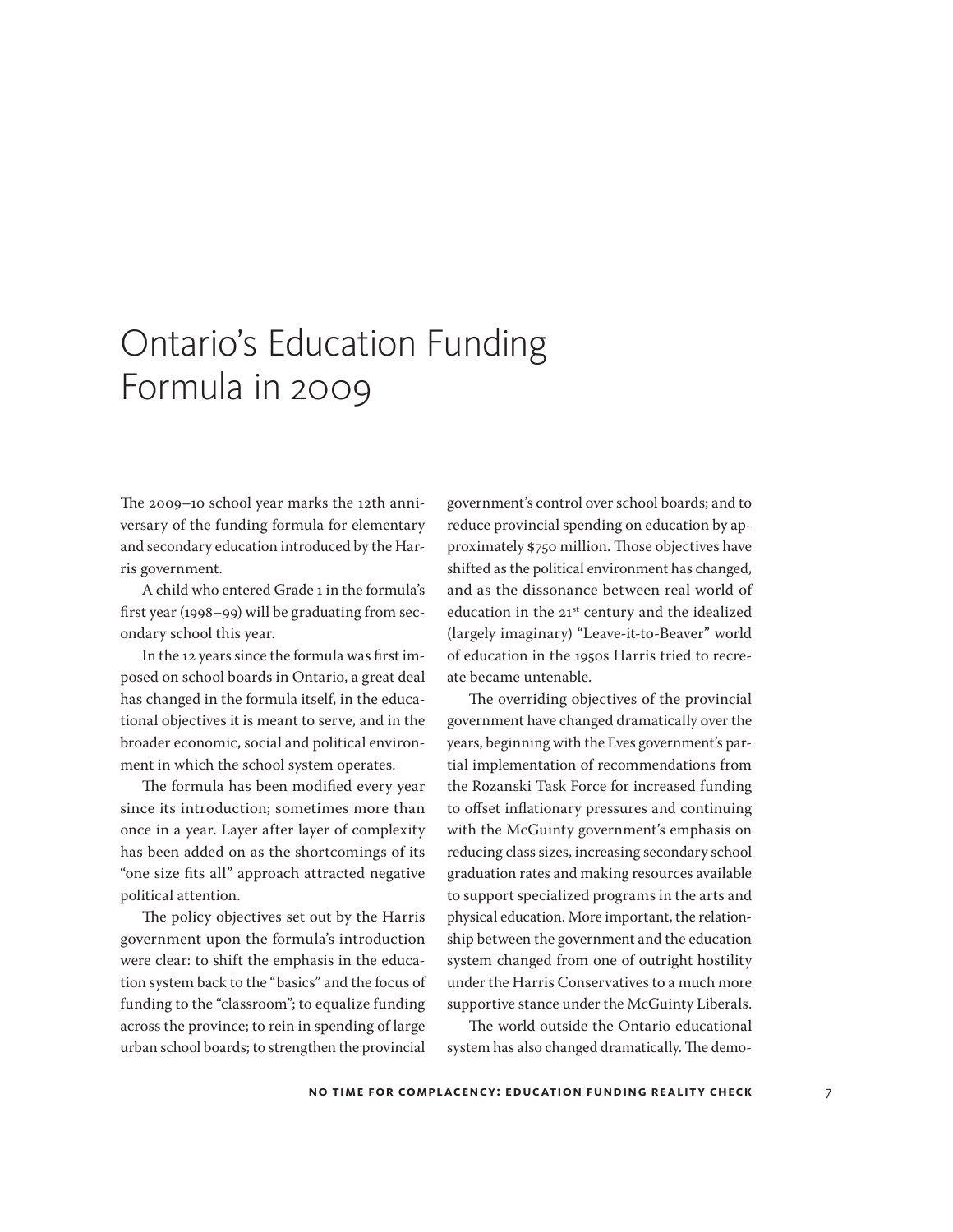graphic base for the school system is changing. In the mid-1990s only a small minority of school boards in Ontario were experiencing declining enrolment while overall enrolment continued to increase. The government is now projecting that 55 boards representing 72% of total enrolment in Ontario will experience enrolment declines in 2009–10 compared with 2008–09 and that total enrolment across the province will drop by nearly 2%.

Ontario's student population is also changing. The natural birth rate of Canadians is below the replacement rate; long-term population growth in Canada now depends on immigration. This means that, over time, the proportion of students in our schools who were not born in Canada, or whose parents were not born in Canada, will continue to increase. Furthermore, recent statistics show that recent immigrants are experiencing greater difficulty than previous cohorts of immigrants in integrating into and succeeding in Canadian economic life. Finally, the statistics show that the majority of immigrants to Canada come to Ontario and that a significant majority of them settle in the Greater Toronto Area.

While these changes in policy objectives and the educational environment may have been acknowledged in add-ons to the funding formula, the changes generally fall far short of what is required to meet provincial educational objectives in this changing context and, taken together, beg the question of whether the fundamental structure of the formula continues to be appropriate.

If the funding formula were a car, it would look ramshackle. A 1997 model (the base year for the funding formula) covered with parts lifted from later model years, with body panels in varying states of disrepair painted different colours, and literally pasted with duct tape from front to back and from top to bottom. It has some new parts and some of its systems have been updated, but underneath, it is still a 1997 model and it runs like a 1997 model.

Although the design of the funding formula is complex, with funding levels driven by literally hundreds of different provincially mandated and board specific factors, the problems with the formula fall under five general headings: its failure to provide sufficient funding to support the basic nuts and bolts of a modern education system; its failure to recognize and reflect differences in needs among students and cost drivers among school boards; its failure to distinguish appropriately between fixed costs and costs that vary with changes in enrolment; its narrow view of the purpose of education and of the role of schools and the school system in the community; and a view of accountability that is both one sided and driven by cost accounting.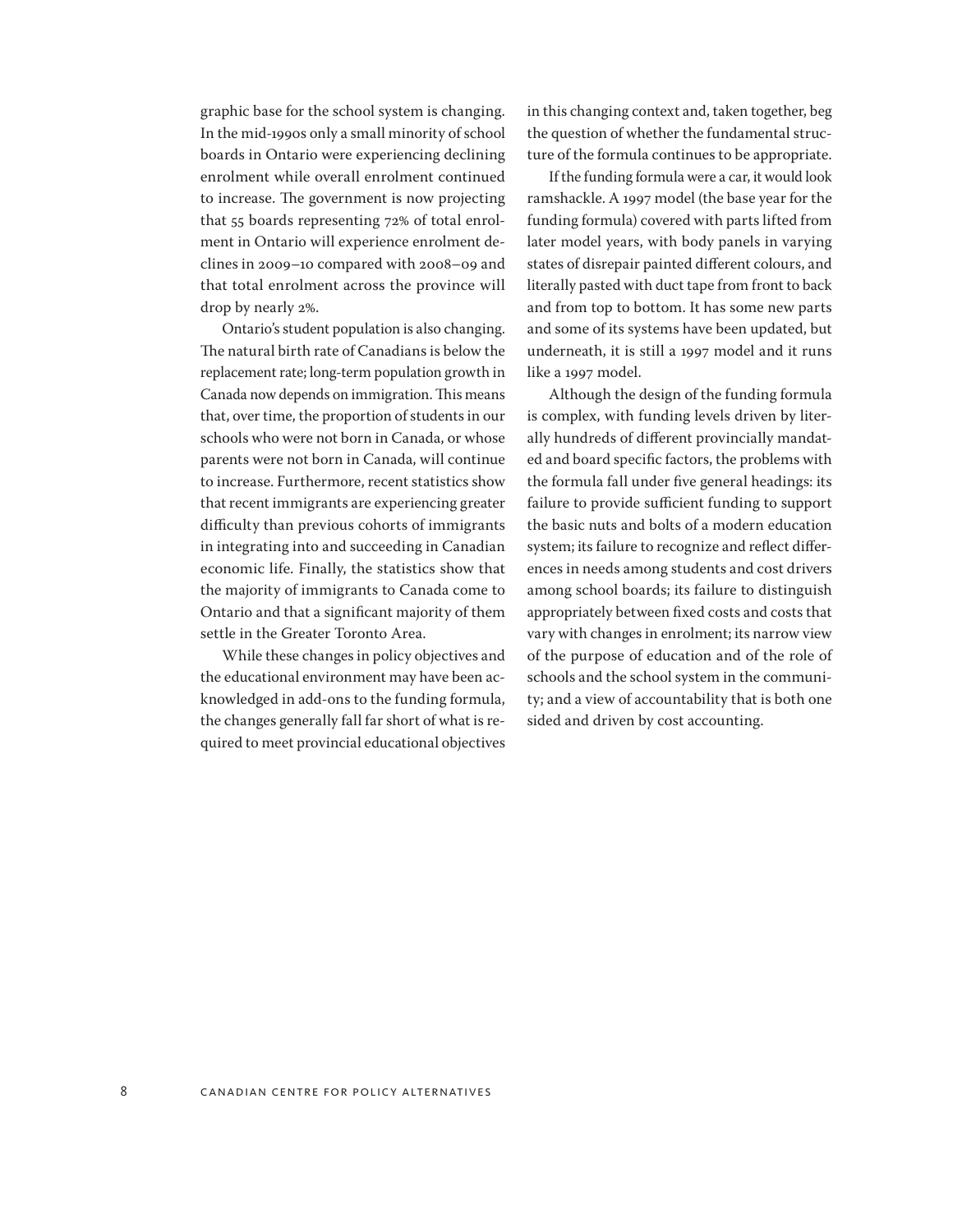### Funding formula background

In its original design, the provincial funding formula for education introduced for the 1998–99 school year was a recipe for disaster for many large urban school boards in Ontario.

It did not provide for the actual costs of the school system: the operations and maintenance of the buildings and equipment; the payment of teachers and other staff; the need for nonclassroom administrative and support services. This was not an accident. Funding for teachers was deliberately low-balled as an "incentive" for school boards to constrain the salaries negotiated by boards with their teachers. Operations and maintenance funding per square foot was set to give boards an incentive to contract out the work and avoid their contractual obligations to unionized employees. Operations funding was based on enrolment as a deliberate measure to force boards to close schools that were not of a standardized ideal size.

It was insensitive to even the most obvious drivers of differences in costs among school jurisdictions such as the age of buildings, climate, population density and local labour markets.

It did not adequately recognize the need to provide enhanced services for students with special needs.

It did not provide for any additional funding to address purely local needs and requirements.

It provided funding to support only a narrow and some would say an inaccurately remembered nostalgic view of what constituted education, treating the arts, physical education, citizenship and indeed any academic pursuit other than reading, writing and arithmetic as a "frill" for which funding should not be provided.

It failed to recognize or support the role that schools play in their communities.

In implementing its fixation on students as a driver of funding, it failed to recognize adequately the fixed costs associated with an education system, laying the foundation for a crisis in any school board experiencing declining enrolment.

Finally, although the funding system has been truly obsessed with accountability mechanisms—for teachers, for schools and for school boards—there is no system of accountability for the adequacy of the provincial commitment to education through the funding formula.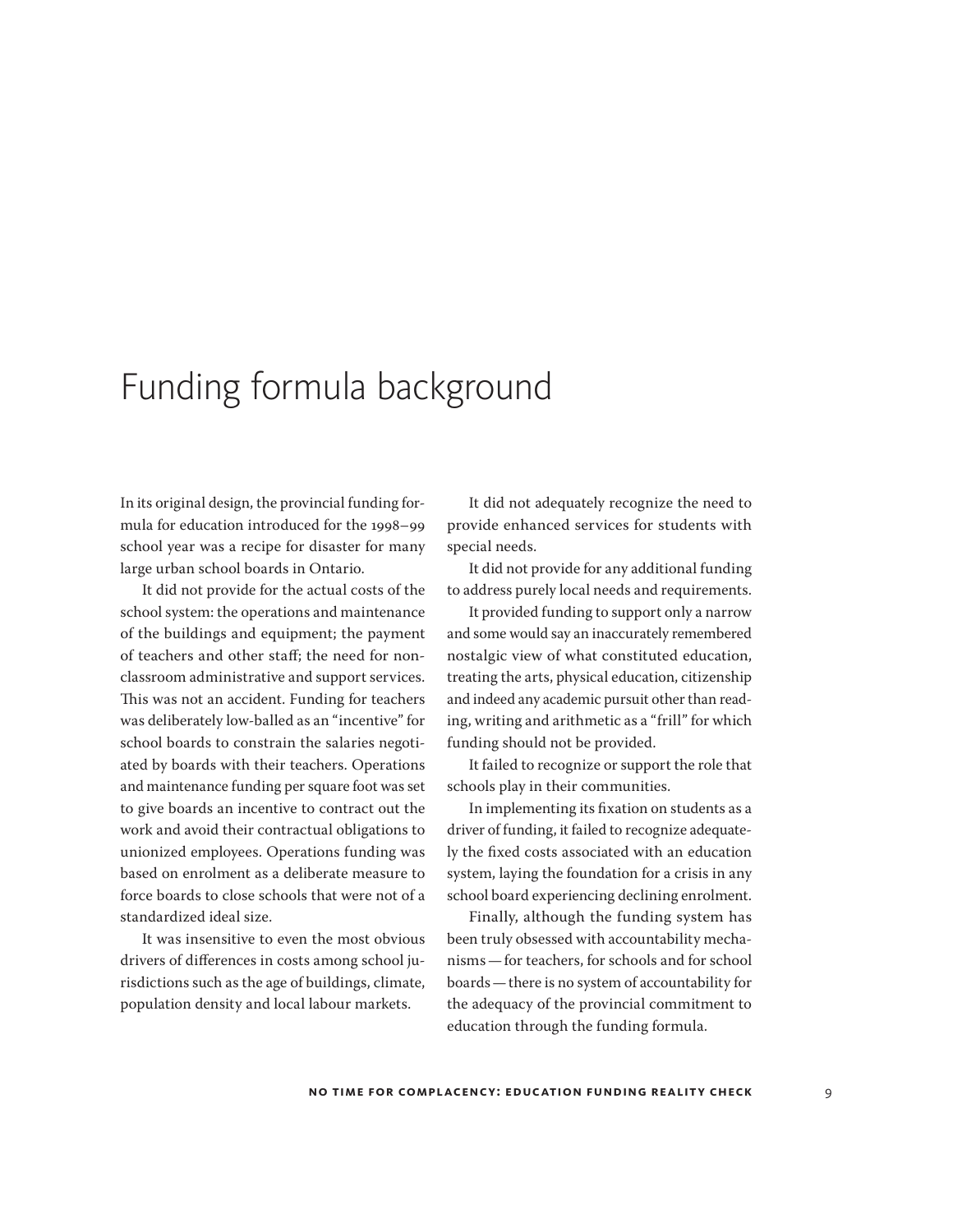Over the years since the formula's introduction, many changes have been introduced in an attempt to address its shortcomings.

The Harris government was blamed for school closures, not just in the Tory deserts of Toronto, Ottawa, Hamilton and Windsor but in its political heartland. The government was forced to respond, introducing customized funding based on school-by-school configurations and allowed for full funding of any school that reached 80% occupancy. Funding per square foot, however, was not changed, and school boards responded by deferring maintenance and allowing facilities to deteriorate.

More recently, the McGuinty government adopted a key recommendation of the Rozanski Task Force and provided substantial funding for school renewal to deal with the consequences of the maintenance backlog. One of the side effects of this funding was to provide temporary relief on the operations and maintenance front by allowing routine maintenance projects to be funded as renewal projects. That avenue for flexibility is soon to end as renewal funding dries up and projects wind down.

Salary and benefit benchmarks for teachers were initially established approximately 10% below the amounts that teachers were actually being paid at the time the formula was introduced. Inflation-lagging funding in the first few years of the formula pushed that shortfall to 15% by the time the Rozanski Task Force tackled the issue and recommended increased funding.

In 2004–5, the McGuinty government finally updated teacher salary benchmarks to reflect actual salaries, but chose to fund the cost of raising those benchmarks by reducing already inadequate funding in other areas.

New grants have been created to address some of the specific cost differences among boards, but core funding is still based on the assumption that every school system in Ontario is identical.

Funding for students with special needs was increased in the later years of the Harris era, but has since been reduced as an offset against other changes. Just as important, the inadequacy of funding for the basics of the system has led all boards, including the Toronto District School Board, to allocate funding generated under special needs grants to filling the holes in the funding of the basic system.

Literally every report that has been prepared on education funding in Ontario in the past 35 years has recommended extra funding of 5% to 10% to cover local needs not otherwise recognized in the central formula. The original formulation provided nothing for local needs. The Harris government belatedly added and then increased a local priorities amount. The Rozanski Task Force recommended that it be converted to a fixed percentage that would automatically grow along with total funding.

The McGuinty government eliminated it, using the money saved to cover part of the cost of updating teacher salary benchmarks. And in what can only be characterized as an Orwellian twist, it cited the fact that boards couldn't actually use the local priorities funding for local priorities because their teachers were not fully funded as its justification for the elimination of local priorities funding.

The same justification was offered for the McGuinty government's decision to reduce its supplementary funding for students at risk delivered through the Learning Opportunities Grant. Rather than address the fact that underfunding of teacher salaries had forced a downsizing of board programs supporting students at risk, the government carved that forced downsizing out of the grant itself. As a result, the formula now provides far less funding for students at risk than was originally recommended by the Harris government's expert panel on the Learning Opportunities Grant in 1997.

Funding has been introduced to support some educational programs originally de-funded by the Harris government, but the amount falls far short of what is required to support a well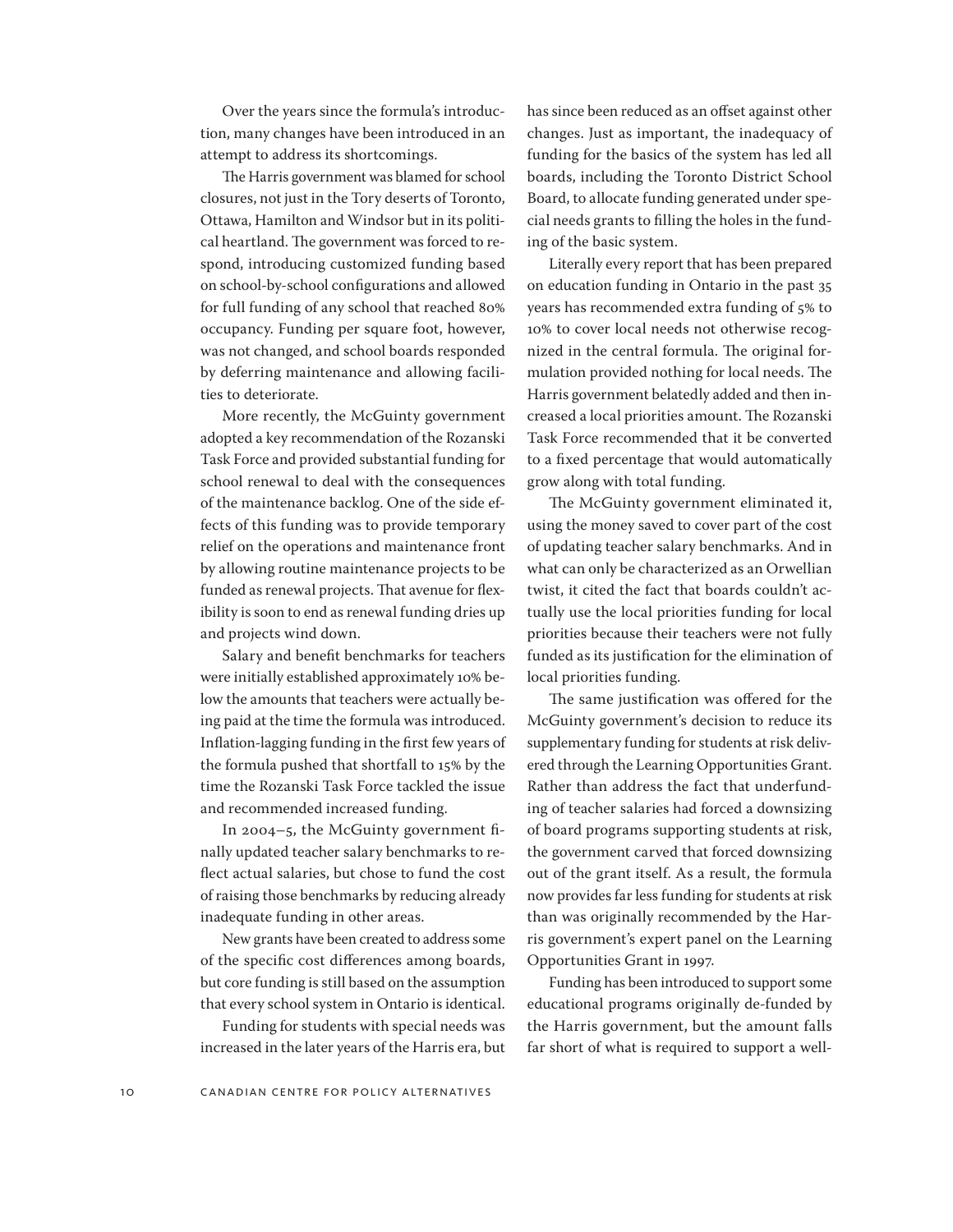rounded education for citizenship and participation in society. Most notably, given the universally acknowledged importance of continuing education, the formula has never recognized the role that some school boards have traditionally played in adult education.

A limited amount of funding has been provided for community use of schools, but again, not nearly enough.

The formula was amended to provide for a 'school foundation grant' which made funding school-based administrative services less dependent on enrolment numbers, but it failed to extend the same logic to the funding of other requirements that do not vary continuously with enrolment. Special funding to offset the effect of declining enrolment is helpful, but inadequate in the face of fixed costs that are funded as if they vary with enrolment and the cumulative effects of enrolment decline.

The provincial government has chosen to focus its funding improvements on new priorities, most notably class size reductions in elementary schools, leaving basic funding problems unaddressed.

And this year, in particular, the provincial government has chosen to offset some of the increased costs arising from its provincial labour relations framework with a 'death of a thousand cuts' approach to the funding of programs like textbooks and classroom computers, with further cuts promised for 2010–11.

Finally, the one recurrent theme behind formula funding has been financial accountability. In its original conception, accountability mechanisms were imposed as a way of making transparently political points for the Harris government. An arbitrary distinction was drawn between "classroom" and "non-classroom" funding and spending with regulations requiring that "classroom" funding be spent on "classroom" activities. The government defended itself against criticism of its approach to funding special education services by requiring boards to demonstrate that they spend

all of their special education funding on special education services. The government underlined its point about "wasteful" school board administration by limiting spending on "administration" to its grants labeled as for "administration".

Since then, the accountability requirements have expanded, as special grants have been introduced to support specific changes—for example, the additional funding to support increases in teacher preparation time and the additional funding to support reductions in class sizes in the primary years.

The accountability that has been expected of boards is, however, almost entirely financial. There is no accountability for programming beyond the requirements for class sizes. When it is convenient, the government takes the position that the special grants simply generate pools of money which boards are free to use for any purpose they choose. When it is convenient, the government treats individual grants as if they are earmarked for their ostensive purpose and shifts blame for programming inadequacy back onto school boards.

This almost exclusive focus on financial accountability by school boards has been highlighted for change in the McGuinty government's proposed changes in the Education Act in Bill 177, introduced into the Ontario Legislature on 7 May 2009. The government has included in the Education Act amendment provisions for board reporting on student achievement as measured by the Education Quality Assessment Office (EQAO). Missing entirely from the accountability framework is any accountability on the part of the provincial government for the adequacy and allocation of formula funding in light of the provincial government's stated educational objectives. In the education system, everyone is accountable except for the agency that is in control of the system—the Ministry of Education. The increased accountability of boards for student achievement contemplated by the 2009 Education Act amendments will serve as an addition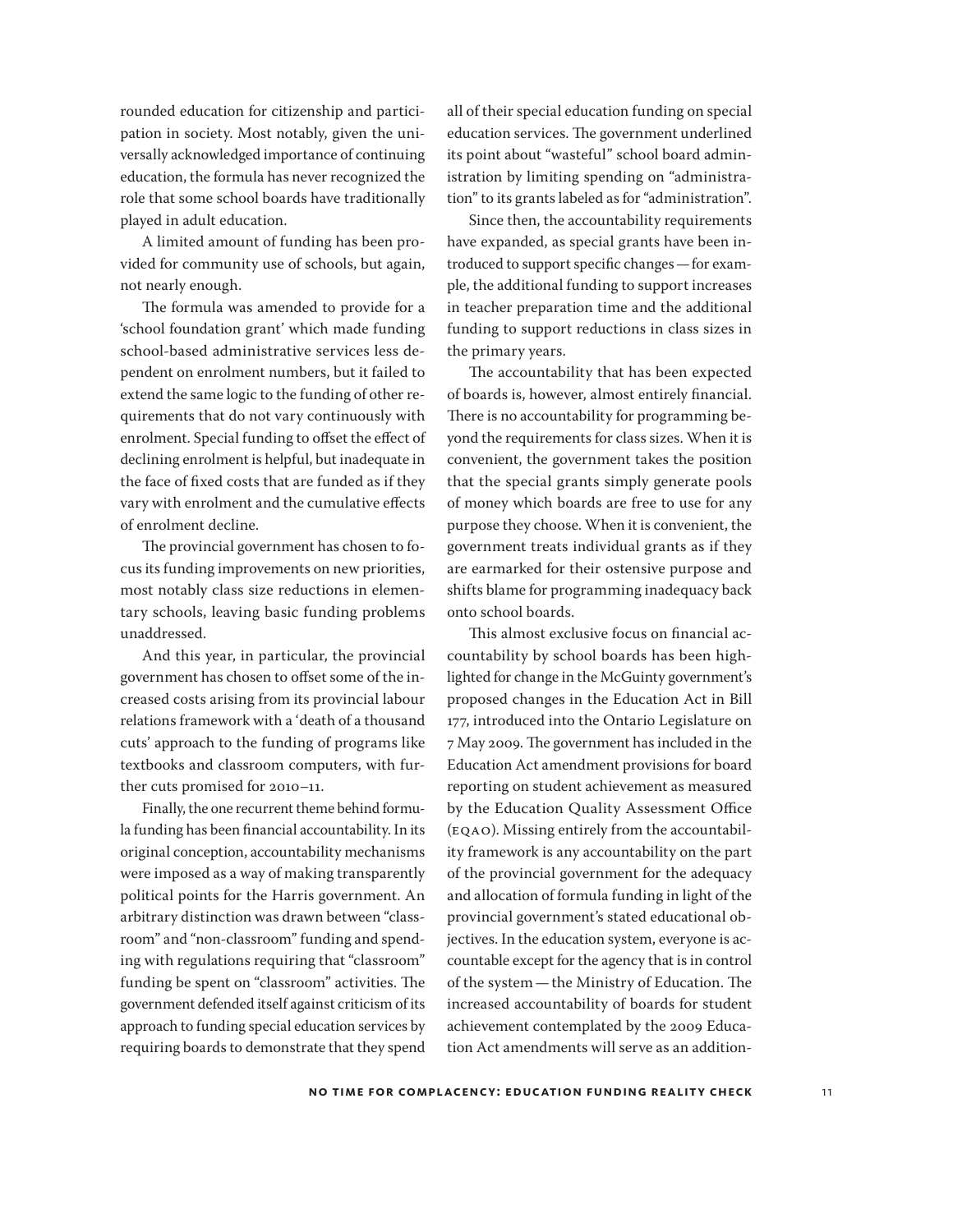al screen between the provincial governments and the consequences of its funding decisions.

It is hard to escape the conclusion that the accountability mechanisms are designed to support the provincial government's political objectives, assuring that the government gets political credit for its political priorities while shifting political blame back to school boards and school board officials for everyone else.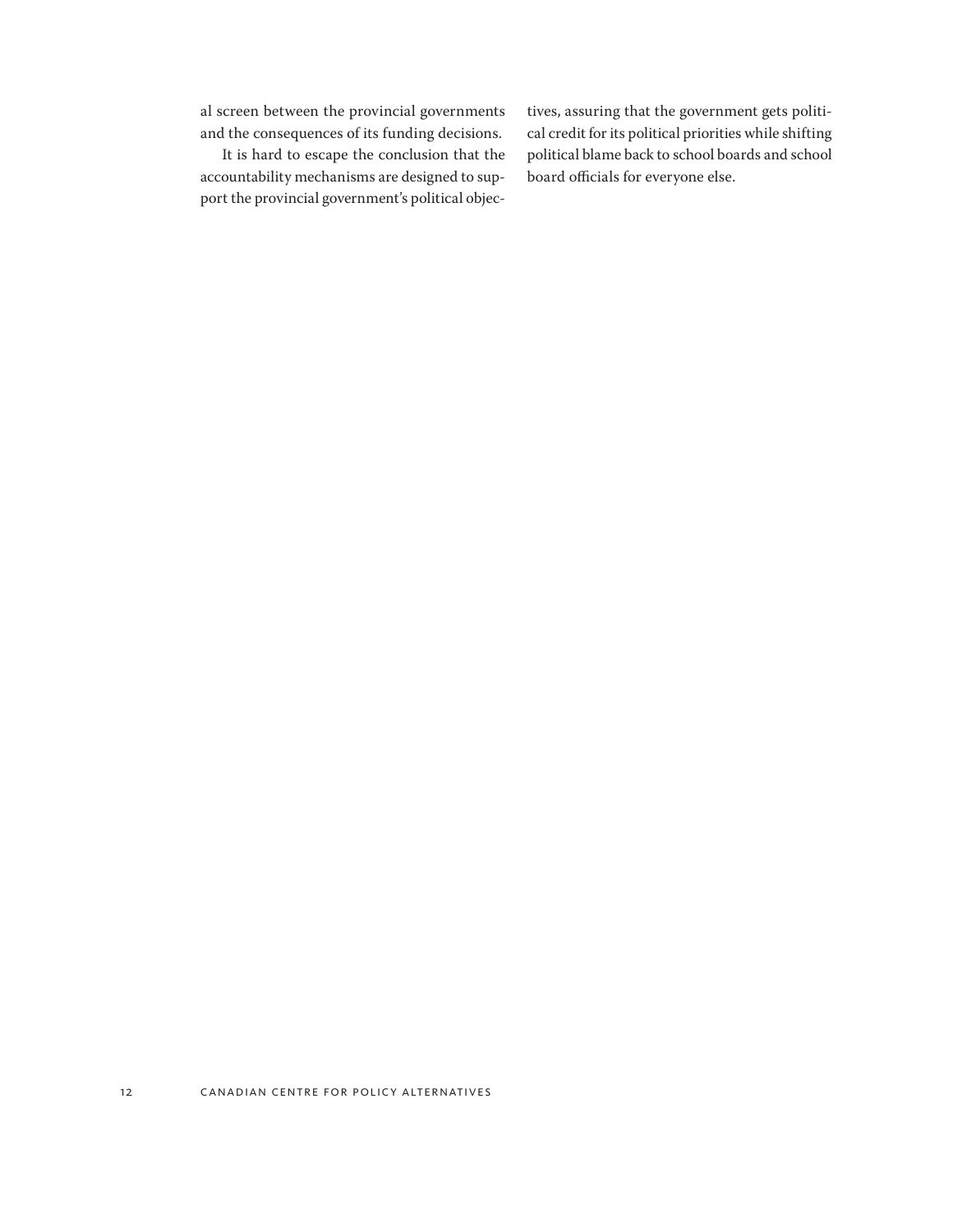# Formula funding in Ontario what the numbers say<sup>1</sup>

When it was introduced, the explicit goal of the funding formula was to equalize funding among school boards while at the same time reducing total education funding by approximately \$750 million. In other words, the funding goal behind the formula was to level down.

The formula as it was originally conceived delivered funds to school boards under two broad headings: factor-driven formula payments and transitional arrangements intended to spread out the impact of the funding cuts imposed on boards that would otherwise have been immediately negatively affected by the move to the new formula. Those transitional arrangements were funded in part by holding back funding increases that would otherwise have flowed to historically underfunded boards.

Funding per student—adjusted for inflation—has followed three distinct paths over the history of the funding formula, as illustrated in Figure 2.

Up to school year 2001–2, inflation-adjusted funding per student declined in each school year, year over year. By 2001–2, total funding on an inflation-adjusted basis had declined by more than \$1.9 billion, significantly overachieving (to

use a term popular with the Ministry of Finance in the Harris-Eves era) the original target of a reduction of \$750 million.

Between 2001–2 and 2004–5, in the last years of the Harris-Eves era and the beginning of the McGuinty government, inflation-adjusted funding per student increased again as the two governments proceeded with partial implementation of the Rozanski Task Force recommendations. By 2004–5, the gap compared with inflationadjusted 1997 funding had been reduced to less than \$1.1 billion.

In 2004–5, however, funding formula renewal collided with the implementation of the McGuinty government's 2003 election promises and the program enhancements to which the government committed itself in its 2004 labour framework. While both the election commitments and the labour framework contained a large number of individual items, the major elements from a cost perspective were increased funding for an agreement mandated increase in elementary teacher preparation time, increased funding for an agreement mandated increase in secondary teacher preparation time and the hiring of "student success" teachers; and the cam-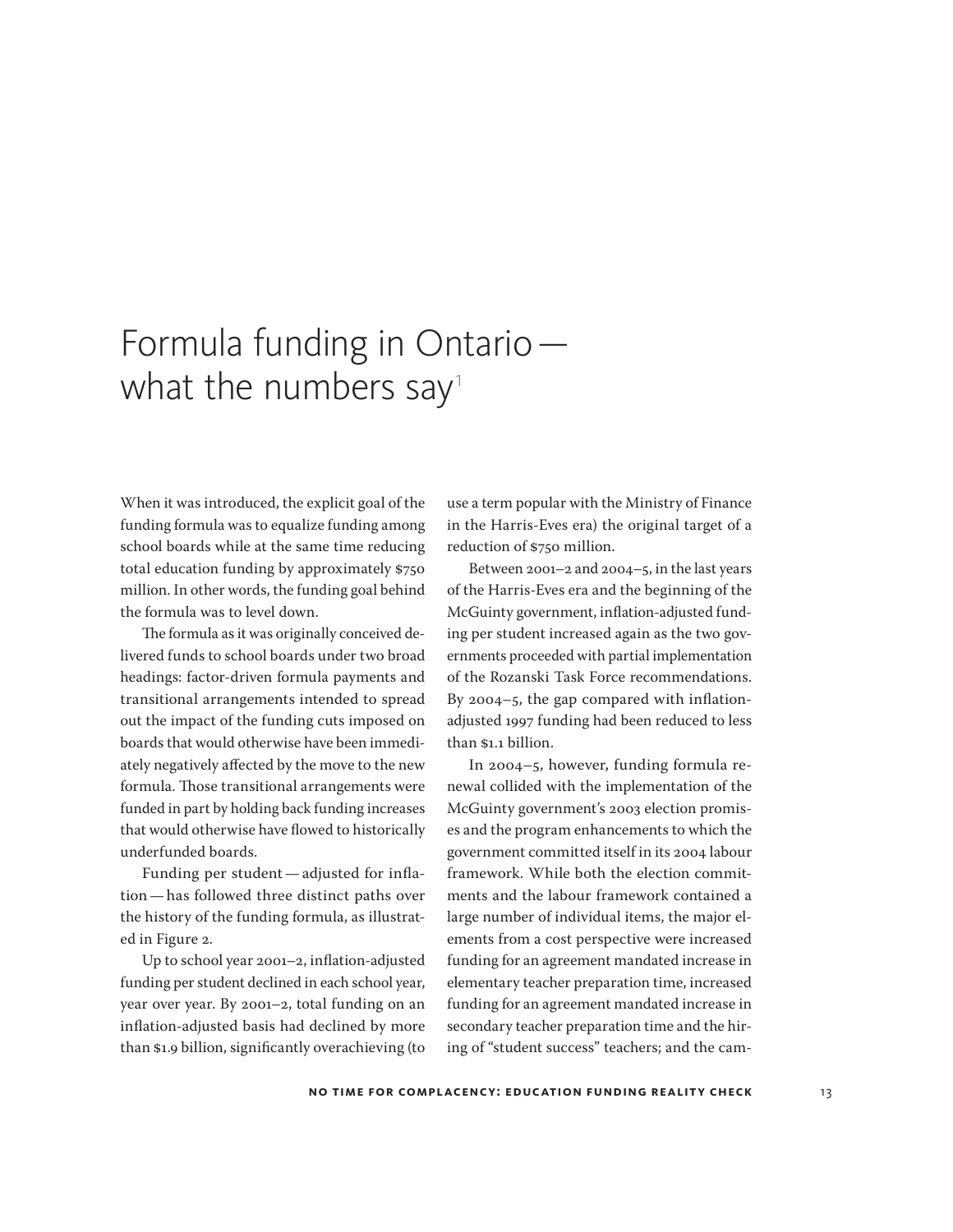#### table 2 Summary of newly mandated program costs

|                                    | 2009-10 Funding |
|------------------------------------|-----------------|
| <b>Elementary Preparation Time</b> | 616,148,596     |
| Grade $4-8$ class size reduction   | 9,691,301       |
| Secondary Preparation Time         | 786,030,036     |
| Primary class size reduction       | 419,708,455     |
| Total mandated funding             | 1,831,578,388   |

#### TABLE 3 Funding impact 1997 inflation adjusted to 2009–10

| Type of board          | Impact (\$ million 2009-10 dollars) |
|------------------------|-------------------------------------|
| French Language        | 171                                 |
| English Language       | $-1,159$                            |
| Northern               | 157                                 |
| Southern               | $-1,145$                            |
| <b>GTA</b>             | $-1,062$                            |
| Not GTA                | 74                                  |
| Major urban areas      | $-1,283$                            |
| Other than major urban | 295                                 |
| Public                 | $-1,267$                            |
| Catholic               | 279                                 |
| Losers                 | $-1,432$                            |
| Gainers                | 443                                 |
| Toronto                | $-572$                              |
| Peel/York/Durham       | $-435$                              |
| Rest of province       | 18                                  |
| Total                  | $-988$                              |

paign commitment to reduce class sizes in the primary grades.

Table 2 shows funding in 2009–10 for these three key activities.

If one includes the extra funding tied to mandated increased activity levels—i.e. activity levels beyond those that would otherwise have been undertaken by school boards—overall average funding per student in 2009–10 dollars has actually increased by roughly \$400 per student (to approximately \$9,800 per student from approximately the \$9,400 inflation-adjusted 1997 level of funding per student).

The problem is that the additional funding provided under these initiatives is mandated for specific new purposes. It is not available to address the underlying funding shortfalls that had persisted until 2004–5. The \$1.1 billion inflationadjusted loss in 2004–5 has not been addressed. That fact helps to explain why school boards continue to grapple with substantial financial problems despite increased overall funding. The other major contributing factor is that the formula does not adequately address the financial difficulties faced by school boards coping with declining enrolment.

Overall, excluding the extra funding for mandated additional programming and commitments, total operating funding in 2009–10 is \$980 million lower than the inflation-adjusted equivalent 1997 funding.

As has always been the case under the formula, the distribution of this impact varies significantly among school boards. These changes are summarized in Table 3 and Figure 3.

The table and chart demonstrate clearly the pattern of impacts of the funding formula on education in Ontario, 12 years after its introduction. In essence, roughly half a billion dollars has been withdrawn from the two City of Toronto English language school boards and roughly another half a billion dollars from the six English language boards that serve the immediate outer suburbs of Toronto—Peel, York and Durham. Outside the immediate Toronto area, the change amounts to a zero-net-gain redistribution of funding, on an inflation-adjusted basis.

In the redistribution outside the immediate Toronto area, gains were experienced by French language (\$171 million), northern (\$157 million) and Catholic (\$279 million) offset by losses in English language (\$152 million), northern (\$138 million) and public (\$282 million) boards, respectively.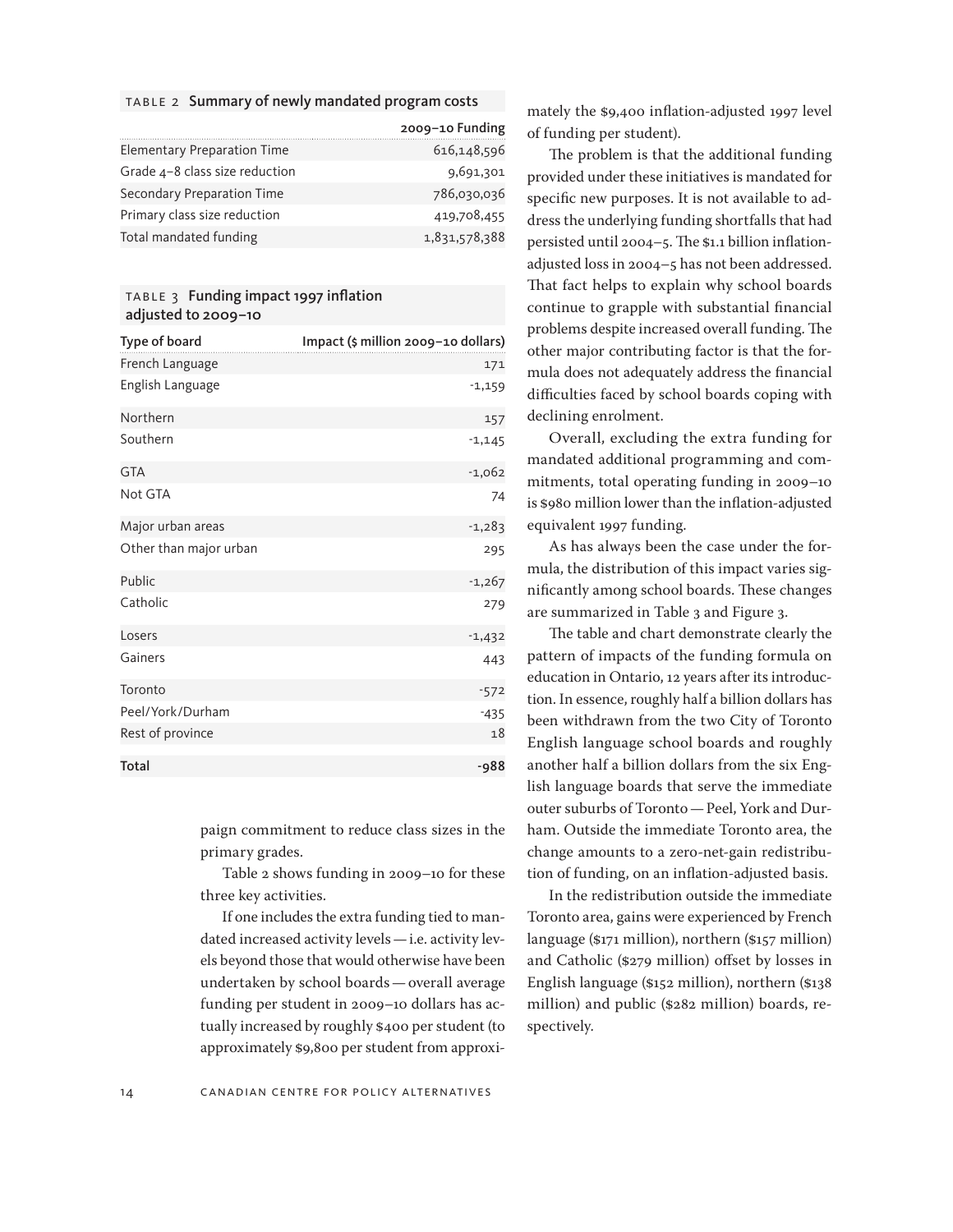

#### figure 2 Operating funding per student, as reported and inflation-adjusted



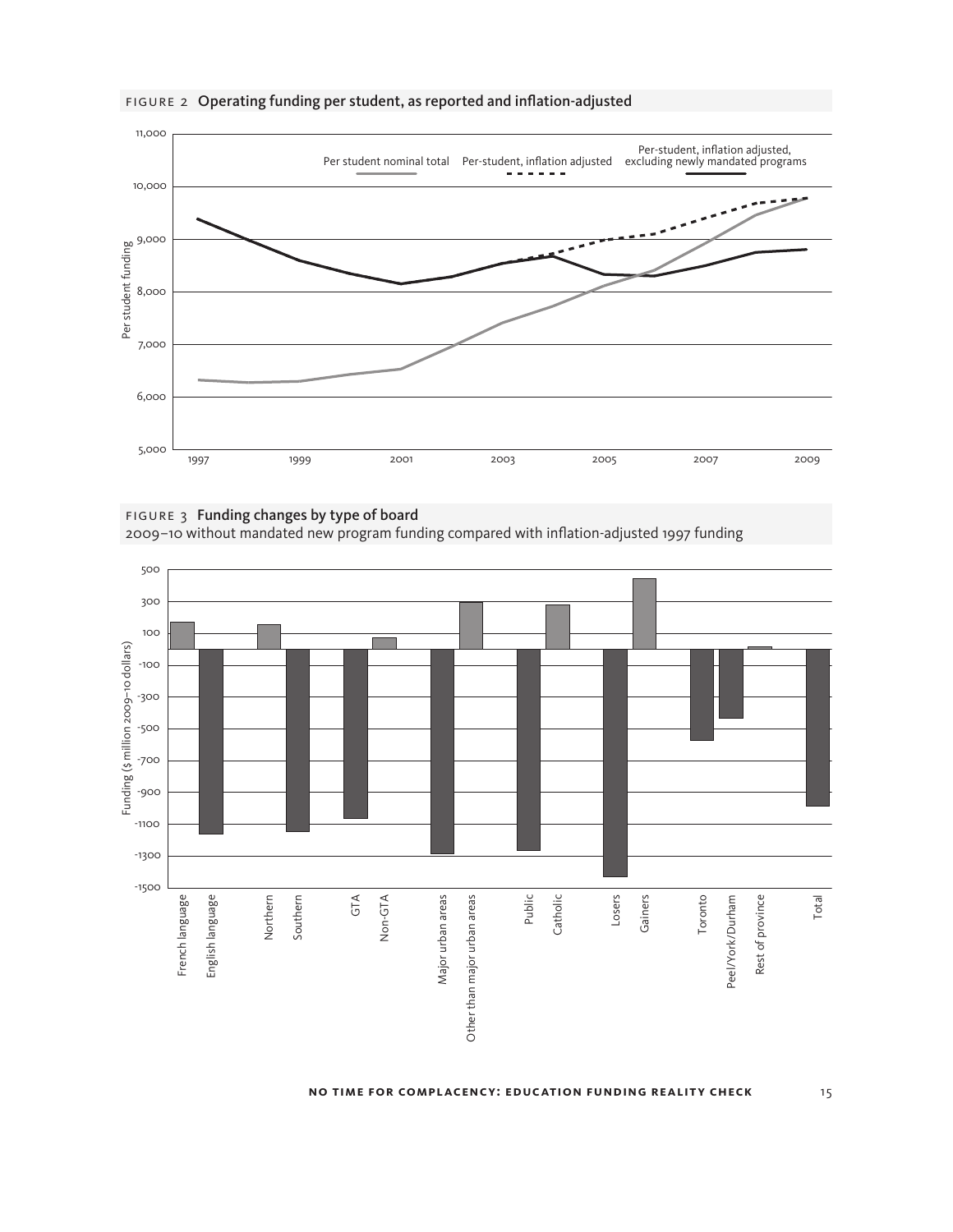In total, 21 of the 72 boards have experienced a decline in inflation-adjusted per student funding compared with their 1997 funding. These boards account for just over 2/3 of Ontario's student population.

While aggregate funding data are helpful in identifying a funding gap on an inflation-adjusted basis, they do not point towards a solution. It would not be appropriate simply to replace each board's funding losses. The implicit assumption behind such a move—that each board's inflation adjusted1997 per student funding is appropriate to the needs of its students in 2009–10—is simply not sustainable. No reasonable person would defend a pre-1998 funding system that tied local education quality in a provincially mandated system to a local property tax base. It is also not clear that a 1997 per student amount is appropriate at 2009–10 enrolment levels on a board-byboard basis. Similarly, the implicit assumption that 1997 funding, in aggregate, was adequate given Ontario's educational objectives, is untested.

The aggregate data both explain the apparent paradox of school boards in financial difficulty at a time when overall funding has increased and underline the importance of the formula review the government promised for 2010—the first full-scale review since the formula's introduction in 1998.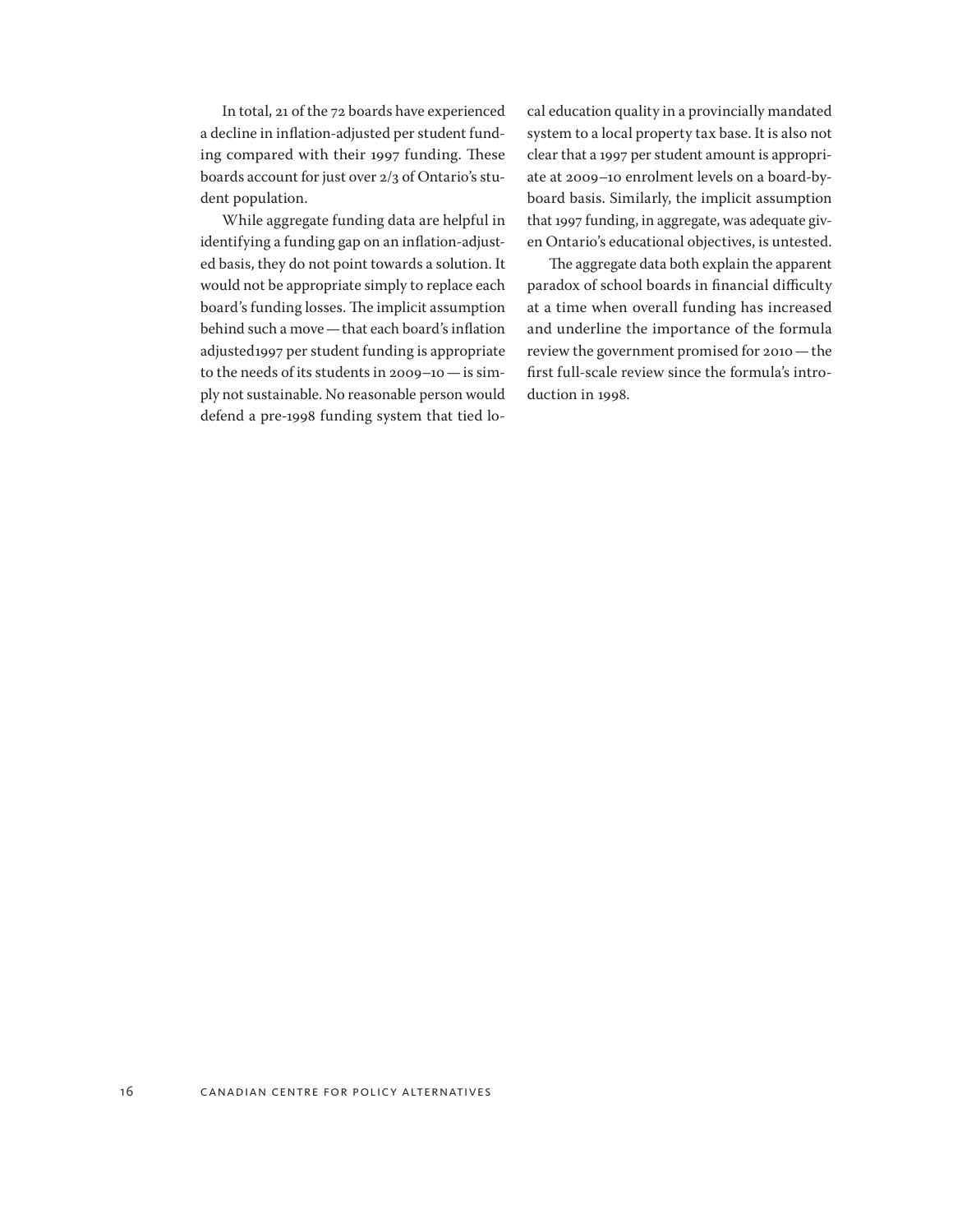### Issues in the funding formula

#### Funding system basics

Because the funding formula was intended to drive dramatic cost-cutting change in Ontario's elementary and secondary education system, funding benchmarks in key areas that make up the basics of the system were deliberately set below boards' actual costs. Teachers' salary benchmarks were set below actual costs in the expectation that boards would "get tough" with teachers at the bargaining table and drive costs down. School operating costs were set below most boards' actual costs in an attempt to force higher cost boards—particularly large urban and northern boards—to contract out cleaning and maintenance services that had been performed by their own employees. Pupil transportation funding was originally intended to force boards to consolidate bus routes to save money. The Harris government backed off in the face of opposition from rural boards and transportation funding was essentially left untouched until changes introduced by the McGuinty government for 2009–10 and 2010–11, which seek to force boards to consolidate bus services. Cuts to administrative funding were driven by the Harris

government's obsession with "profligate" spending by big urban school boards on activities and services that did not fit with the narrow, classroom-focused perspective on the system that motivated the Harris reformers.

Since the formula's introduction, the teacher salary benchmark issue has largely been resolved by stripping away other features of the formula.

That cannot be said for other basic funding elements.

The most significant of the problems with basic elements concerns the funding of school operations and maintenance. The original version of the formula was fraught with problems. It provided funding based on a standardized amount per square foot of school space, with the school space eligible for funding tied to student head counts. Elementary students generated 110 sf. of funded space; secondary students 125 sf; and adult students 110 sf. In other words, funding was not based on the actual buildings operated by a board, but on an arbitrary allocation tied to enrolment. And by definition, there was no recognition given to the need to maintain school space for uses other than conventional classroom instruction.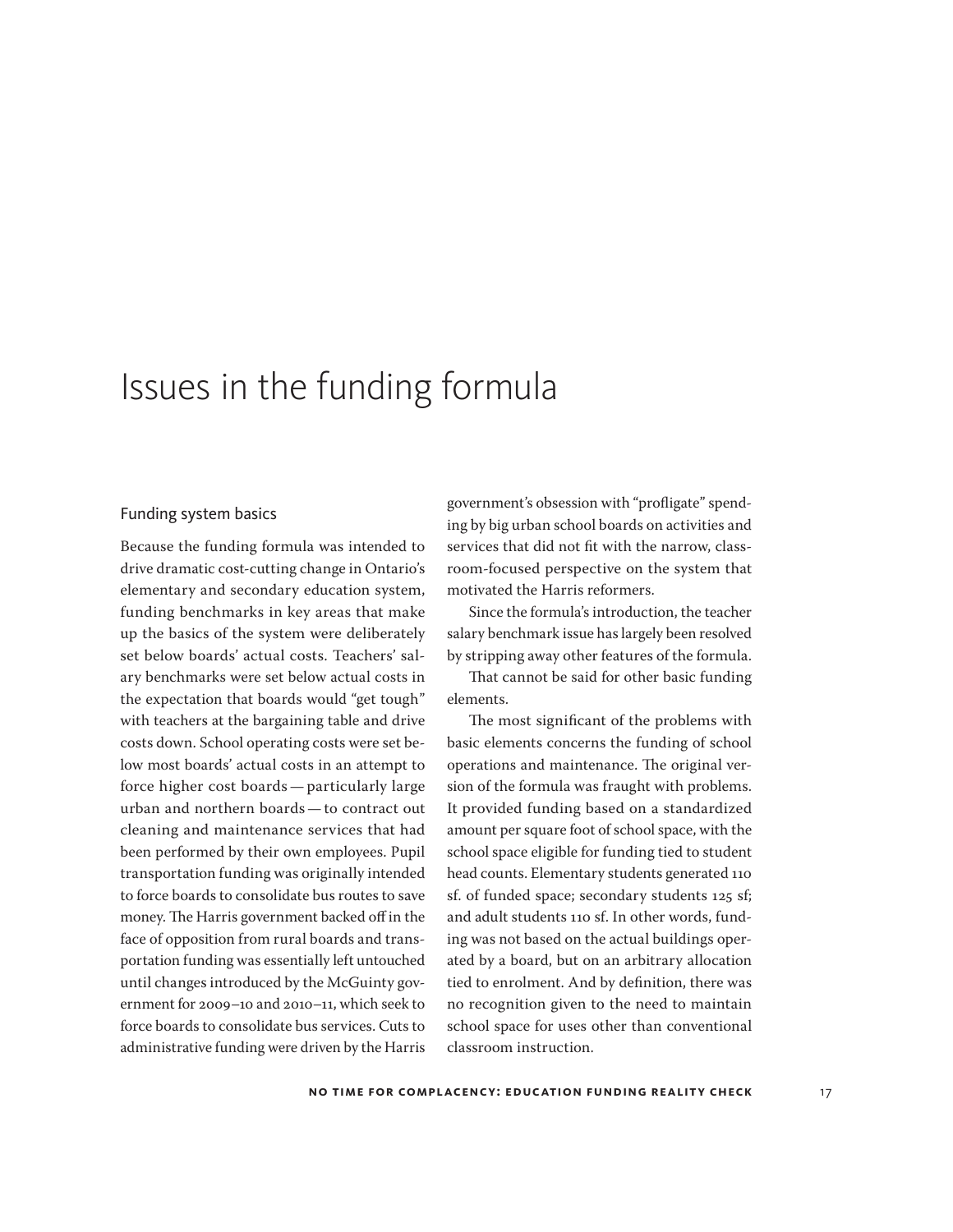Despite having been warned in a strongly worded minority report from one of the government's hand-picked funding formula working groups that an insistence on uniformity was inappropriate given the diversity of school facilities across the province, the government persisted with student-driven numbers derived from bare bones school buildings constructed in the 1990s.

But the floor area that would qualify for funding was not the only problem with the formula. The funding allocation per square foot was based not on the actual operating costs of individual boards but on the operating costs of the median of the 122 boards that existed prior to reorganization. The figure of \$5.22 per square foot was derived as follows. First, the 122 boards were ranked in order of their per-square-foot operating cost in 1997—regardless of their size, location or other unique characteristics. Then the operating costs of the two boards in the middle of the list—the boards ranked  $61^{\rm st}$  and  $62^{\rm nd}$  in the province—were averaged. So the operating funding per square foot for 122 boards (subsequently reduced through amalgamations to 72) was determined by averaging the 1997 operating costs of the Brant County Roman Catholic Separate School Board and the Kent County Roman Catholic Separate School Board—two boards that, at the time, operated 0.59% of the classroom floor space in the province.

And if that wasn't bad enough, the base year chosen—1997—was at the beginning of the recovery from a significant economic downturn, during which most boards had resorted to deferred maintenance to an unsustainable extent in order to conserve cash for other aspects of operations. So the operating cost figures on which this highly questionable methodology was based understated the ongoing costs of operating school facilities and maintaining them in a state of good repair.

The result was chaotic. School buildings with wider hallways or larger classrooms than the reference buildings did not generate funding for the full floor area of the building. Specialized classrooms were either underfunded or not funded at all. Older buildings with high ceilings and without adequate insulation generated the same funding as brand new buildings built to current standards.

School boards across the province announced the closure of facilities that could not be kept 100% occupied so as to generate full funding for operations.

School boards in northern Ontario received the same funding allocation per square foot as boards in the south, despite their much greater heating costs.

Finally, the formula took no account of the local labour market conditions faced by individual school boards. There was no recognition of the fact that larger urban boards, for example, incurred much higher labour costs than those incurred by smaller, rural boards.

The Harris government had expected an outcry about school closures in places like Toronto and Ottawa, and was ready for it. The government was not prepared for the emergence of school closures as a political issue throughout the province.

The government responded to the funding for school space issue in two ways. It adjusted the area eligible for funding on a building-by-building basis to take into account unique building features like large entranceways or wide hallways or large classrooms (for example, elementary classrooms with cloakrooms at the back and/or private space for the teacher). As a result, the area eligible for funding for each board is adjusted by a factor calculated from individual building data by the Ministry. It also backed away from its implicit expectation that every school building would be 100% occupied all of the time. Instead, it established a capacity utilization corridor under which a school would generate full funding if it was operated using at least 80% of its rated capacity.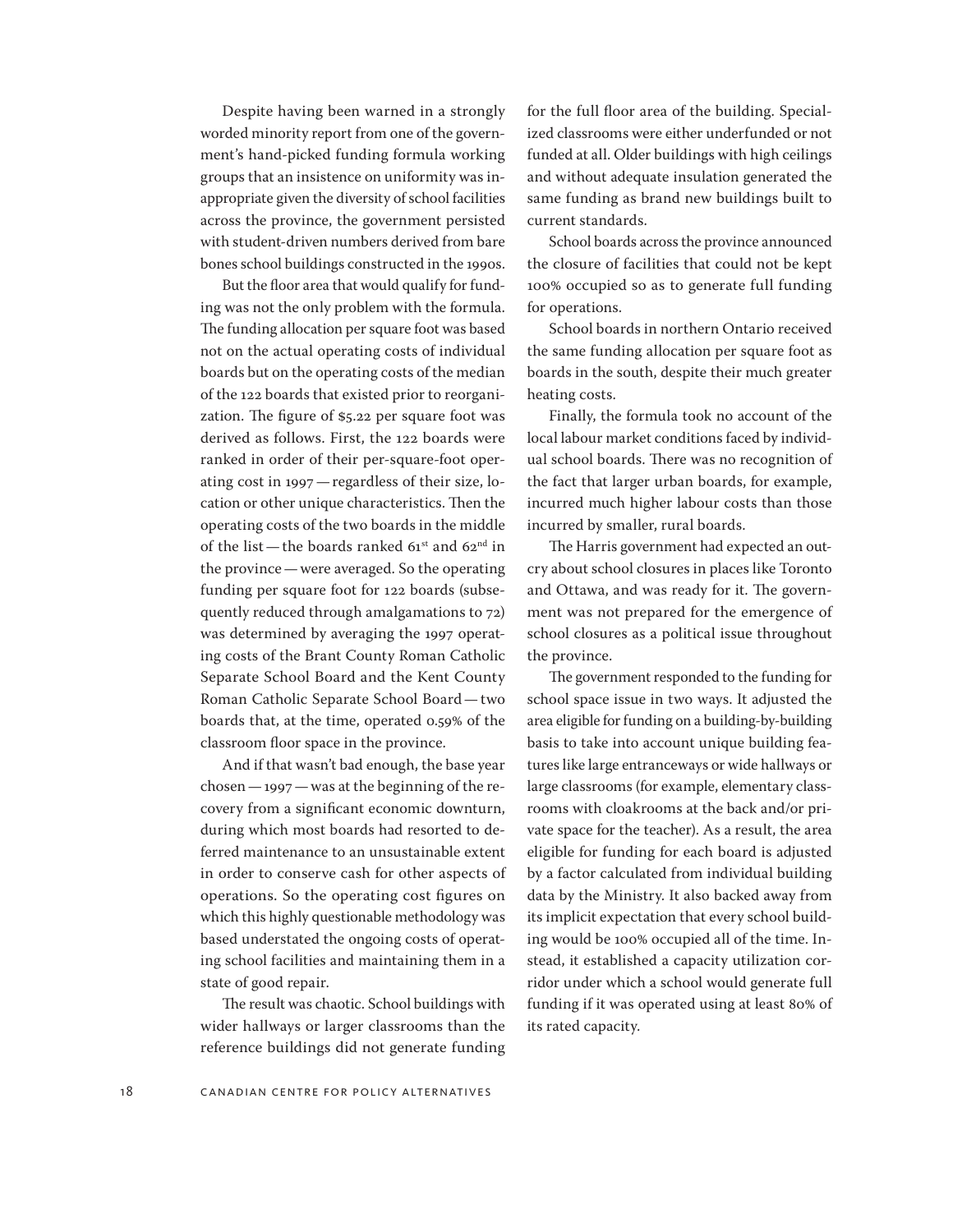None of these adjustments, however, took account of the need to support other educational and non-educational uses of school facilities for in-school parenting programs, for child care centres, or for after-school community use of the facilities.

Lack of funding for community use of schools put significant pressure on both in-school programs like child care and community-based non-profit organizations as the new funding arrangements effectively priced them out of the system. After concerted efforts by a broad range of community organizations, a separate grant for community use of facilities was created to enable the government to be seen to be addressing the problem.

Regional cost differences were addressed on a politically selective basis. Special grants were targeted to rural and remote boards to address their operating cost issues, but no account has ever been taken in the funding formula for more generally applicable differences in operating cost drivers.

Not unexpectedly, boards that were in a position to do so responded to funding inadequacy by deferring maintenance of board facilities—essentially allowing schools to deteriorate as a cost-saving measure. When the negative consequences of maintenance deferral became too obvious to ignore, the Rozanski Task Force recommended the establishment of a special fund to tackle the problems created by deferred maintenance. That recommendation was accepted by the Eves government and implemented by the McGuinty government.

Having acknowledged the consequences of maintenance deferral, however, the government left unchanged the underfunding of school operations that led to the problem in the first place. The massive school renewal program now nearing an end did buy the government some time, as school boards were able to cover normal maintenance expenditures under the budgets of school renewal projects. But as the renewal projects are

completed, inadequate funding for school operations will recreate exactly the same pressures that led to the need for the renewal projects in the first place.

The fundamental problem with the government's approach to school operations and maintenance funding is that there are no maintenance and operations standards which boards are expected to meet and for which, by extension, the provincial government would be expected to provide adequate funding.

The rational approach would be to establish an expected building maintenance standard, provide sufficient funding to achieve that standard, and oversee boards' efforts to achieve that standard.

Even if one were to take inflation-adjusted 1997 operating costs as the standard—with all of the caveats about the maintenance standards actually delivered in 1997—at the current rate, school operations are massively underfunded in the 2009–10 funding formula.

A comparison of inflation-adjusted actual operations and maintenance costs with 2009– 10 formula funding for school operations and maintenance shows a funding shortfall of \$427 million. To match inflation adjusted1997 costs, funding would have to be increased by 22.7%.

Another major issue concerns pupil transportation. When the funding formula was first introduced, the government undertook to establish a formula basis for transportation funding and froze existing funding on a temporary basis. That was in 1998–9. For the 2009–10 school year, the government is finally beginning to move towards a different system, introducing incentives for boards serving the same geographic area to combine bus services as a cost-saving measure.

The fundamental problem, however, is that pupil transportation is being funded without reference to any standards for pupil transportation. Accordingly, we have carefully worked out standards for primary class sizes, for example, but no standards governing the amount of time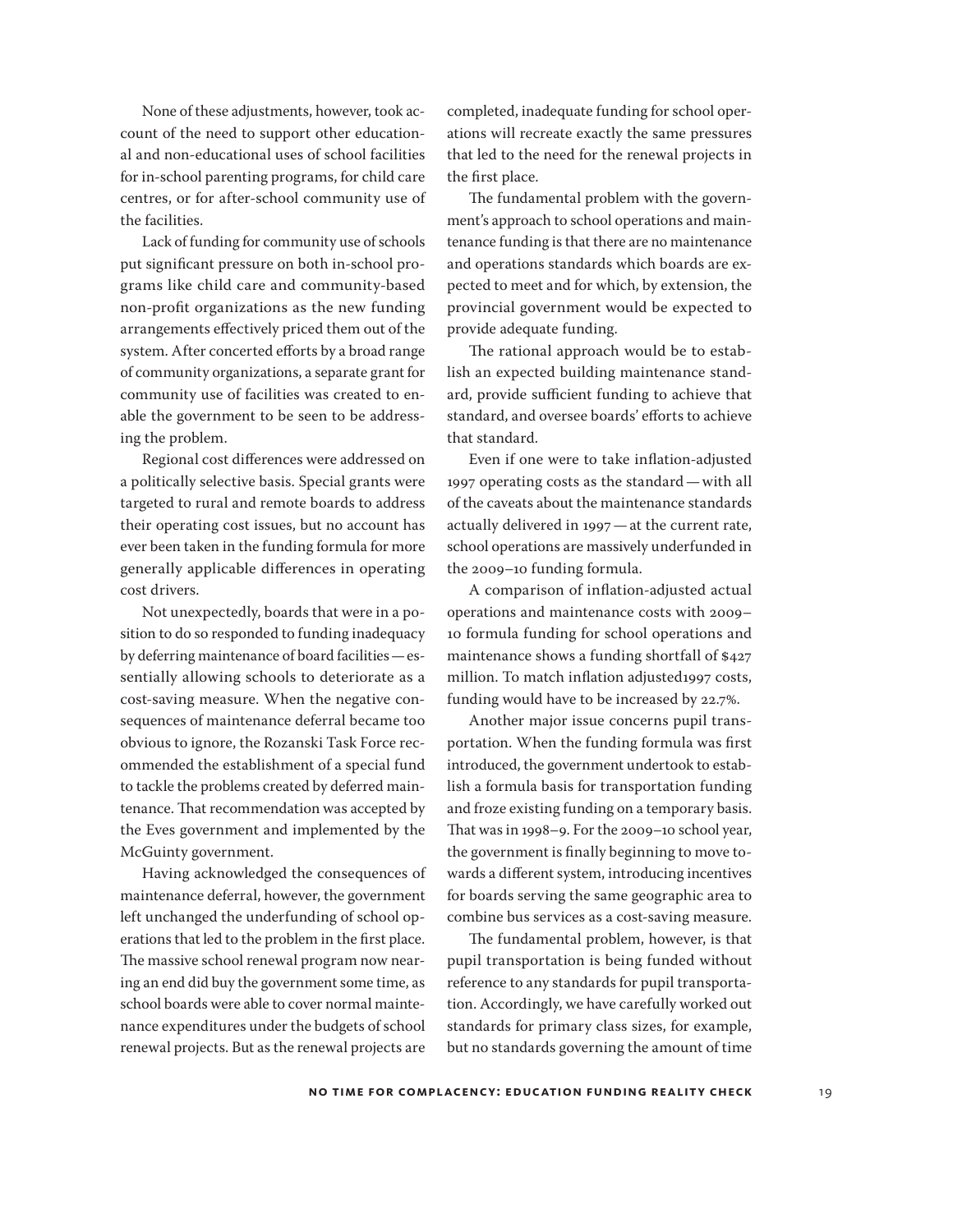those same primary students should be expected to spend on a bus each day, or limiting how far in advance of the start of the school day a student can be expected to board a bus. While school boards have the authority to establish such standards—and many have chosen to do so—there is no assurance that the funding provided for pupil transportation will be sufficient to support any such standard. The provincial government could mandate transportation standards, as it does for class sizes. Alternatively, it could provide transportation funding sufficient to meet such a standard, with boards free to vary their actual practices.

Funding for basic services in the school system is also frustrated by the structure of the Foundation Grant which, as the name suggests, is the source of funding for the core of what the formula recognizes as "education".

The Foundation Grant is expressed as a number of dollars per student, determined by adding together per student funding amounts for various sub-components. Because these component amounts are built on a per-student basis, they establish implicit class and school sizes required to generate full funding for that component.

For example, the 2009–10 Elementary Foundation Grant provides for 1.31 teacher-librarians for each 1,000 students. That implies an elementary school would have to have 763 students to generate enough funding for a librarian. That compares with the 2008–9 average elementary school size of 306. Obviously, the funding formula is not designed to ensure that every elementary school has a fully functioning library.

Elementary guidance services are funded at 0.2 guidance counselors per 1,000 students. Based on the average school size in 2008–9, that amounts to one guidance counselor for every 16 schools. The funding driver for elementary school education assistants is the same. That means the formula supports the hiring of one education assistant for every 5,000 students, or one for every 16 elementary schools, on average.

In secondary schools, under the formula, it takes 910 students to generate funding for one librarian. The average size of a secondary school, in 2008–9, was 763 students. So even at the secondary level, the formula doesn't generate enough to pay a full-time school librarian for the average school.

The gap between the basis for funding under the Foundation Grant and the real world of schools on the ground is glaring.

The fundamental problem with funding strictly tied to enrolment is that students are not free-floating. They are organized into classrooms. And classrooms themselves are not freefloating. They exist in schools. Rather than provide funding on an arbitrary "top-down" basis, foundation funding should be based on an assessment of what should be expected in a properly functioning school. Funding would then be driven by the cost of providing that standard of service in real world school facilities.

For example, if we consider it important to ensure that every elementary school have a fully functioning library, there is enough information available to the government about the schools across the system to fund on the basis that every school should have a teacher-librarian.

The formula currently provides funding for 1,590 elementary school librarians across Ontario to serve the 4,018 schools in the system, based on total funding of approximately \$122 million. To provide for one librarian per elementary school would require \$307 million. So to illustrate the potential impact of a bottom-up approach to funding, a one-librarian-per-elementary-school policy would cost an additional \$185 million.

#### Funding for differences

The core and primary focus of the funding formula was to deliver equality in funding for students across the province. The idea was that every student in the province was entitled to a basic level of service, and that equal funding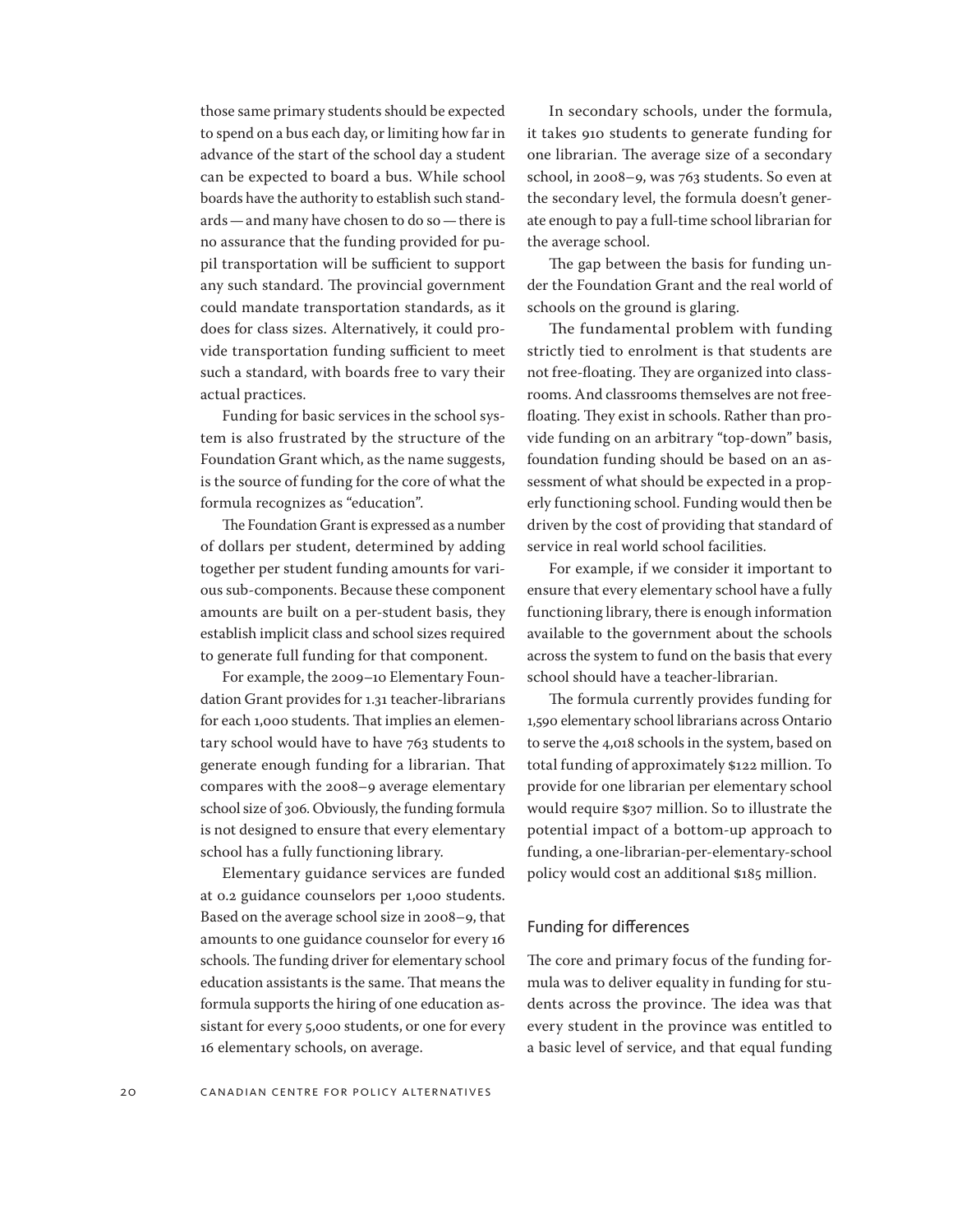per student was the best way to deliver on that commitment. As is evident from the discussion above, even the guarantee of equal access to a basic level of service cannot be accomplished in a province as diverse as Ontario through equality in funding per student. A failure to recognize differences in costs arising from geographic location as well as structural and institutional factors meant that equal funding delivered manifestly unequal access to service.

Despite its focus on equality, however, the funding formula as originally conceived recognized the need to fund differences in student populations through three special grants: special education, learning opportunities, and language. During the middle years of the funding formula's history, a "local priorities amount" was added to the head count based foundation grants. Topicspecific expert panels recommended the first three. The fourth was a belated recognition of the need highlighted in literally every previous review of the formula for a funding allocation that would permit boards to create programs to meet local needs.

#### **Special education**

In its August 1997 report, the Expert Panel on Special Education Funding noted that under the funding formula in place at that time, special education funding across the province totaled \$858.8 million in 1997—\$706.4 million through a special education component spending recognized under the General Legislative Grant and a further \$152.4 million through special purpose grants.<sup>2</sup>

The panel also noted that boards were actually spending substantially more than the recognized amounts on special education programs. As the panel noted:

"A small, but representative sample of boards submitted their special education budgets and their special education grants. In each case, the boards' expenditures

exceeded their grants by 23% to 85%. … Since even the smallest gap in our sample was a significant 23%, we expect to find that board spending exceeds revenue in the area of special education."<sup>3</sup>

Assuming spending in excess of grants at the bottom of the range found by the panel implies total spending on special education across the province in 1997 of \$1,056 million. Adjusted for inflation to 1998–9, the first year of the new formula, that spending base would have been approximately \$1.1 billion.

The actual 1998–99 funding level was \$1.17 billion, suggesting that the government based its funding on the low end of the range of expenditures vs. grants identified by its expert panel. The lack of realism of that initial funding assumption was immediately apparent when school boards' applications for Intensive Support Amount (ISA) grants ran far ahead of the government's forecast. It had originally intended to cap total ISA grants at the initial amount and adjust the amounts based on applications. When that turned out not to be politically viable, the government relented and began funding actual identified ISA eligible students.

Increased demand for services continued to push special education funding up, with the result that in 2009–10, funding reached \$2.2 billion, well in excess of the inflation-adjusted 1998–9 allocation of 1.7 billion.<sup>4</sup>

The government's response to increased needs for special education funding is exceptional, in part because demands for increased access are difficult to resist politically and in part because it is the only type of special programming for which students have a legal entitlement. The political significance of special education programming was clearly highlighted in the original design of the formula, in which boards were required to demonstrate that they had spent their special education funding on special education programming. Legal entitlements to appropriate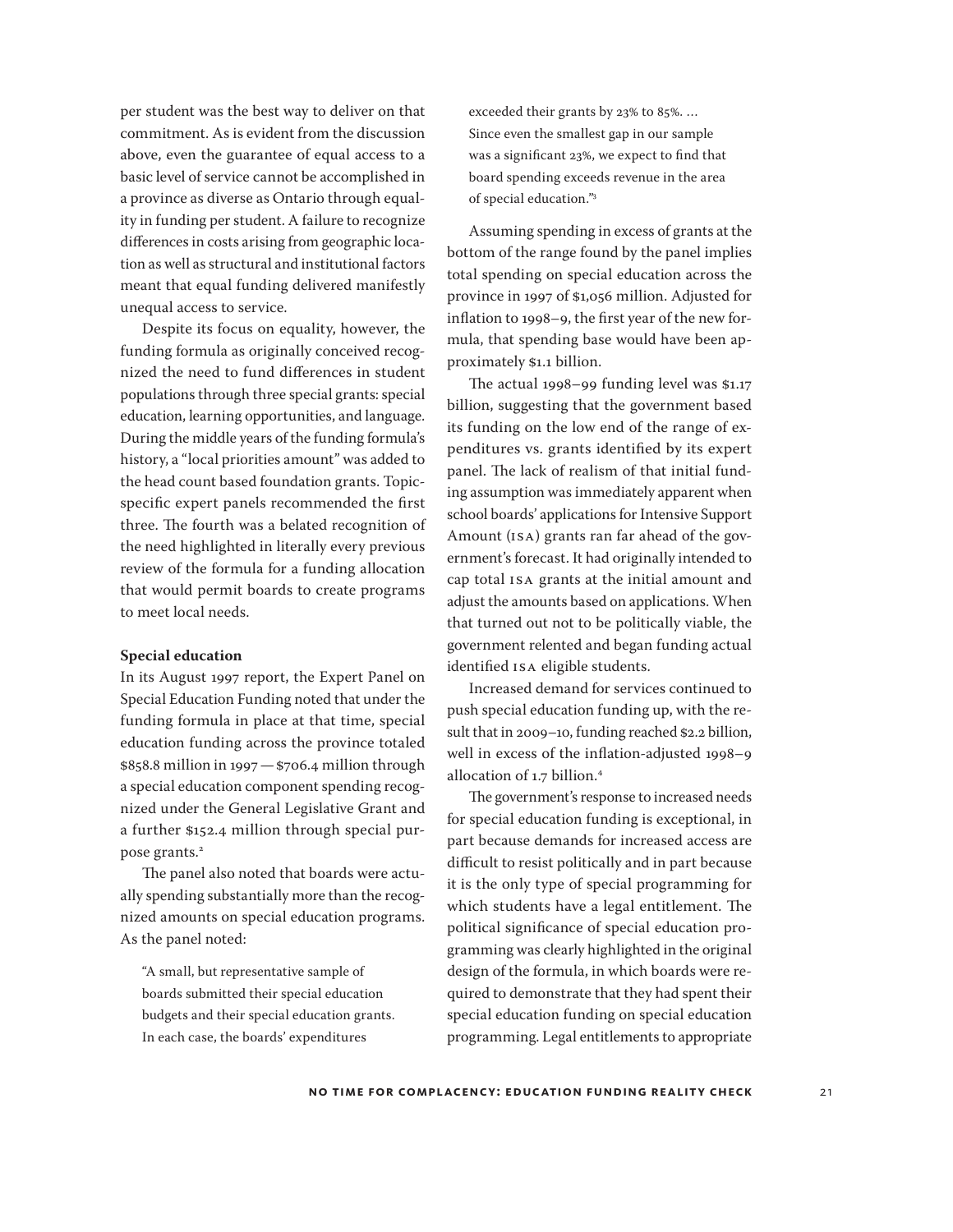special education services under the Education Act make it difficult for boards to avoid making the required additional expenditures to meet demonstrated individual needs.

#### **Learning opportunities**

The learning opportunities grant was established to provide additional funding "for students whose education is at risk because of their social and economic circumstances".<sup>5</sup> In conjunction with the development of the new funding formula, the Harris government appointed an Expert Panel to advise it on the construction of a Learning Opportunities Grant (LOG).

The key recommendations of the panel were:

- The allocation of the grant should be based on the numbers of at risk students in a board's student population, using demographic factors as a proxy measure of the number of students at risk;
- Demographic measures used to proxy students at risk should include poverty, parental education, refugee status and aboriginal status, and should be kept up to date as new data become available;
- The Ministry should conduct a detailed analysis of the additional programming costs associated with equalizing opportunity for students at risk both within a student population and among students at risk in different parts of the province;
- The panel estimated that boards' 1997 expenditures on students at risk at approximately \$400 million and suggested that as a floor for the initial Learning Opportunities Grant allocation;
- School boards should be required to report annually on the distribution of LOG funding among schools, the programs funded by the grant and the results achieved.

None of these recommendations was followed. The initial funding level was \$185 million—1.5% of total operating funding and less than half the \$400 million (3.3%) suggested by the panel as a base. Although the initial amount was allocated based on demographic factors, several subsequent increases were based on student head counts, regardless of demographic factors. And while subsequent add-ons to the grant used more recent data than the 1991 Census on which the initial grant allocation was based, the 1991 Census continues to be used for the allocation of the initial amount.

No analysis was ever conducted of the need for students-at-risk programming across the province and, as noted above, the initial level of funding allocated was less than half the panel's estimate that boards were already spending on at-risk programs in 1997.

No accountability mechanism was ever created for the LOG. Indeed, the government chose not to require boards to spend the funding allocated on students at risk, essentially treating the LOG as one of a number of funding-generating "engines" in the formula, with no strings attached to its actual end use.

The only interest that the provincial government appears ever to have taken in boards' utilization of the LOG was in 2005–6, when teacher salary benchmarks were updated. In what can only be described as a perverse logic, the government asserted that boards were using a substantial portion of their LOG funding to offset the inadequacy of the teacher salary benchmarks and, based on that assertion, reduced its funding. There was never any suggestion that boards spending less on programming for students at risk than the amount allocated was an issue worthy of consideration.

For the 2009–10 school year, the demographic components of the LOG totaled approximately \$338 million, 1.8% of operating expenditures. Funding at the 3.3% level implied by the panel's suggestion for a starting point for the LOG would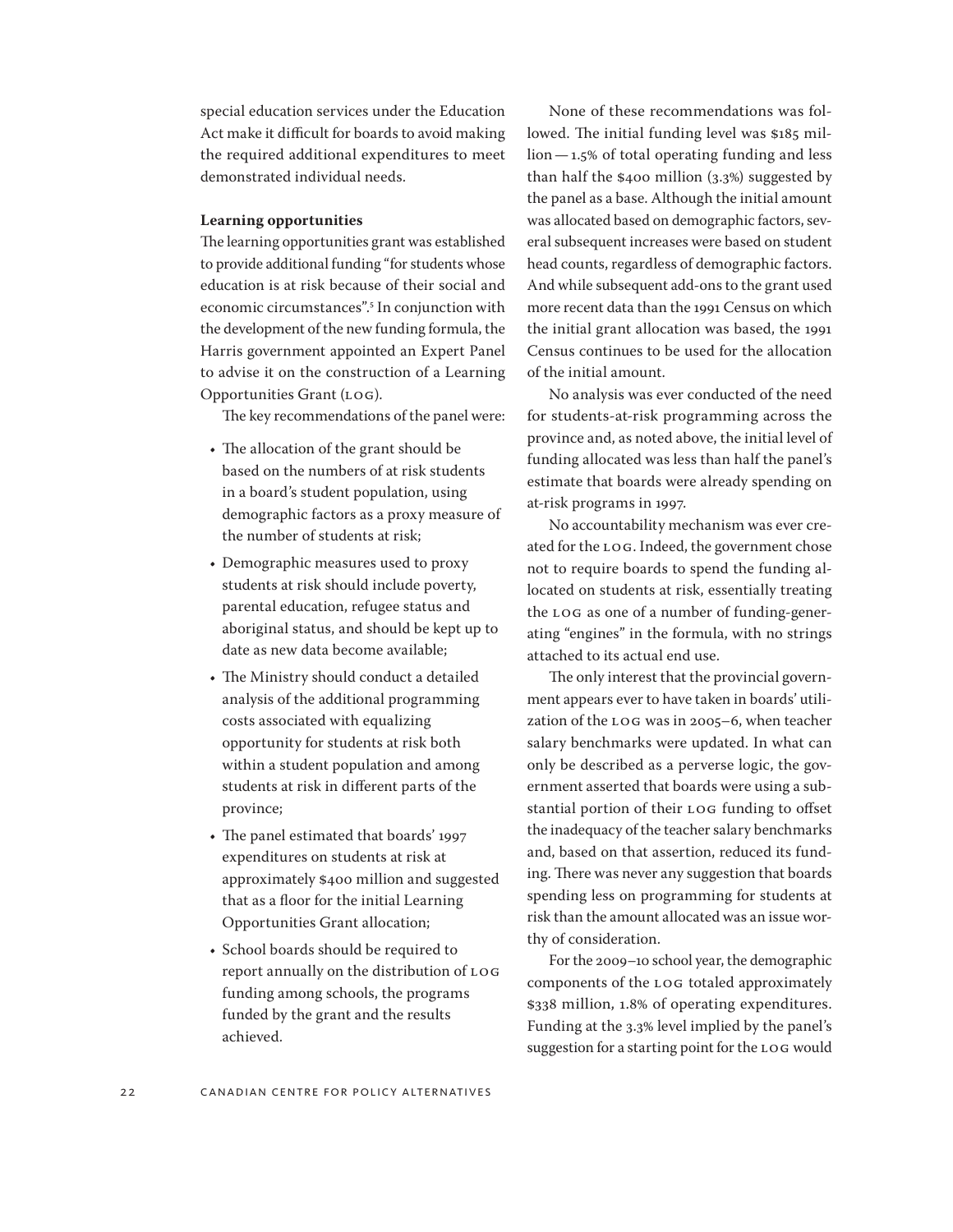be \$610 million. The majority of this funding is allocated based on 1991 Census data, with the rest based on 2001 data. None of the allocations have been updated to reflect results of the 2006 Census that have been available for nearly two years.

The government's failure either to provide appropriate funding for students at risk or to require accountability for the expenditure of that funding clearly short-changes the tens of thousands of Ontario students who would benefit from additional programming support.

It is also a major factor underlying the financial pressures faced by Ontario's large urban school boards, most notably the two Toronto boards, the boards immediately surrounding Toronto, and larger urban boards. The two Toronto boards together account for 17% of Ontario's elementary and secondary school population. They qualify for 49% of the demographic portion of the LOG. Substantial underfunding of the LOG relative to estimated need has a particularly heavy impact on students in Ontario's largest city and in the suburbs immediately around it.

And these numbers are based on Census data that are as much as 15 years out-of-date. Even a cursory look at the Census data for 2006 would suggest the demographic factors that affect students at risk are even more heavily concentrated in the Toronto area than they were in 1991 and 2001.

The numbers indicate total funding for the LOG is nearly \$275 million below the starting point (as a share of operating funding) suggested by the LOG expert panel report for 1997.

The funding is allocated based on factors, some of which are from another era in Ontario's social and economic history.

More important, despite clear recommendations for further analysis of programming needs for students at risk in the original LOG expert panel report and in the 2003 report of the Rozanski Task Force<sup>6</sup>, the government has no better idea of what investment in students at risk would be required to achieve Ontario's educational objectives in 2009 than it did in 1997 when it set the initial funding level at less than half its expert panel's estimate of boards' actual expenditures.

Along with the English as a Second Language and French as a Second Language components of the Language Grant, the Learning Opportunities Grant is the core feature of the funding formula that gives expression to the province's recognition of the special programming needs of students at risk and its commitment to its stated educational objectives.

In its current state, it is not adequate, it is not appropriately distributed, and it is not even accompanied by any requirement that the funds be used for their stated purpose.

#### **The Language Grant—ESL and PDF**

In looking at how the funding formula addresses issues like the need for additional support for children whose first language is neither English nor French, it is hard to avoid the impression that these features of the formula are designed to appear to be addressing the issues without actually addressing them seriously.

The english as a second language (ESL) and perfectionnement du français (PDF) grants are identified in the grants system as supporting additional services for students whose first language is not English or French, respectively. Most of the funding generated by the grants is based on a head count of the number of students in schools who entered Canada within the past four years. The formula generates additional funding of \$3,682 for a student who had been in Canada less than one year as of September 1 of the school year, 85% of that amount for students who have been in Canada between one and two years; 50% of that amount for students in Canada between two and three years; and 25% of that amount for students in Canada between three and four years.

In addition, a total of \$29 million is allocated among boards based on 1996 Census data on the number of children living in households in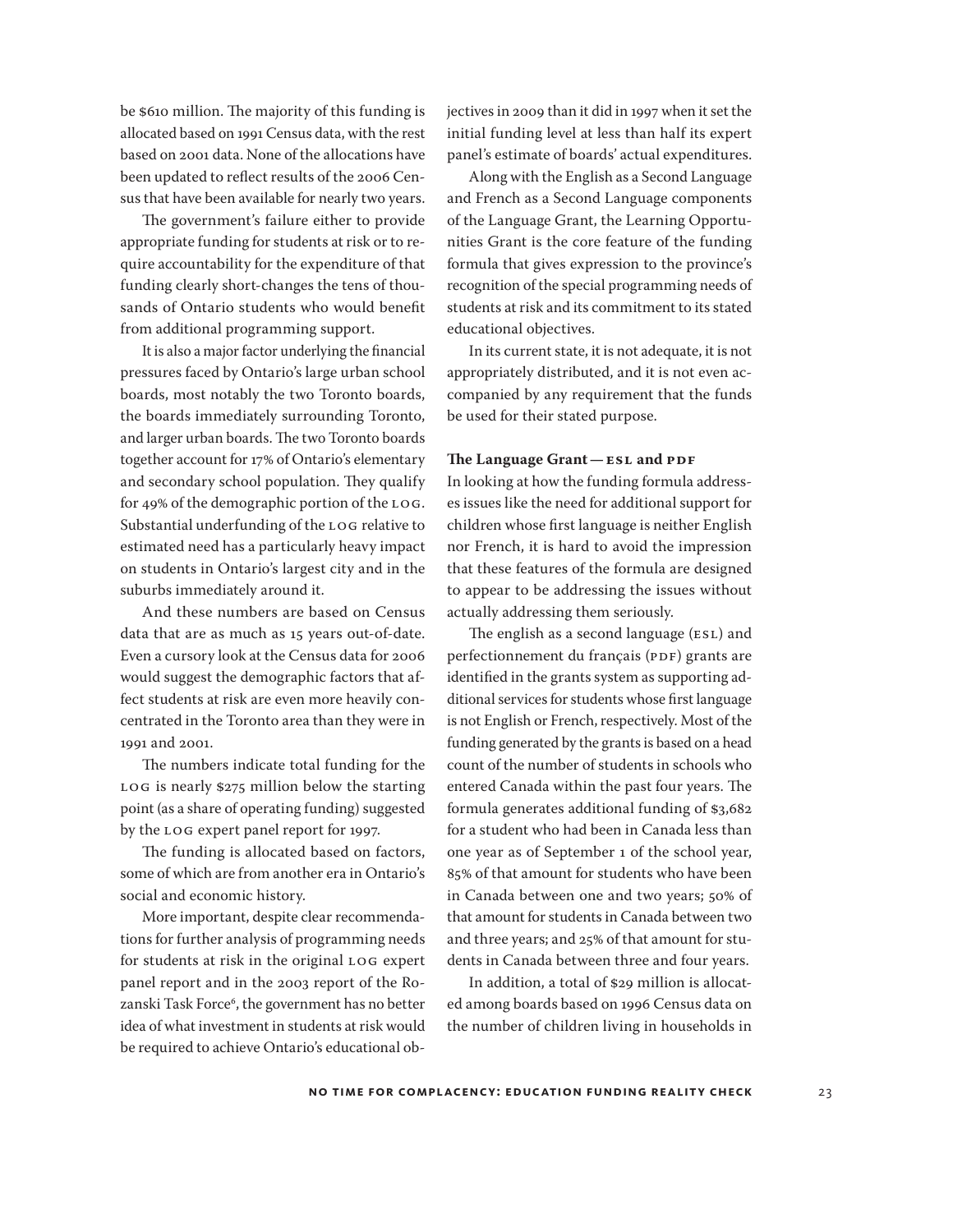which the language spoken most often at home is neither English or French.

The ESL/PDF grants raise several issues. First, only the first four years of a student's time in Canada generates additional funding. That means, for example, that a child who came to Canada as a baby would not qualify for additional assistance, even if the language spoken at home was not English and the child had no opportunity to learn English prior to attending school. Children born in Canada do not generate additional funding, regardless of circumstances at home.

This issue was highlighted in the 2007 review of ESL programming conducted by Ontario's Auditor General. In his report, the Auditor found as follows:

A key issue for this type of program is identifying the point at which students no longer require services. The schools we visited generally reduced supports for elementary students after they reached Stage Three, defined…as the use of English "independently in most contexts." For students who started school at Stage One (the use of English "for survival purposes"), service was typically provided for two or three years. However, a 2002 study of the long-term academic achievement of ESL students in the United States stated that "students with no proficiency in English must NOT be placed in short-term programs of only one to three years… [T]he minimum length of time it takes to reach grade-level performance in [the] second language is four years."

The study's conclusion was consistent with the views expressed by some educators we interviewed that decisions to reduce or eliminate support after students reach Stage Three were often based on resource limitations rather than sound pedagogy. Although teachers told us that services

would be resumed in cases of very poor academic performance, this practice does not address the needs of students performing below their potential due to marginal English skills, who would benefit from continued service.

Other jurisdictions have recognized the need for a more rigorous basis for determining when to end service. For example, New York State requires its school boards to provide ESL services until students achieve a level of English proficiency defined by the state and measured annually by its English as a Second Language Achievement Tests.

Second, because the formula for ESL follows the overall pattern of linking support to individual students, it takes no account of the impact or intensity of ESL requirements on programming needs. For example, the additional programming requirements for a student depend in part on the ESL needs of the other students in a class. A classroom with a single ESL student calls for a much different category of additional resources than a classroom in which half or more of the students have such needs, and a classroom with ESL students from a limited range of language backgrounds calls for a different level of additional resources than a classroom in which ESL students come from a wide range of different language backgrounds. This is an important problem for school boards in Toronto and area, where immigrants tend to be concentrated in particular areas and where sources of immigration are extremely diverse.

Third, and most important, there is no guarantee or even an expectation that ESL/PDF funding will actually be spent on programming for students facing language issues.

This issue was addressed specifically in the Ontario Auditor General's 2007 report, as follows.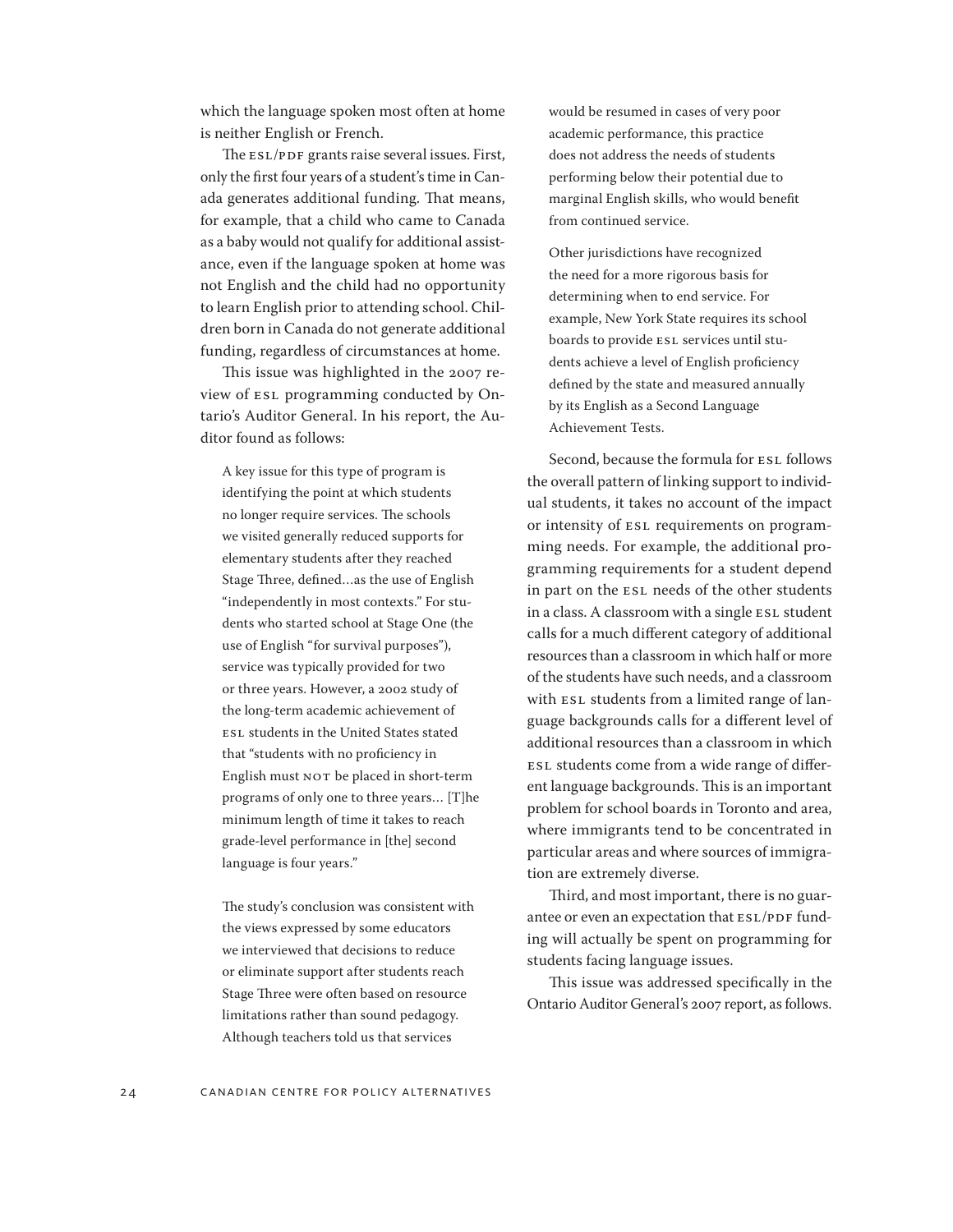Although the Ministry's Education Funding Technical Paper 2004–05 stipulates that ESL/ELD grants are provided to school boards so that they have "resources to meet the needs of…students [who] require extra help to develop proficiency in the language of instruction," the Ministry does not require that these grants be spent on ESL/ELD programs. In fact, the Ministry advised us that it is aware that a portion of these grants is often reallocated to other programs. Because the Ministry does not require that boards report spending by program, information on the extent of the reallocations was not available to us, although one board provided us with financial information that indicated that less than half of its grant was spent on ESL/ELD programs. The Ministry had not assessed the impact of such reallocations on the adequacy of services provided to ESL/ ELD students.

These conclusions parallel the findings of the annual school survey conducted by the widely respected education advocacy group People for Education.

In its 2008 annual report on schools, People for Education found that:

More than half of all immigrants are school age; Nearly half of secondary schools report they have ESL students, but only one third have ESL teachers; Some urban / suburban schools report that over 90% of their students require ESL support; 48% of elementary schools with ESL students have no ESL teacher.<sup>7</sup>

People for Education also reported in 2008 that a large proportion of elementary schools in Ontario with ESL students had no ESL teachers on staff. The problem also appears to be getting worse. According to the PFE data, 33% of elementary schools with ESL students had no ESL teachers in 1999; by 2007–8, 48% of elementary schools with ESL students had no ESL teachers.

In response to this and similar information about the use of ESL funds, the government introduced a requirement for the 2008–9 school year that boards report on their expenditures on ESL/PDF/ALF activities. As of summer 2009, only 37 of the 60 boards receiving ESL funding had reported on their expenditures. Those 37 boards received \$135 million in grants and spent \$129 million on ESL programming, roughly 85% of it on classroom teachers.<sup>8</sup>

Although this measure will be subject to the same kind of manipulation that allows boards, year after year, to report that they spent exactly their Special Education Grant on special education, to the last dollar, it will at least provide some detail as to boards' claimed use of ESL funds.

It is evident that Ontario's ESL system is not working. It is doubtful that the formula generates sufficient funding to meet Ontario's educational objectives for immigrant students. There are no standards for either inputs to or outcomes from ESL programming. And there is no accountability for ESL programming by boards.

It is also evident that ESL funding is one of the casualties of underfunding education basics. Even the limited data currently available show ESL grants being used to offset underfunding of other services delivered by school boards. ESL funding problems are also central to the financial problems faced by the school boards serving boards in the Toronto area. Toronto area boards' percentages of total ESL funding are as follows:

| 33.8% |
|-------|
| 9.8%  |
| 14.4% |
| 5.6%  |
| 6.5%  |
|       |

Just five boards, each with at least 5% of the ESL total allocation, account for nearly 70% of ESL funding. With that degree of funding con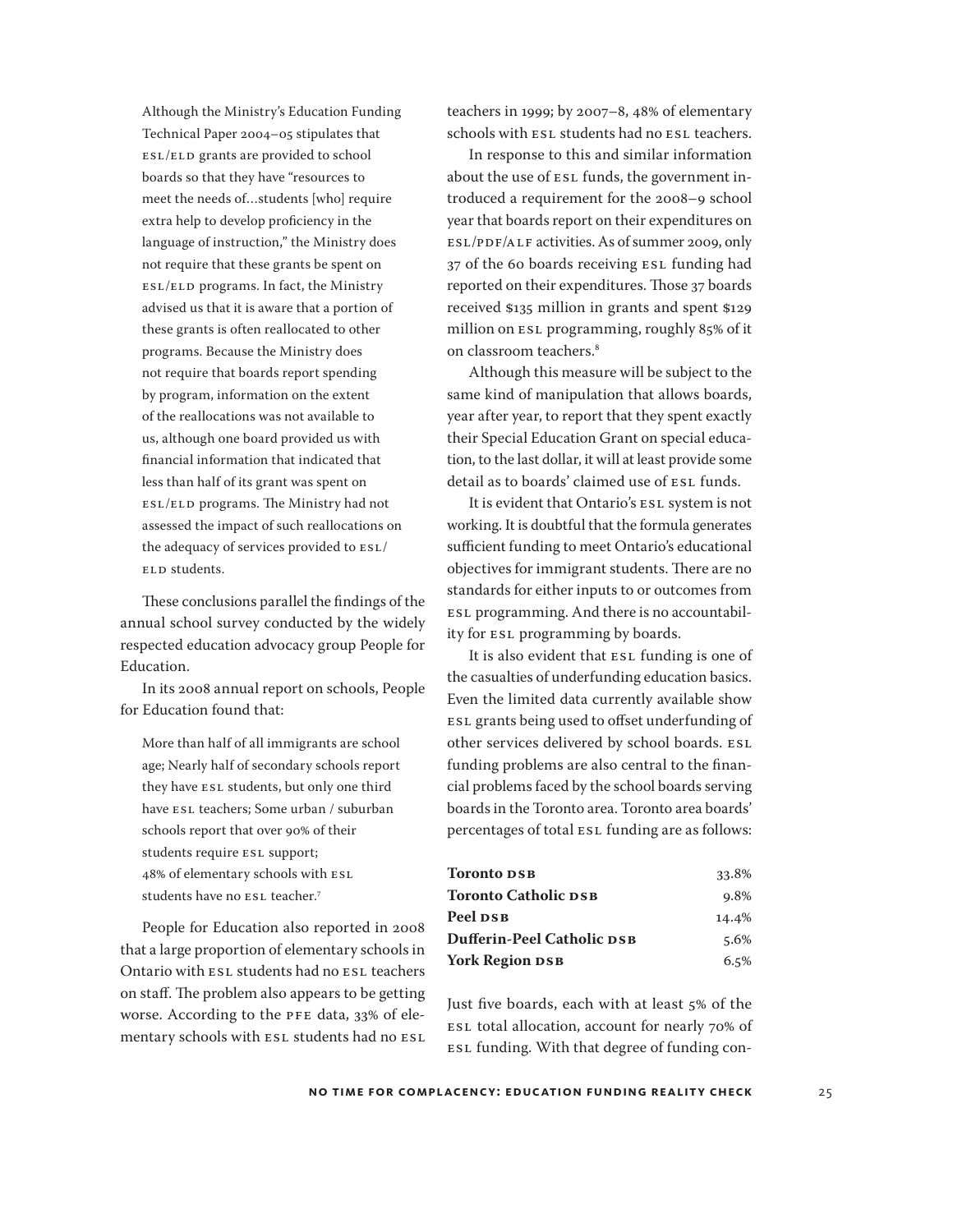centration, the adequacy and allocation of ESL funds is critical to the finances of these boards in particular.

But in the end, the real casualties of the failure of Ontario's ESL programming system are the immigrant students who are receiving less support than they need to succeed.

#### **Funding for differences:**

#### **supporting local priorities**

Every independent review of education funding conducted in Ontario in the past 50 years has concluded that any funding system should provide for a limited locally determined discretionary revenue source to be applied to locally determined priorities. Most recommended locally determined funding of up to 10% of boards' total expenditure, to be raised from local property taxes.<sup>9</sup>

Even former Toronto Mayor Crombie's "Who Does What?" panel, which was required to take the Harris government's education finance framework as a given, recommended that the formula include a supplementary amount of 5% to support local priorities.

Two principal arguments have traditionally been advanced for additional funding to support local priorities. First, it is argued that no central formula, no matter how detailed and no matter how sophisticated, can fully anticipate all of the educational needs in every community in the province. There has to be a safety valve in the funding system somewhere.

Second, it is argued that local school boards in Ontario have often been the innovators in education policy in the province. To cite just two of many possible examples, French as a second language instruction was developed in the Ottawa area school boards and funded from local property taxes long before it became part of Ontario's official education policy English as a second language programming was developed in the Toronto area boards and funded from local property taxes long before the need was recognized at the provincial level.

Despite the extent of the support for funding local priorities, the funding formula in its original form contained no such provision. And while the Harris government eventually relented and introduced a local priorities amount into the elementary and secondary Foundation Grants, its introduction and subsequent history can only be described as an extended exercise in political cynicism.

The Harris government introduced a \$100 per student local priorities amount in 2001–2 (subsequently increased to \$200 per student) knowing full well that the formula provided significantly less funding (roughly \$10,000 per teacher) for teachers' salaries than the amounts boards were contractually obligated to pay, and that the additional funding would be used not for local priorities but to pay teachers' salaries.

In 2002, the Rozanski Task Force recommended both an increase in teacher salary benchmarks to reflect actual costs and a local priorities amount set as a percentage of the Foundation Grant so that it would increase from year to year.

Yet when the McGuinty government finally got around to updating teacher salary benchmarks in 2006, it eliminated the local priorities amount. And in another exercise in political cynicism, it declared that since boards were using the money for teachers' salaries and not for local priorities, they didn't need a local priorities amount once teacher salary benchmarks had been adjusted.

To put the issues into perspective, to return to the Conservative government's \$200 per student local priorities amount would require an additional investment of approximately \$380 million. The 5% of operating funding recommended by the Crombie "Who Does What? Panel in 1997 would require an additional investment of \$900 million. The 10% of operating funding recommended by every other Ontario funding review would require \$1.8 billion in additional funding.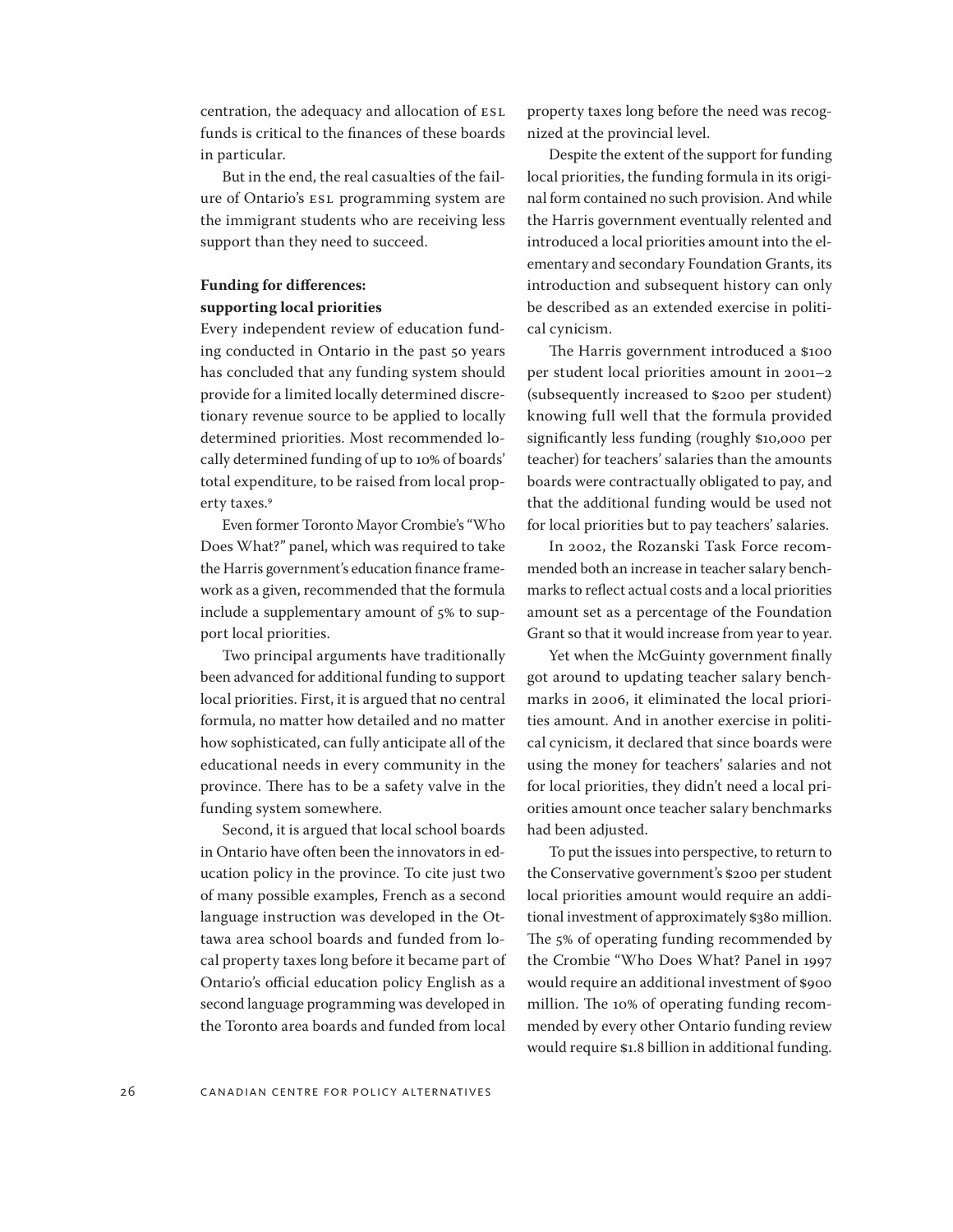As far as local priorities funding is concerned, Ontario is now back to where it was in the Harris government's initial version of the funding formula, with no formal recognition of local priorities whatsoever. That isn't where the local priorities funding story ends, however. Boards have turned to school-generated funding as a substitute source of revenue.

#### **School-generated funding a recipe for upside-down equity**

In a system that is supposed to deliver education equitably across the province and spend unequally in order to offset individual educational disadvantages, school-generated funds have become significant sources of revenue—revenue that is available only to support activities in local schools.<sup>10</sup> Programming beyond that covered by the funding formula is available in Ontario, but only if your child attends a school in a community that is able to generate substantial funds locally.

According to the government's EFIS data for 2007–8—the last year for which final data are available—school-generated funding reached a

total of \$595 million.<sup>11</sup> That total exceeds by more than 50% the local priorities amount removed from the funding formula by the McGuinty government in 2004–5.

Preliminary estimates for 2008–9, which forecast total school-generated funding of \$537 million from the 64 of 72 boards that reported, show average school-generated funding of \$301 per student and \$117,500 per school in the province. Fundraising, on average, amounted to 3.1% of operating funding across the province.

The inequities associated with reliance on school-generated funds are evident even at the board-to-board comparison level. School-generated funding per student ranged from \$148 to \$748; on a per-school basis from \$25,000 to \$216,000; and as a percentage of operating revenue, from 1.2% to 5%.

Figures 4, 5 and 6 show the distribution of boards by school-generated funds per student, per school and as a percentage of operating revenue. Figure 6 shows how Ontario's students are distributed, based on their school boards' ability to generate school-based funds.





**No Time For Complacency: Education Funding Reality Check** 27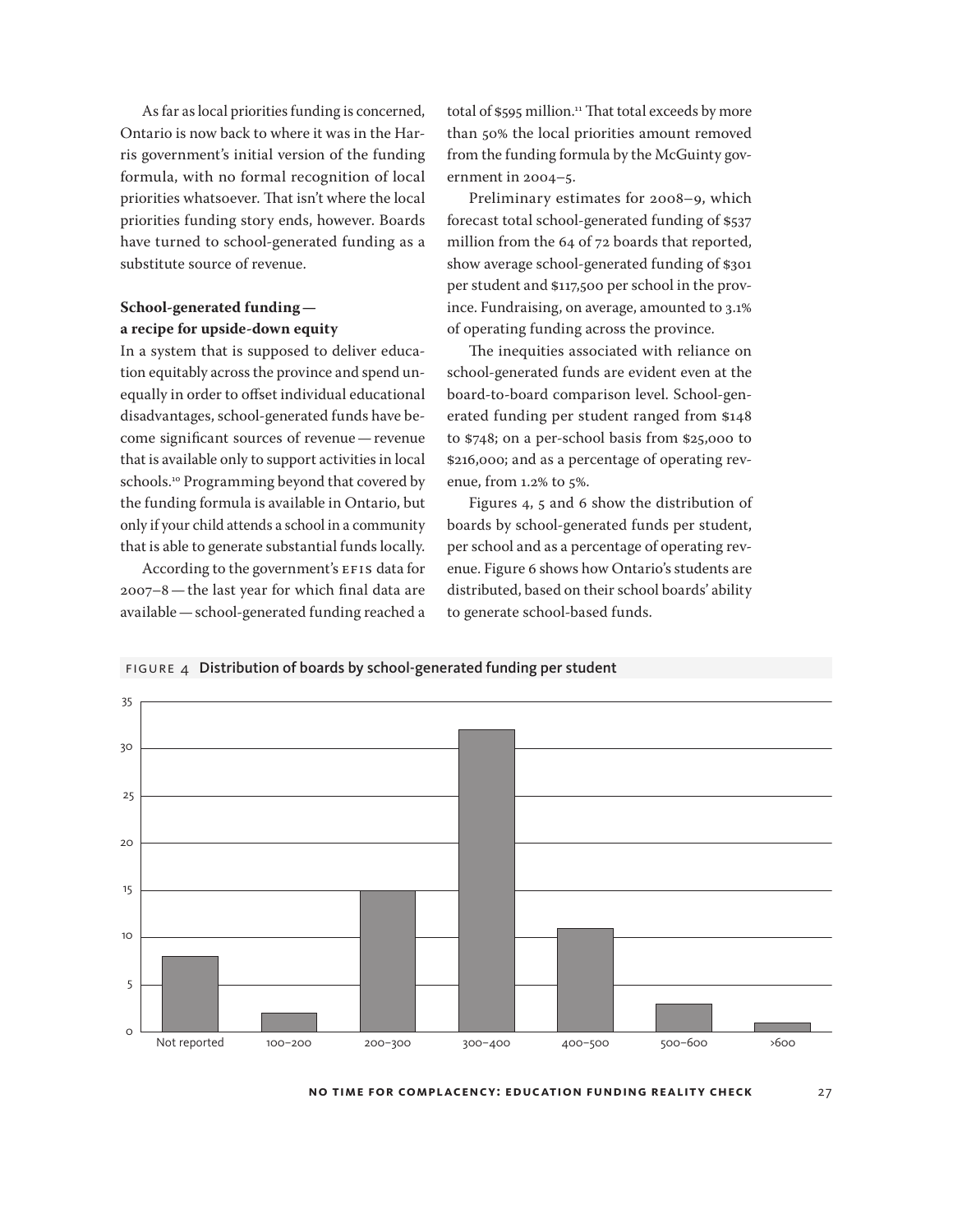

#### figure 5 Distribution of boards by school-based funding per school average



figure 6 Distribution of boards — school-generated funding as % of operating

Perhaps a clearer indication of the equity implications of reliance on school-based fundraising emerges in a comparison of funding under the learning opportunities grant—the funding intended to address the special needs of students at risk, which is distributed based on need—and fundraising revenue.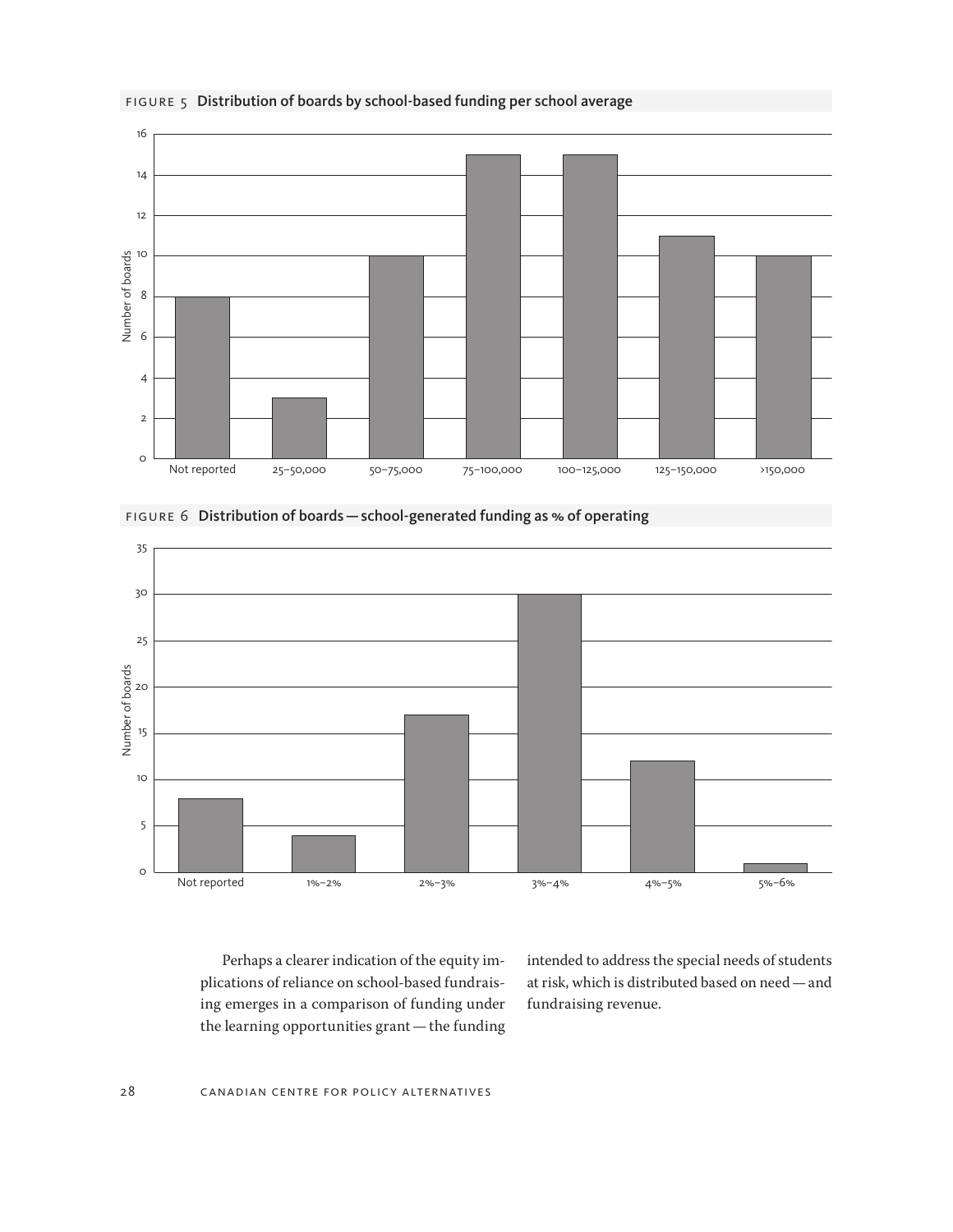![](_page_28_Figure_0.jpeg)

#### figure 7 Distribution of students by board's school-based funding as % of operating

An analysis of fundraising revenue compared with LOG funding on a board-by-board basis reveals some disturbing patterns. The point of the Learning Opportunities Grant is to distribute revenue unequally among school boards, with the distribution based on demographic indicators of students at risk. The difference between actual LOG revenue and an equal per student distribution of the same total revenue at the individual board level is an indicator of the extent of "at risk student" need at that board, relative to the provincial average. Boards that receive less from the demographic portion of the LOG than the provincial average would be considered to be less in need of additional resources than the average; boards that receive more from the demographic portion of the LOG than the provincial average would be considered to be more in need of additional resources.

For every board that receives less than the provincial average LOG, fundraising revenue is sufficient to wipe out the difference between that board's LOG funding and the provincial average.

In other words, fundraising serves to "undo" the intended effect of the LOG.

Figure 8 shows the demographic portion of the LOG, per student, compared with fundraising per student, with the boards arranged from the highest demographic LOG per student to the lowest. It shows that, with the exception of a very small number of boards, fundraising generates far more revenue than the LOG and that, even for those few boards, fundraising offsets a substantial portion of the gain they realize from the LOG.

The LOG-reversing effect of school-generated funding is clearly evident from the chart.

To put the issue slightly differently, the eleven boards that receive more than the provincial average per student in LOG funding account for 61% of LOG funding, 25% of enrolment, and only 19% of total school-generated funding.

The upside-down equity inherent in schoolbased fundraising is evident even at the board level. We know, however, that within boards, school-generated funding varies dramatically, with schools in more affluent areas raising more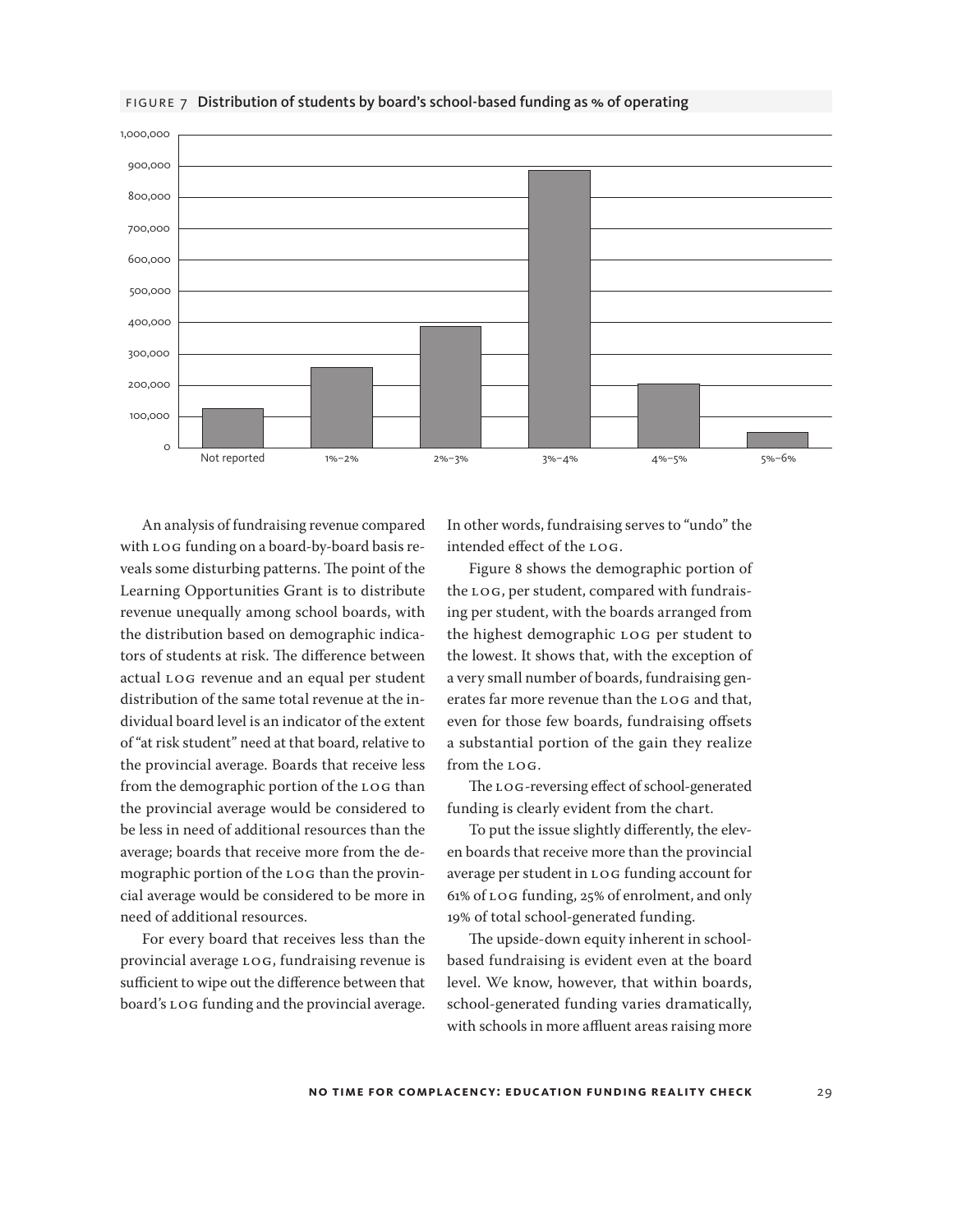![](_page_29_Figure_0.jpeg)

#### FIGURE 8 School-generated funding and the Learning Opportunities Grant

revenue than schools in lower-income areas.<sup>12</sup> And because school-generated funding stays at the school, boards are not in a position to mitigate the inequality within their own areas.

It would be bad enough if these funds were limited to paying for goods and services that have no educational purpose—although in that case, one might wonder why the school is generating the funding—but the evidence is that schoolgenerated funding is being used to pay for services and equipment that used to be provided as a matter of course by the school system itself.

"In some cases, parents are raising funds for things no longer funded by school boards or the province, such as playground equipment (46% of schools) and musical instruments (35% of schools). In many cases, parents are raising money for arts enrichment (37%) that schools can no longer afford."<sup>13</sup>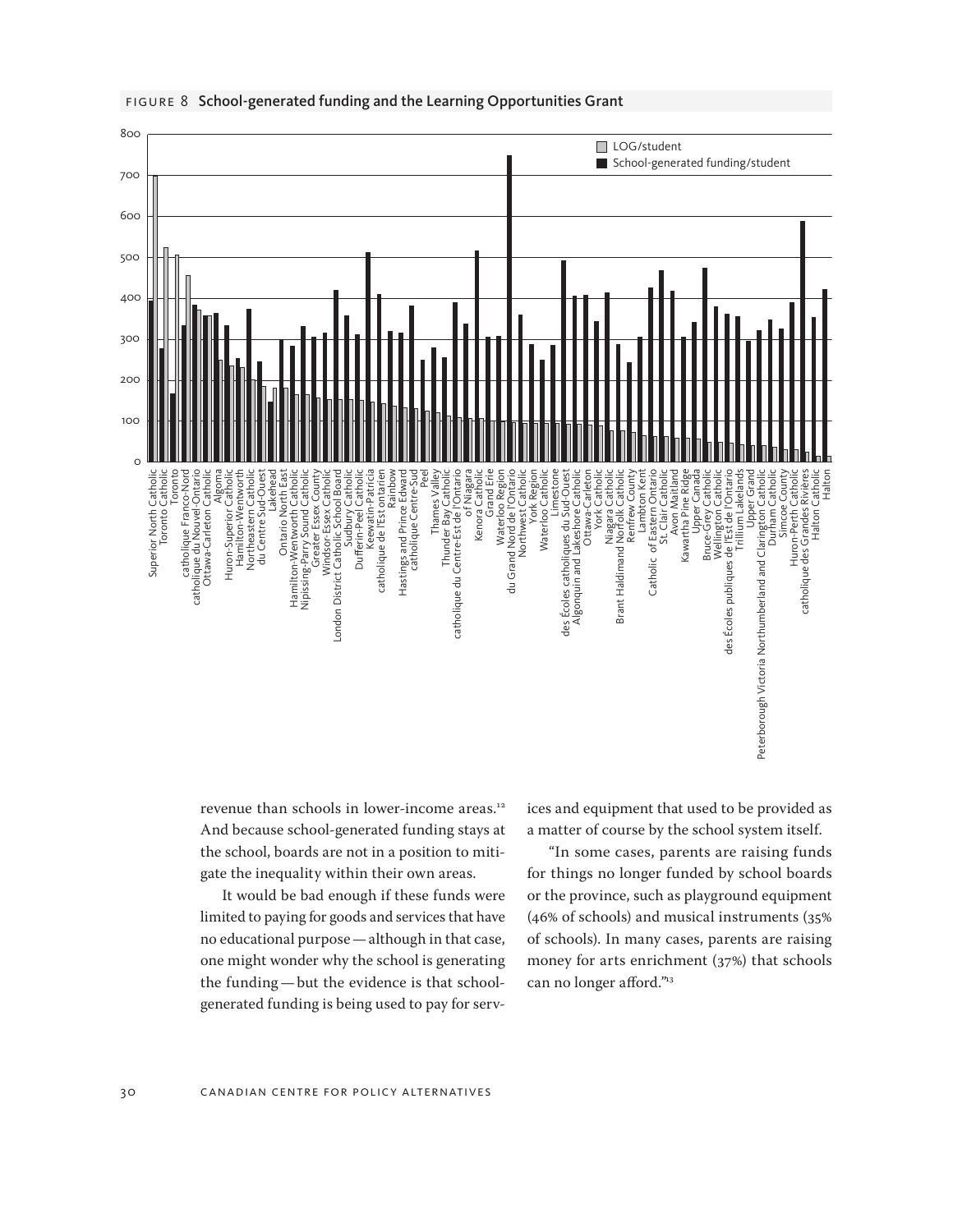# A narrow view of education and the role of schools

No assessment of Ontario's funding formula for elementary and secondary education is meaningful without considering the views of what constitutes education and the role of schools in the community upon which it is based.

In the worldview of the Harris government, the purpose of education was to convey basic skills (reading, writing and arithmetic) in a classroom interaction between a teacher and a student. The idea that education might take place outside of a single classroom setting—in a specialized outdoor education centre or on a class field trip—was neither considered nor funded. Nor was the idea that education might include such subjects as art, music or physical education that might require specialized teachers and/or specialized facilities. No explicit consideration was given to the need to provide before- and after-school supervision or lunchroom facilities and supervision, much less school breakfast and lunch programs. The idea that education might include ensuring that students are ready to learn at the beginning of the school day and should be supported after the end of the day was not part of the program for the Harris government. That nutrition, health and personal security might

be part of the job of the school system was a completely foreign concept—as remote from the Harris government's view of the purpose of education as the 1950s world of Ward and June Cleaver and their son Beaver.

Equally foreign to the Harris government's view was the idea that schools might play a role in their communities beyond being the place where children were required to be between 9:00 a.m. and 3:30 p.m. There was no provision in the formula for extra-curricular activities or for after-hours community use of the facilities. The more expansive role envisaged for schools by social policy analysts in the late-1980s as hubs for the delivery of a wide range of familyoriented social services was not on the government's agenda.

The role that some school boards played in their communities in adult education was not recognized at all. Funding was provided for adult day school programs leading to a secondary school diploma, but not for any other programs.

As an example, adult day students are funded at a rate of \$3,046 per full-time-equivalent student, as compared with secondary school funding of \$5,387 per student. This is for students taking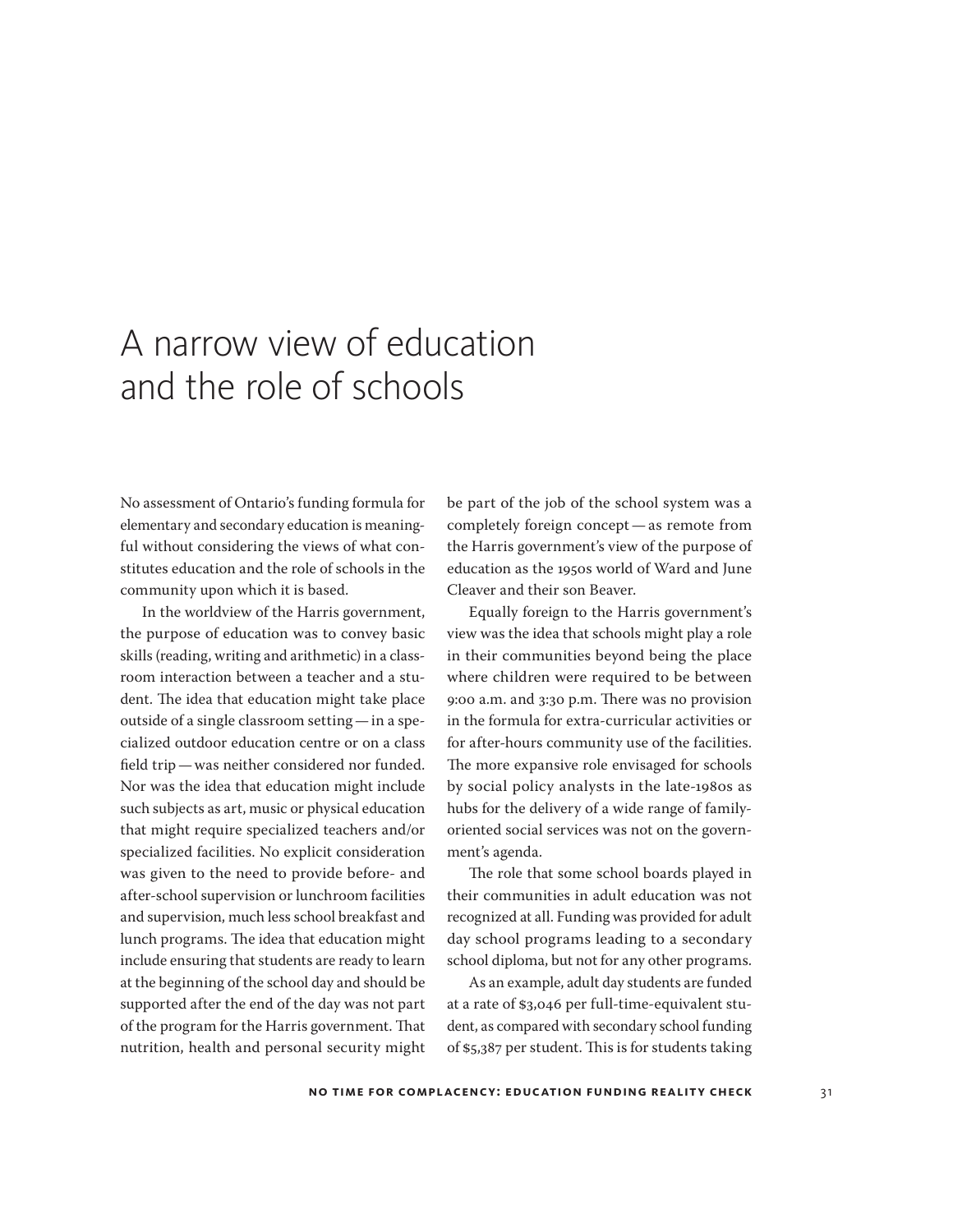exactly the same curriculum as that taken by students under the age of 21. Across the province, the underfunding of adult studying the provincial curriculum adds up to roughly \$55 million.

More tellingly, the formula provides no funding at all for community-based programming for adults beyond the standard provincial curriculum.

Of course, the government did not specifically forbid boards from providing these services. However, the costs of those services were deemed to be administrative expenditures, subject to the maximum allocation for administrative costs in the formula.

As the initial transitional funding expired, all of these "non-classroom" activities came under increasing financial pressure. Programs were canceled. Facilities were closed. Community use fees were increased dramatically, diminishing community use of the facilities.

Some of the most obvious negative effects have since been addressed through ad hoc measures. Limited special funding has been provided to support community use of school facilities. New collective agreements for elementary and secondary teachers have provided funding to support the staffing of specialized programs. Crises like the emergence of violent crime on school property have prompted additional funding for supervision and other programming.

But these changes are add-ons; they do not represent fundamental change. As long as the guiding principle behind the formula is the provincial government's attempt to prevent school boards from wasting money outside the classroom, Ontario will have trouble providing what students need to succeed in a complex modern society and economy.

To reform elementary and secondary education funding in Ontario, we first need to bring into the 21<sup>st</sup> century the guiding principles and goals of elementary and secondary education.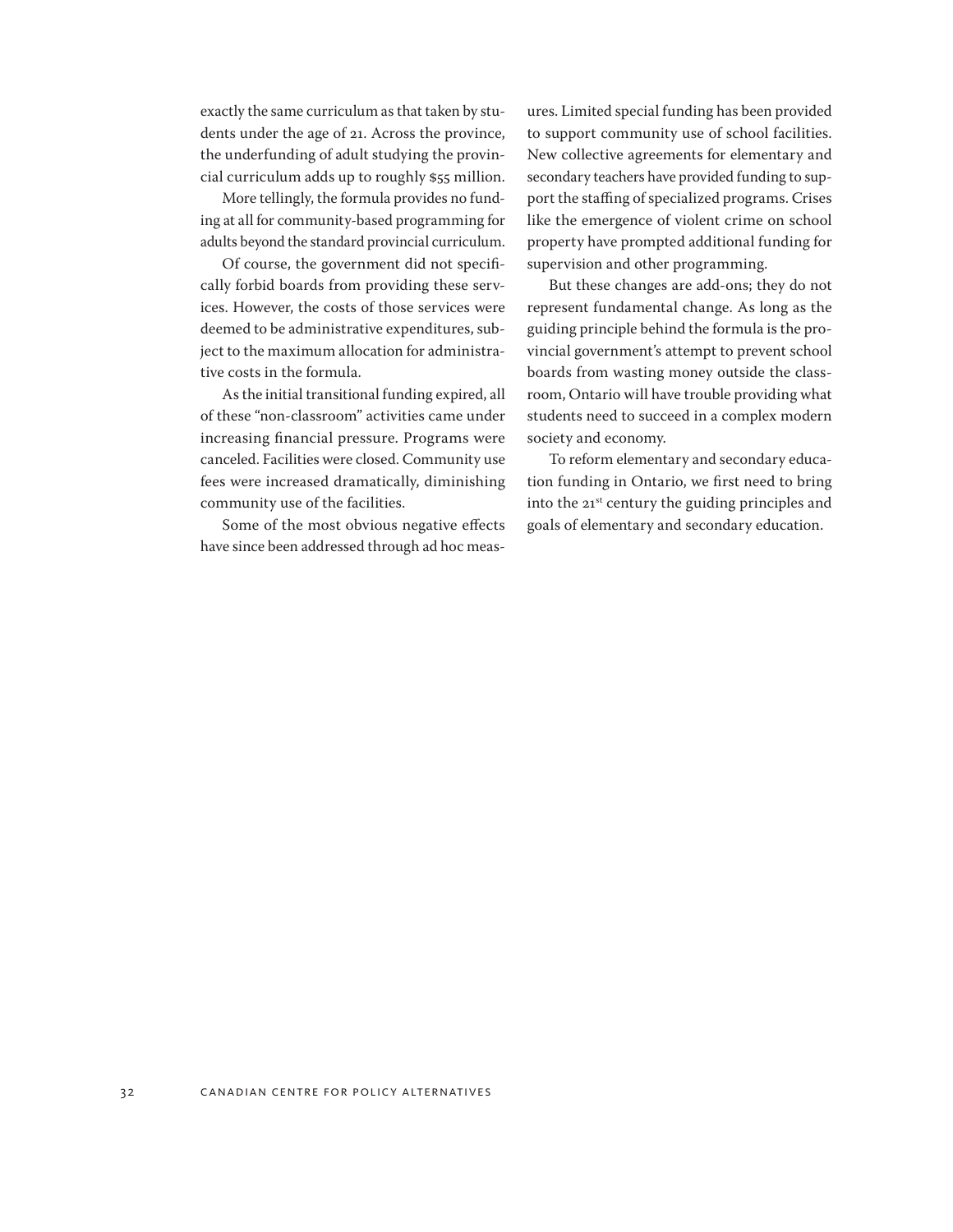# Distinguishing between fixed and variable costs

The political marketing of "Student Focused Funding" said all that needed to be said about the key drivers of the funding formula. Directly or indirectly, a significant proportion of the funding provided under the formula is driven by head counts. The implicit assumption underlying enrolment-driven funding is that a corresponding proportion of school boards' costs vary continuously with changes in enrolment. As long as the general environment was one in which enrolment in general was growing, that implicit assumption was essentially untested. As declining enrolment became more widespread in the 2000s, however, it became clear that assumption was unrealistic.

In 1999–2000, 37 of the 72 boards accounted for 30% of 1999–2000 enrolment declines from the previous year. In 2009–2010, 55 boards accounting for 72% of enrolment experienced declines.

The formula was altered in two respects to take that into account. First, it was recognized that some expenditures linked to enrolment could not be adjusted immediately in response to a change in enrolment, and a new grant called the Declining Enrolment Adjustment was introduced for the school year 2002–3. This grant has

been adjusted several times since its introduction, initially to make it more generous to school boards and more recently to make it less costly for the provincial government.

While the declining enrolment grant makes sense in principle, it is subject to two significant problems. First, it assumes implicitly that the proportion of funding that varies with enrolment is appropriate. In general, however, that is not the case. And the extent to which that is not the case varies depending on the student population and geography of the board. Second, it assumes implicitly that all of the expenditure adjustments a board must make in response to declining enrolment can be made within three years of the enrolment decline. In some cases, that may be true. But the period of adjustment required will vary from area to area, depending on the student population and geography of the board as well as the period of enrolment decline. The task of managing an enrolment decline in a large board experiencing a one-time decline in enrolment from year to year is quite different from the task in a smaller board which has been experiencing steady reductions in enrolment over a number of years.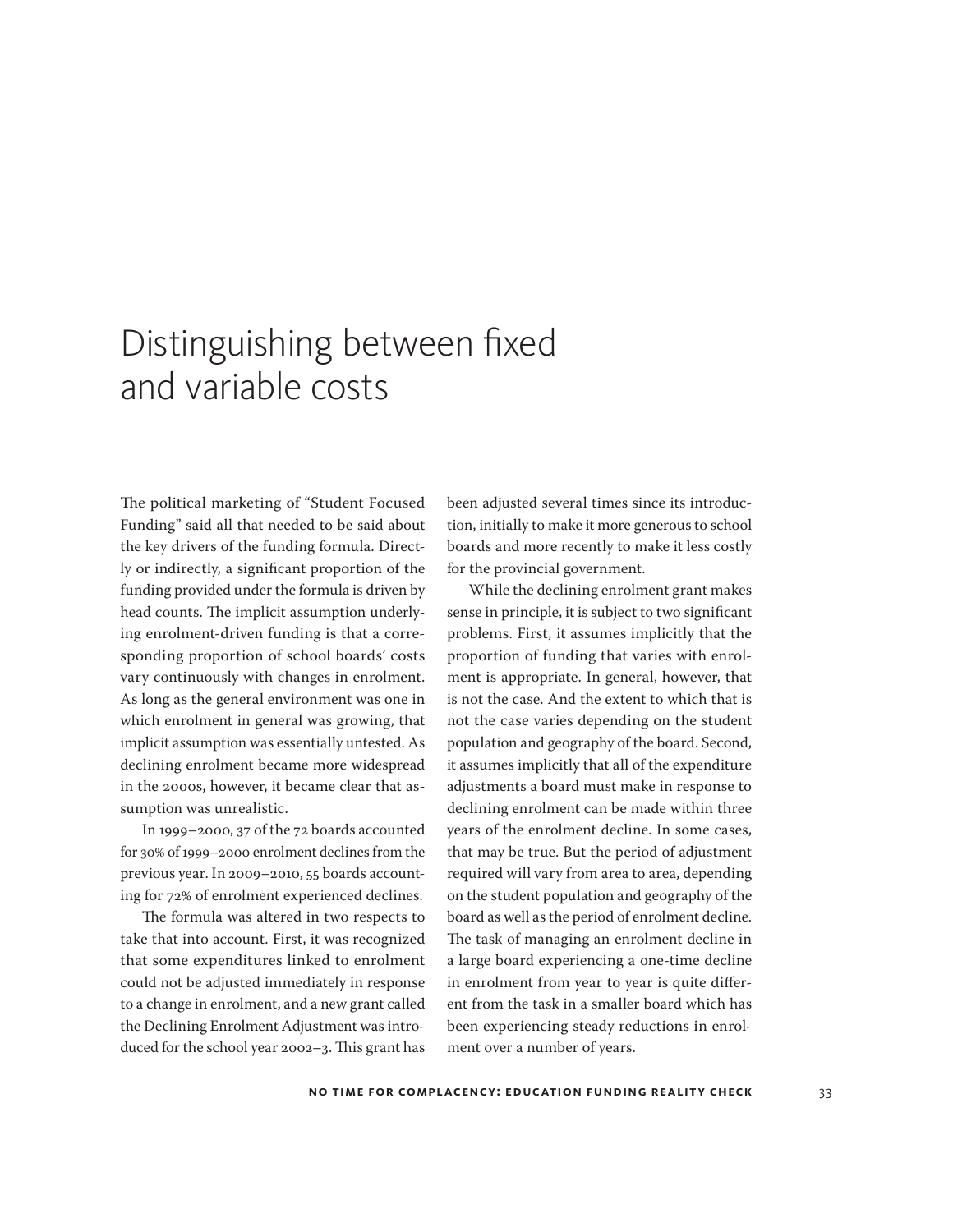The second adjustment in the formula addressed the effect of enrolment changes on costs in 2006–7, with the introduction of the School Foundation Grant. This new grant covers schoolbased administrative costs that had previously been funded from a combination of the enrolment-based Foundation Grant and a number of special purpose grants related to geographic location. The notable feature of the School Foundation Grant is that its starting point is the school, rather than the individual student. While it is linked to enrolment, the increase is not strictly proportional. The grant covers school principals, vice-principals and school-based administrative support staff.

This change was a welcome departure from the strict head count basis on which these functions were previously funded. But curiously, the concept has not been extended to other schoolbased functions that are just as difficult to subdivide to the student level as school-based administration. A school library, for example, is a school-based rather than an enrolment-based service. Similarly, there are limits to the extent to which custodial services can be subdivided on an enrolment basis.

With enrolment expected to continue to decline over the next few years in response to broad demographic trends, it is important that a revised funding formula make a more sophisticated and realistic distinction among costs that are variable in the short run with enrolment changes, costs that are variable only in the longer run with enrolment changes, and costs that are very difficult to change as enrolment varies.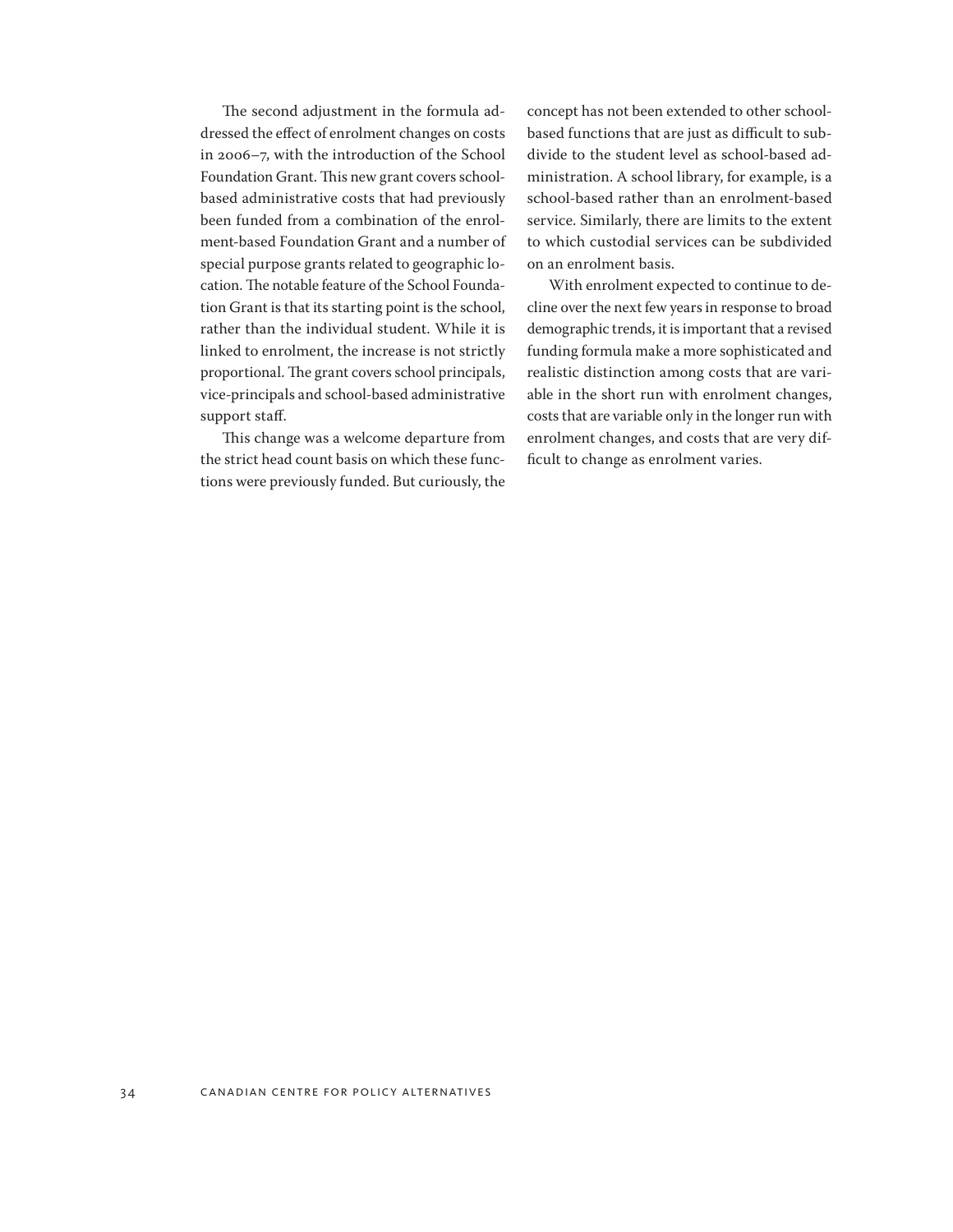### Accountability for system wide achievement of Ontario's objectives

Financial accountability has been a persistent theme behind the provincial government's approach to formula-based funding right from the beginning. In the original version of the formula, boards were required to report in detail on their revenue and expenditure through the provincial government's Education Finance Information System. As part of that general reporting requirement, boards were required to respect three specific limits on spending flexibility.

Grant revenue deemed by the provincial government to be classroom spending, as defined by the government, was required to be spent on classroom functions, again as defined by the government. Special education was required to be spent on special education. And no more than the amount provided for administration in the funding formula could be spent on administration.

Since the formula's introduction, a number of additional reporting and enveloping requirements have been introduced as new grants have been added. For example, with the introduction of the class size reduction grant for elementary schools, the McGuinty government required an accounting by boards of how they were using the funding to reduce class sizes. More recently, the

government has responded to concerns about the use of ESL funding by requiring boards to report the amount they spend on ESL programming as part of the EFIS reporting system.

Two features dominate the approach to accountability taken by successive provincial governments. First, accountability is primarily financially based rather than program based. Second, for the provincial government, accountability is a one-way street. School boards are responsible to the province for their use of provincial funding, but the province is accepting no accountability for the adequacy of the funding it is providing to the system.

Adhering strictly to a financial accountability framework is politically convenient for a provincial government. It puts school boards on the defensive. And it goes hand-in-hand with the provincial government's insistence that its grants do not actually promise the programming implied by the title of the grant, but rather are mechanisms for generating funds over which boards have full discretion. That position allows the government simultaneously to take credit for recognizing the need for a given type of programming—ESL instruction, for exam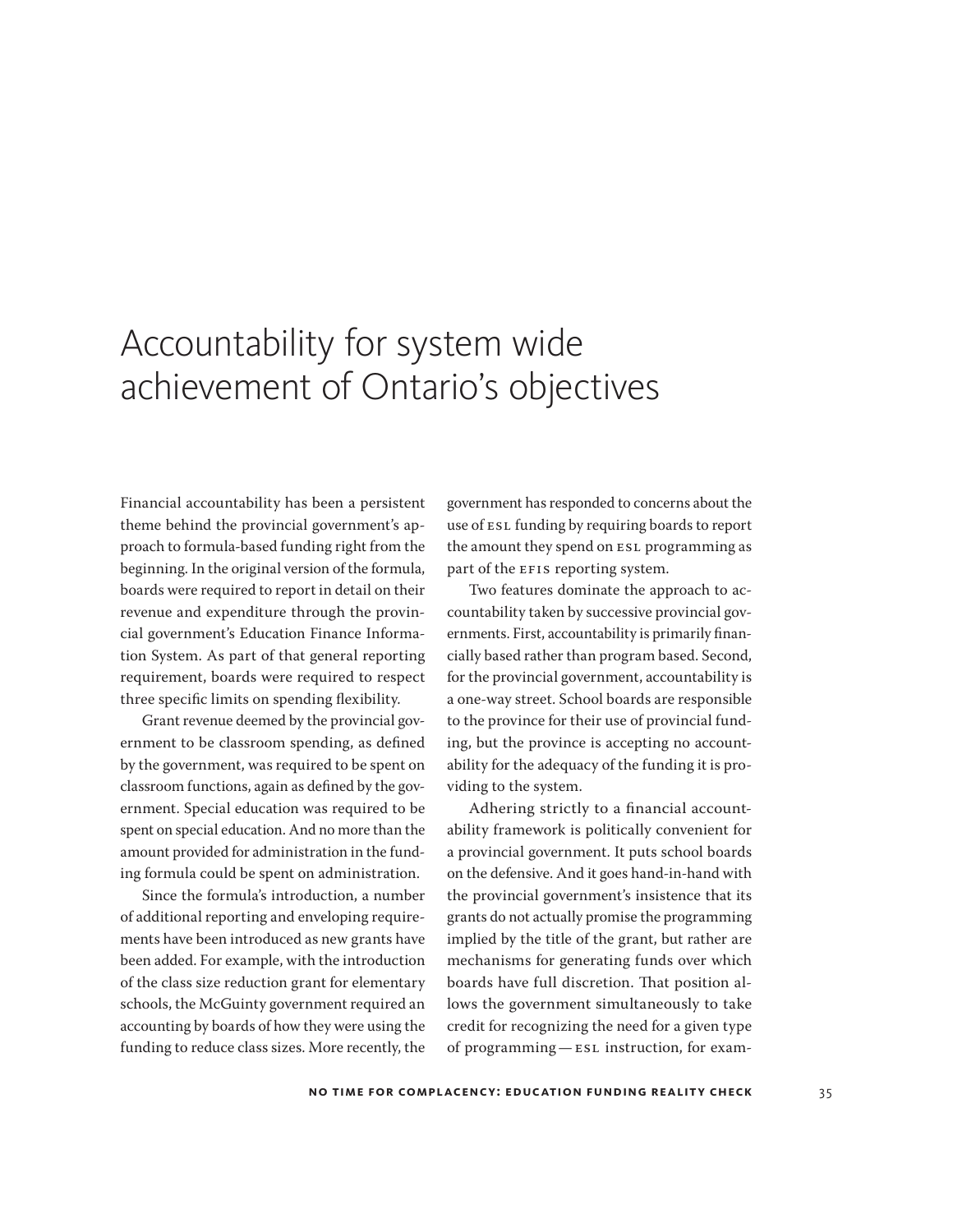ple—while taking no responsibility whatsoever for whether or not that programming is actually delivered anywhere in the province.

The history behind the Learning Opportunities Grant illustrates the phenomenon quite clearly.

The expert panel that studied the Learning Opportunities Grant included in its recommendations a requirement that school boards account in detail for their use of the funding to support the students at risk. The government chose not to require that program-level accountability because had it done so, it would have had to deal directly with the fact that it was not providing sufficient funds for either teacher salaries or school operations and maintenance. The government preferred to pretend that it was supporting students at risk through the LOG, even though it was fully aware that glaring holes in the funding formula were forcing boards to spend the money elsewhere.

The Harris-Eves government played the same game with the local priorities amounts in the Foundation Grant, insisting boards had the resources to meet special local needs and knowing boards were using the funds to pay their teachers.

The McGuinty government essentially admitted as much when it reduced the LOG and eliminated the local priorities amounts to offset the cost of adjusting teacher salary benchmarks to more realistic amounts in 2006–7.

Now the McGuinty government is doing exactly the same thing with school renewal funding and the grant for school operations and maintenance. Inadequate funding for school operations and maintenance is now covered up by boards' ability to allocate maintenance expenditures to school renewal projects. In the accounting system, boards appear to be spending less than their operations allocations on school operations and maintenance. However, that has generally been the case only since the renewal program began in 2004–5 and will cease to be the case as soon as that program expires.

In resisting program level accountability, provincial governments have cited the need to preserve board autonomy as a justification. In fact, the lack of program level accountability preserves the provincial government's ability to have it both ways—to claim credit for providing funding without accepting responsibility for its use.

This explanation for the provincial government's approach to accountability highlights the most glaring weakness in the accountability system: the lack of any accountability on the part of the provincial government for the adequacy of funding, given its educational objectives. In this one-way accountability system, the provincial government is free to fund the system inadequately and criticize boards that find themselves in financial difficulty or in conflict over budgetary matters with citizens and parents. The relationship between budgets and policy objectives is critical. More ambitious policy objectives carry higher costs. Without a reverse accountability mechanism for the provincial government, it is free to articulate ambitious objectives for the system without paying for them.

The government has made it clear that its goal for public elementary and secondary education is to increase the overall level of educational attainment in Ontario and to equalize the opportunity of all Ontario students to realize their academic potential. The government has never come to terms with the funding implications of that kind of commitment. The expert panel studying the Learning Opportunities Grant recommended such a study, as did the Rozanski Task Force. No such study has been conducted. As a result, we are no better able to determine what it would cost to meet Ontario's educational objectives today than we were in 1997 when the formula was developed.

Indirect evidence suggests that we are investing far less in elementary and secondary education than would be required to meet those objectives. The inflation-adjusted demographic component of the Learning Opportunities Grant is far lower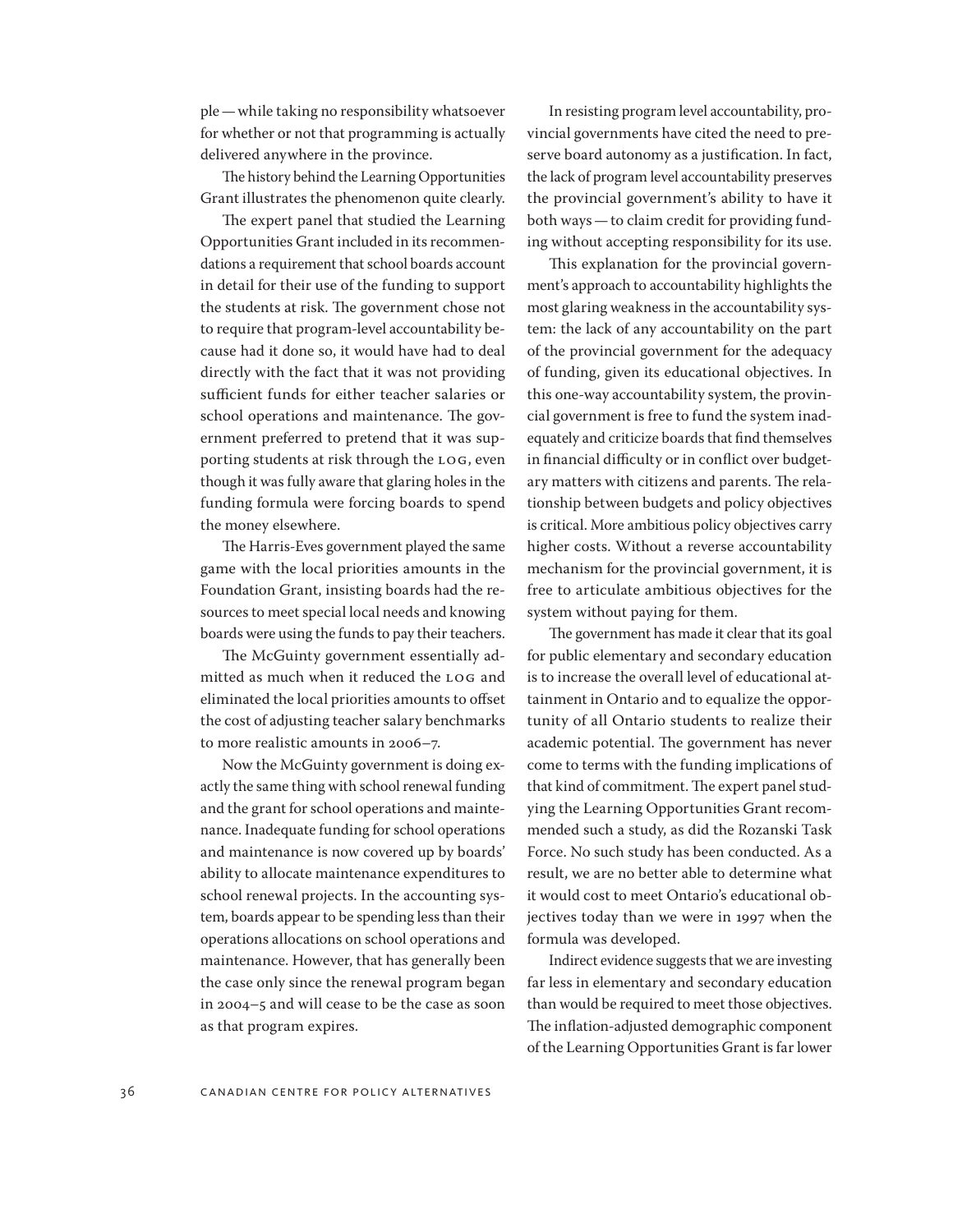than the amount the 1997 expert panel estimated boards were actually spending in 1997. And without program accountability, there is no assurance the funding that is provided is actually going to special programming for students at risk—not because boards are evil, but because underfunding in other areas of the formula places overriding demands on the money.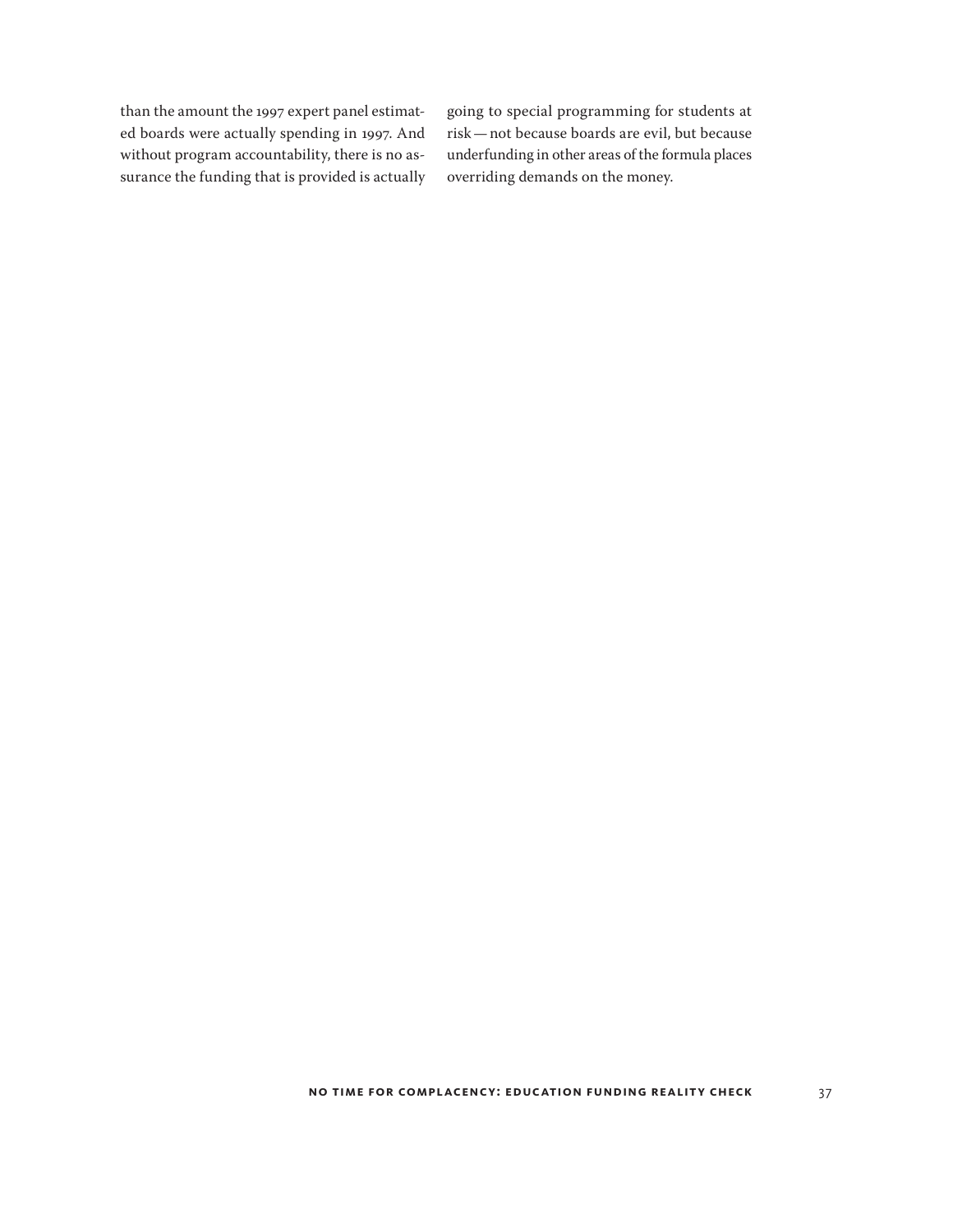### Funding adequacy in context

It is instructive to look at the scale of investment in elementary and secondary education by the Bloomberg administration in New York City, as a point of comparison.

In 2008–9, New York City allocated \$17.6 billion in operating funding to serve a student population of just over one million  $(1,029,459).$ <sup>14</sup> New York's operating funding for elementary and secondary education works out to \$17,096 U.S. per student. Taking account of the differences in purchasing power parities (a more reliable and stable adjustment than using exchange rates) to translate U.S. dollars into Canadian dollars, New York's operating expenditure per student in its elementary and secondary education system is approximately \$20,600. That compares with Ontario's 2008–9 average of \$9,459 and the City of Toronto's \$9,697.<sup>15</sup>

Ontario is clearly not in the same league as New York City when it comes to its financial commitment to elementary and secondary education.

The weakness of Ontario's elementary and secondary education commitment relative to New York City's is not an aberration.

Using data from the U.S. National Center for Educational Statistics for the United States and

from Statistics Canada for Canada, Ontario's operating expenditures per student in 2006–7 would have placed it 46<sup>th</sup> among U.S. states and the District of Columbia, ahead of Mississippi, Oklahoma, Arizona, Idaho and Utah and just behind Nevada and Texas.<sup>16</sup>

Among Canadian jurisdictions, Ontario ranks  $9^{th}$  among the 13 jurisdictions, below the national average.<sup>17</sup>

Canadian jurisdictions as a group tend to have operating expenditures per student well below their U.S. counterparts. Among the south-of-60 provincial jurisdictions in Canada, the province with the highest per student operating spending ranks  $44<sup>th</sup>$  among the 64 jurisdictions in North America. BC, Quebec and Ontario rank  $52<sup>nd</sup>$ ,  $53<sup>rd</sup>$ and 54<sup>th</sup>, respectively.<sup>18</sup>

Looking strictly at the U.S. states that Ontario tends to think of as its peers, the picture looks much worse. Figure 10 shows Ontario's operating spending on elementary and secondary education relative to those peer jurisdictions: Ontario is at the bottom of the pack.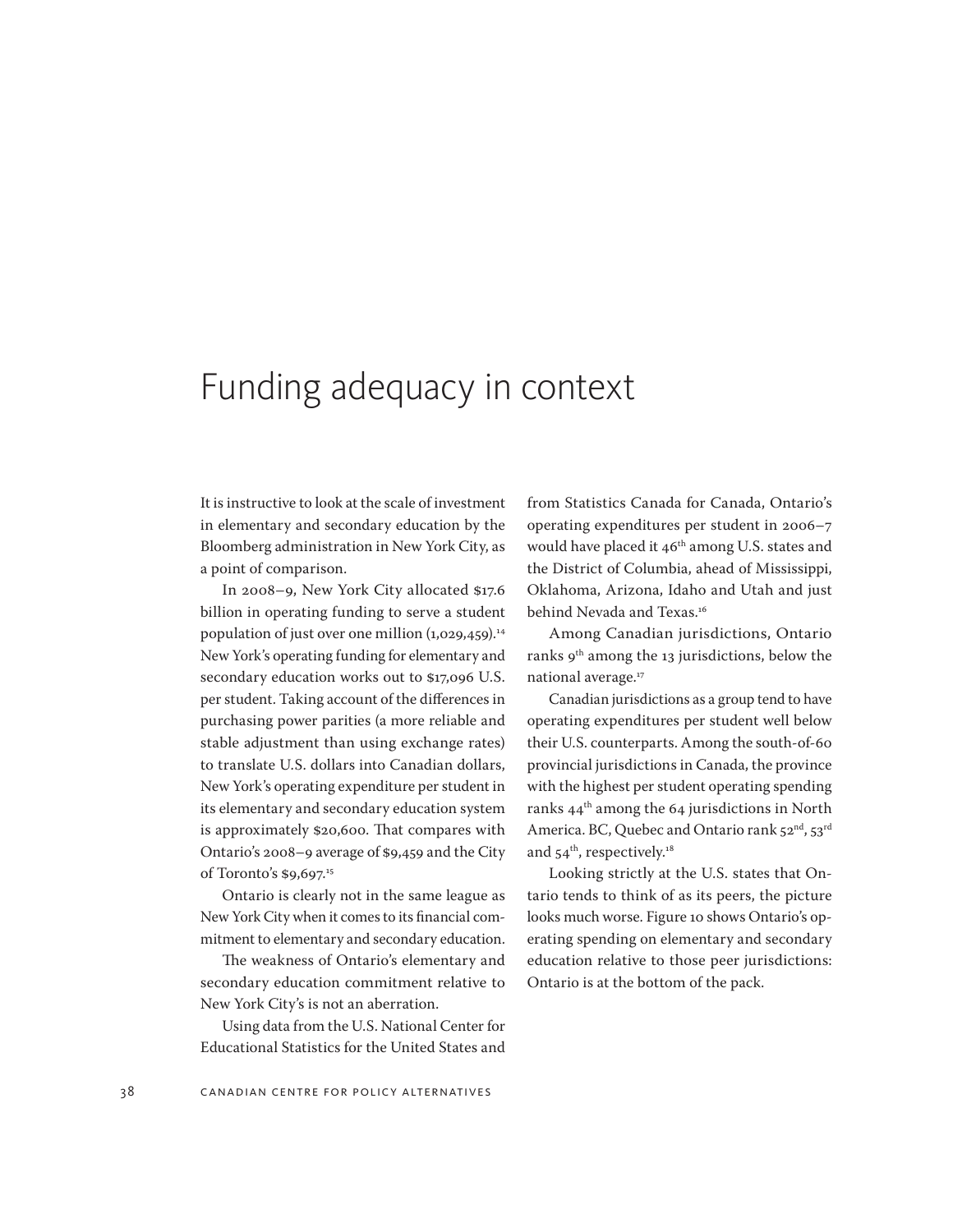![](_page_38_Figure_0.jpeg)

#### figure 9 Operating Funding per Student, Elementary and Secondary Education Ontario, Toronto and New York City, 2008–9 School Year

![](_page_38_Figure_2.jpeg)

figure 10 Operating spending per student 2006–7 school year Ontario and US peer jurisdictions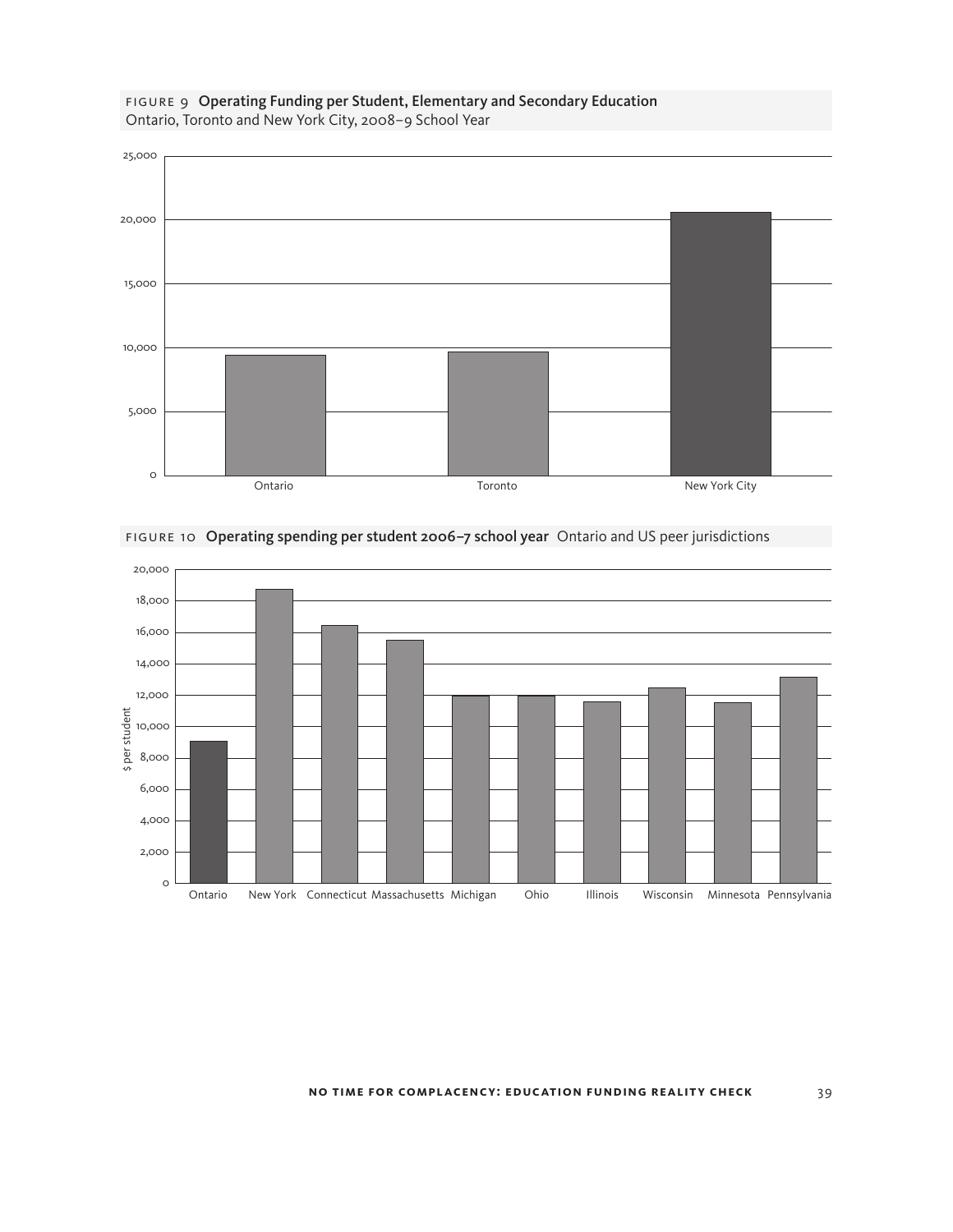# Time to focus on the real issues in education funding

Over the past 15 years, the debate about funding for public education in Ontario has revolved around the impact of the provincial government's assumption of complete control over funding, the cuts in funding that accompanied that takeover and the internal equity, or lack thereof, in the formula for funding allocation.

We have lost track of our goals for public education. We have left unexamined the contention by a series of provincial governments that there is enough funding flowing into the system to enable it to meet the challenges posed by an increasingly diverse student population and the rising expectations for education's role in Ontario's economic future. And we have been so internally focused that we have lost touch with developments in public support for education in jurisdictions that matter to this province economically.

Somehow, we have to lift the debate over education funding adequacy from the zero-sum game that gets played every year at school boards across the province to a forum in which we can debate seriously the objectives we as a society have for the system and the level of funding that is necessary to achieve those objectives. The system we

have now works against that kind of discussion. And reviews of the funding formula every five to 10 years simply do not do the trick.

In a parliamentary democracy, budgetary decisions for every government undertaking, including public elementary and secondary education, will be considered by the government, tabled in the legislature by the Minister of Finance and considered by the legislature before final approval. The routine assessment of budgets and estimates by legislative committees cannot provide the breadth and depth of assessment and reassessment that true accountability would require.

After the fact, expenditure decisions are subject to review by the Auditor General through an audit of the financial statements and through special value-for-money audits. But the mandate of the Auditor General is to determine whether the spending decisions of the legislature are executed effectively and efficiently. It is not to second guess those expenditure decisions.

The Education Quality and Accountability Office provides assessments of student performance and conducts research on topics of interest to educators, but does not address programming or budgetary issues.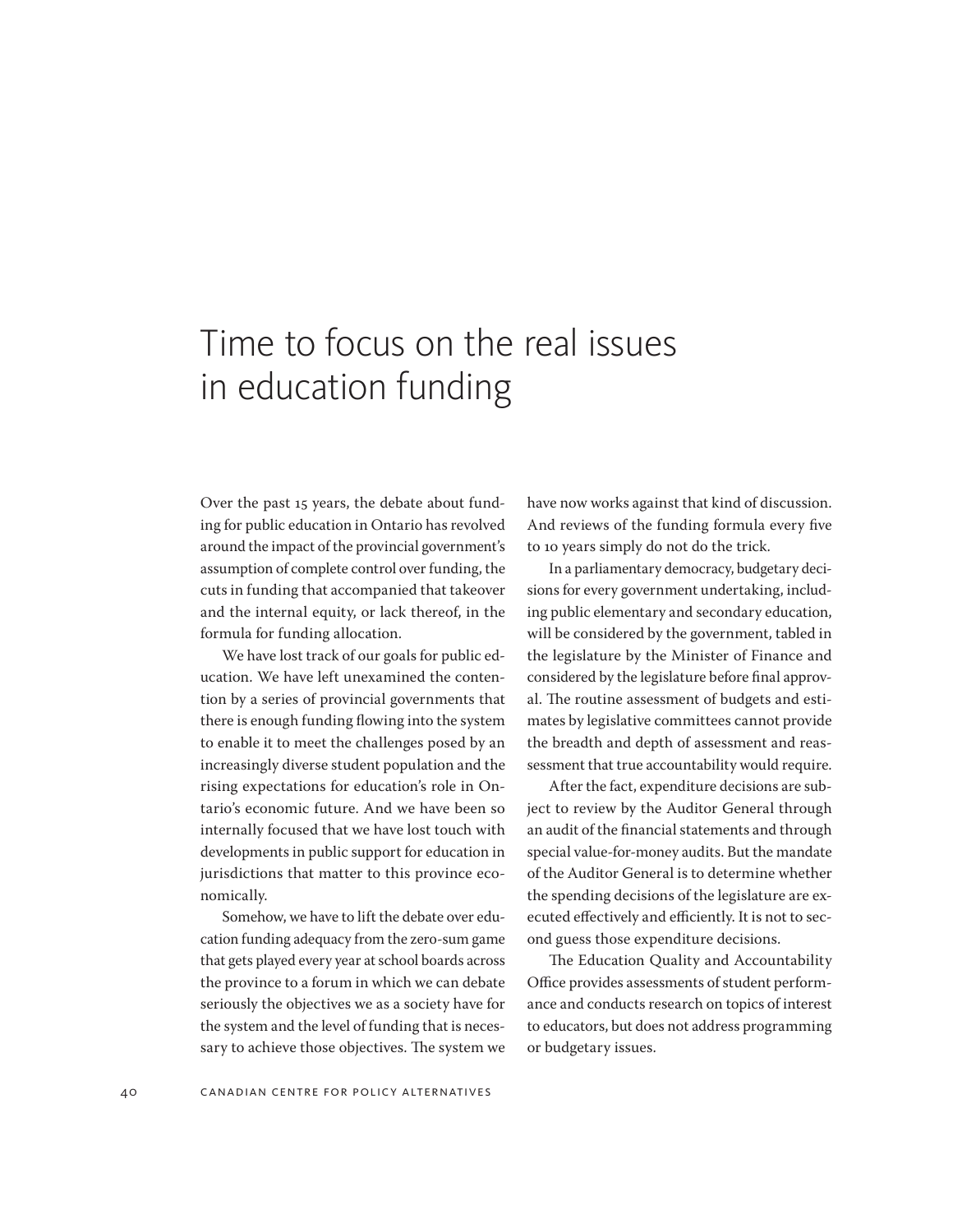School boards are perhaps best placed to assess what they need to deliver on the government's programming expectations, but boards are increasingly under government control, sensitive to their political relationship to the government and widely perceived as self-serving.

Public education in Ontario is suffering from, and is being short-changed by, an accountability gap. We need to understand clearly the incentives that are built into the structure and financing of the funding formula. We need to understand the impact of obscure changes in the way funding is delivered. We need to understand clearly the trade-off between cost and quality that is implicit in every year's budget allocation for elementary and secondary education. We need to understand how much it would cost if we actually delivered the programs needed to provide an equal opportunity for every student in Ontario to succeed. We need to know what school

boards are actually doing with the funds that are being provided for specialized programming. We need to know that our elementary and secondary education system is constantly being challenged to be better, and not simply to perform within the limits of the spending envelope provided by the Minister of Finance.

The Ministry of Education cannot and will not do the job because it is the Ministry that must be accountable for the government's decisions.

We need an independent body responsible for accountability and oversight for public education in Ontario; a body that can speak credibly about the funding and programming that are required for student success, and which has the resources to evaluate the effectiveness of school boards and the Government of Ontario in achieving our educational objectives. Periodic ad hoc commissions and task forces are obviously not enough.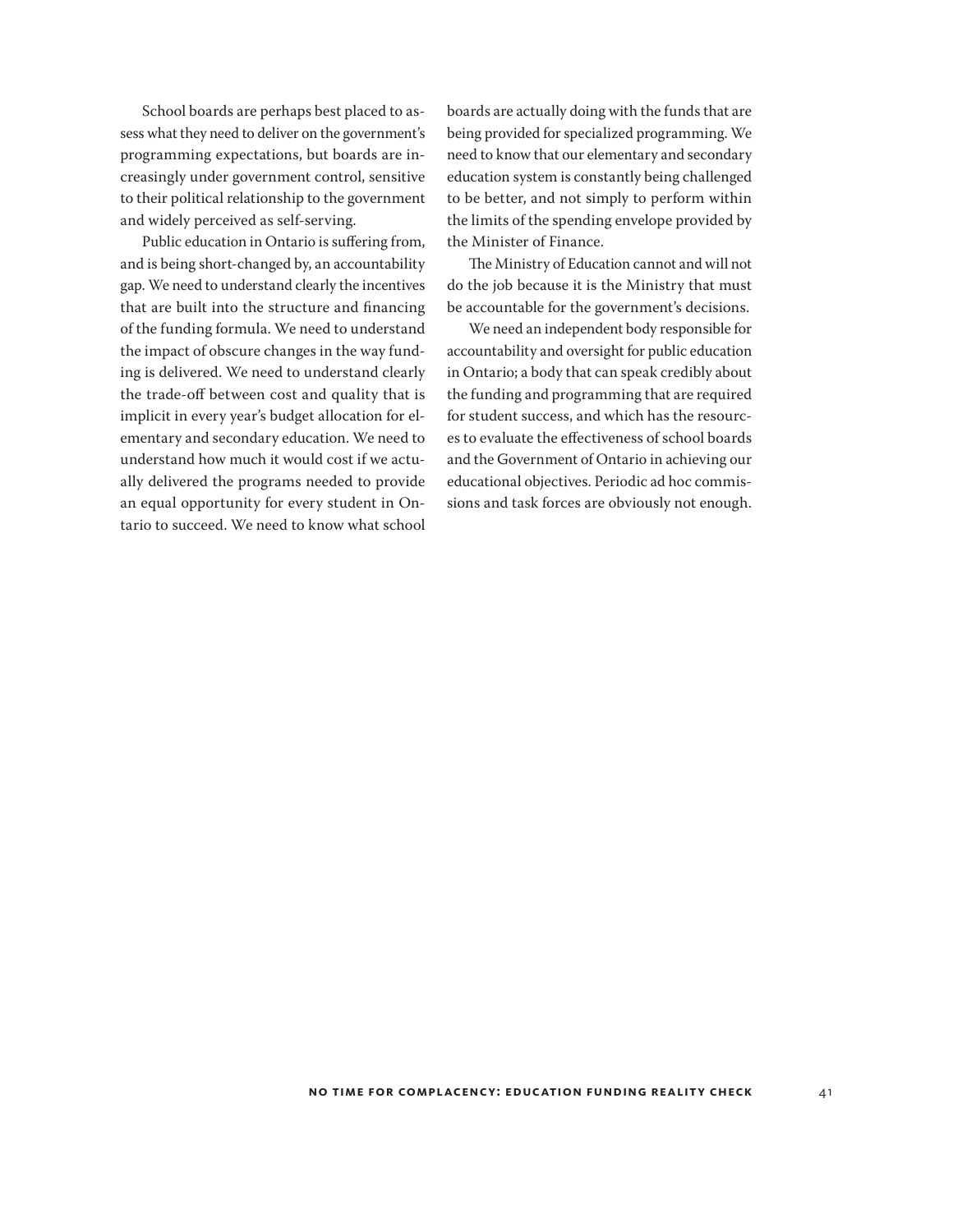### APPENDIX I Notes on Data

The Ministry of Education is the sole source for reliable information about funding and spending in the Ontario education system.

Funding data are drawn from School Board Funding Projections released annually by the Ministry of Education. Long-term financial analyses in this report employ a compilation of grant and enrolment data for each board from 1997 to 2009–10 created by the author from various years' annual reports. Data for school years 2002–3 to the present were provided in electronic form by the Ministry of Education. Data for prior years are from prior years' annual reports.

For the analysis of specific grants, these data have been supplemented by data from tables in the annual General Legislative Grant regulations under the Education Act. Data on school board operations and maintenance costs were originally made released in 1998 via disclosure in legal proceedings between the Ontario English Catholic Teachers' Association and the Government of Ontario concerning the constitutional validity of the provincial government's assumption of control over education funding.

Detailed data on spending and other quantifiable aspects of school boards' activities are prepared by school boards in accordance with a standardized format and collected for all boards by the Ministry of Education. The Ministry makes a compilation of the data available on a restricted basis.

Statistics Canada's Education Price Index is a useful source of information about changes in costs for school boards in Ontario. Unfortunately, the index is not updated annually; the most recent year for which data are available is 2003. Using the breakdown between salary and nonsalary costs in the index, however, costs can be projected beyond the end date of the index using CPI data for the non-salary proportion of costs and the publicly available data on teaching and non-teaching salary increases.

For comparisons with jurisdictions outside Ontario, the study relies on the common standards established at the national level in the United States by the U.S. Department of Education and in Canada by Statistics Canada. The U.S. definition of "current expenditures" and the Canadian definition of "operating expenditures" are essentially identical. Both include the costs of employees' pensions and benefits and exclude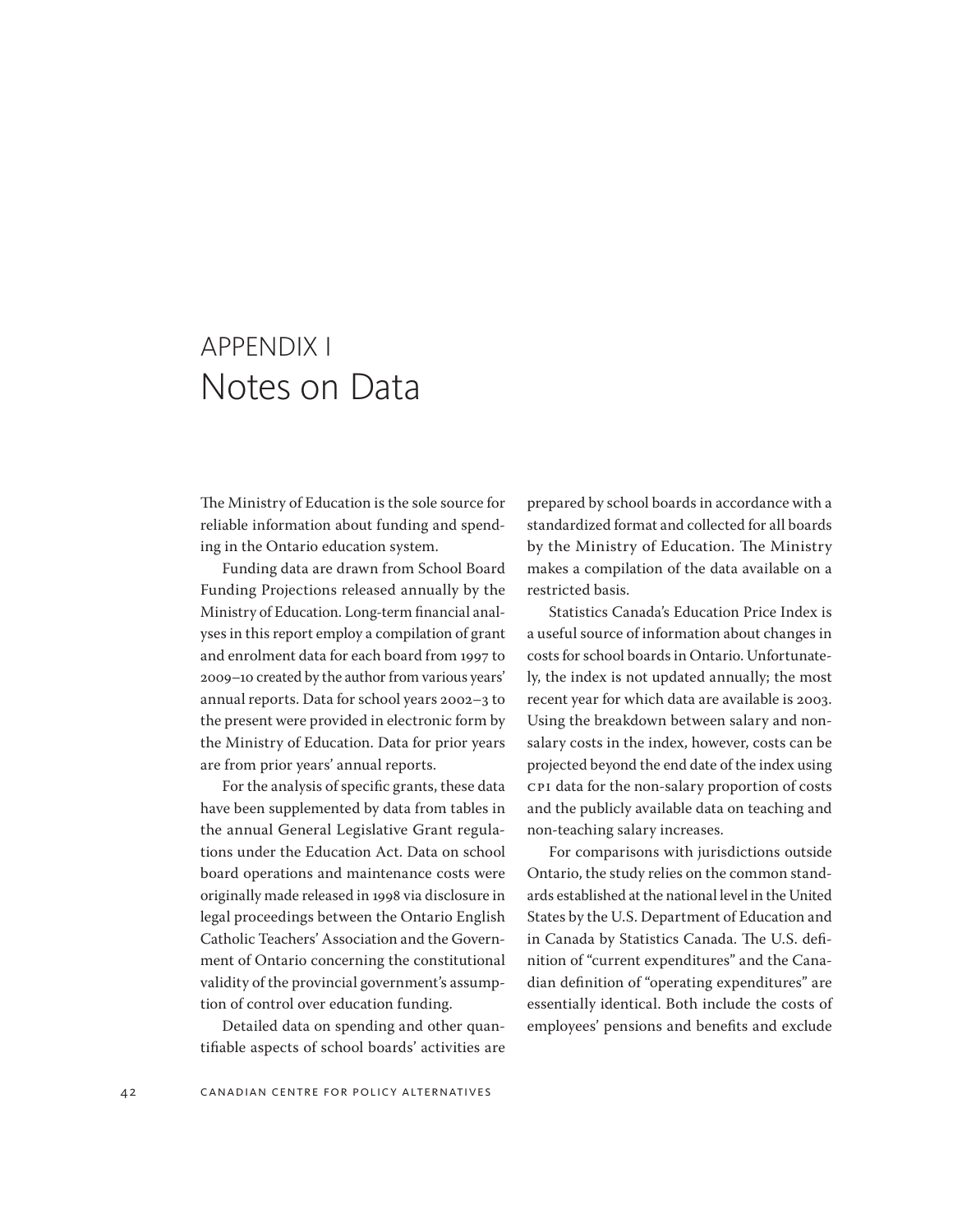expenditures related to capital, including debt service charges.

It should be noted that the aggregate Canadian and U.S. data for Canadian provinces and U.S. states include all pension costs, whereas the administrative data for Ontario school boards exclude the pension costs for teachers and other board employees who participate in the Ontario Teachers' Pension Plan. Ontario data do include the pension costs for non-teachers, who participate in the Ontario Municipal Employees' Retirement System. As a result, the Statistics Canada data for Ontario will show an average expenditure level that is slightly higher than that calculated from the Ministry of Education's board-by-board data.

For the record, it should be noted that it is much more difficult to obtain reliable data about elementary and secondary education in Canada than it is in the United States. While this is true in many fields, the problems have been exacerbated in education by Statistics Canada's efforts towards cost recovery. Statistics Canada collects substantial data on elementary and secondary education in Canada through various surveys. Access to the data is, however, extremely restricted. There is one free publication—the Summary Public School Indicators for the Provinces and Territories—that served as the data source for this paper's interprovincial comparisons. The Summary is not, however, issued as a data set. Rather it is issued as a Statistics Canada Research Paper. The source data are not available through the fee-based CANSIM system, presumably because of restrictions imposed by the source of funding for the surveys. Access is tightly restricted to academic researchers in faculties of education at Canadian universities and others to whom special permission has been given.

The Education Price Index, which serves as a useful basis for distinguishing between real funding changes and the impact of inflation in the education sector was last released in March 2005 covering the period to the end of 2003.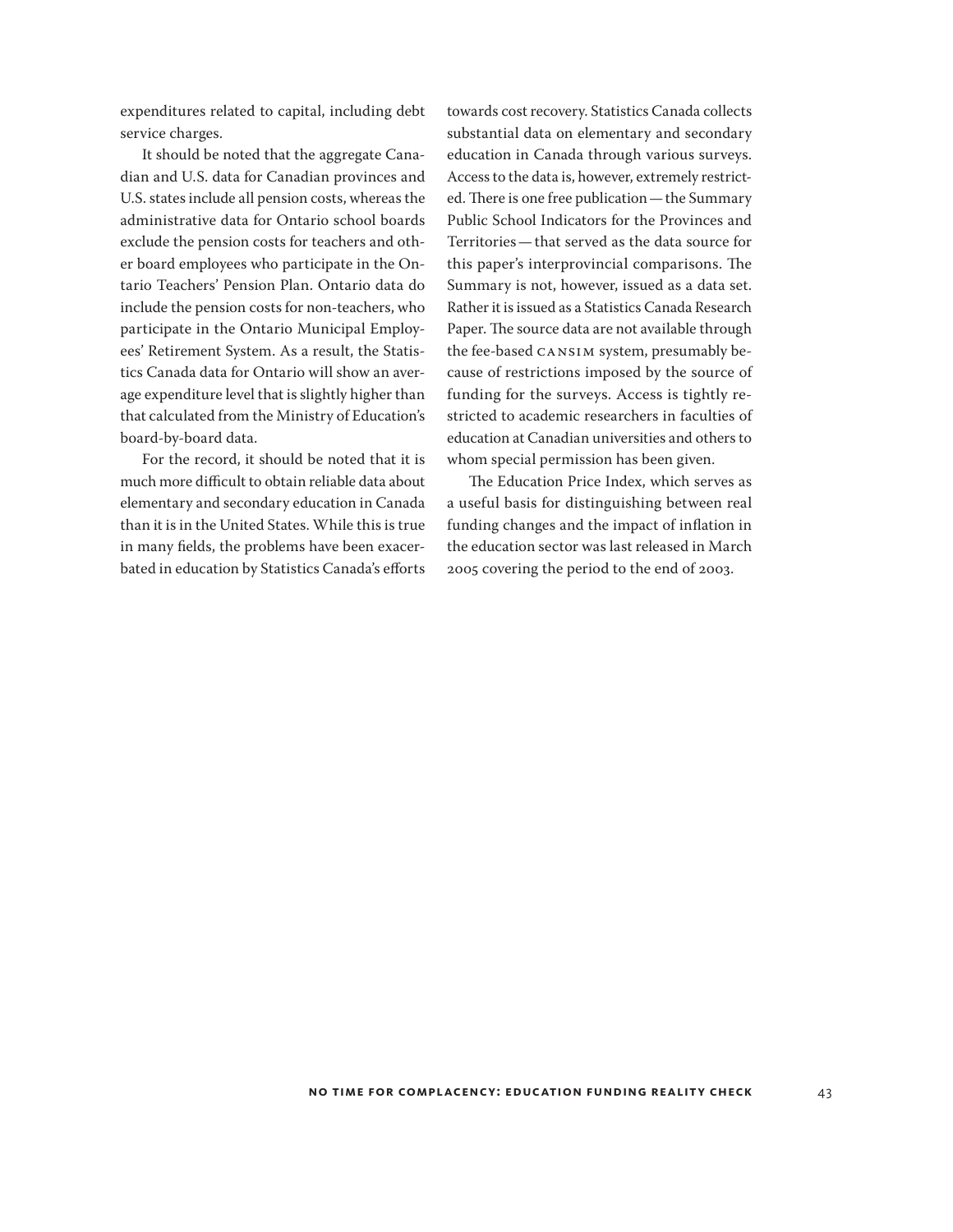# APPENDIX II Ontario in the context of U.S. elementary and secondary education jurisdictions, 2006–7

| <b>Jurisdiction</b>  | Per-student spending | Rank           | Jurisdiction   | Per-student spending | Rank |
|----------------------|----------------------|----------------|----------------|----------------------|------|
| New Jersey           | 19,477               | 1              | Indiana        | 10,942               | 27   |
| New York             | 18,733               | $\overline{2}$ | Oregon         | 10,795               | 28   |
| District of Columbia | 18,691               | 3              | California     | 10,787               | 29   |
| Connecticut          | 16,460               | $\overline{4}$ | Louisiana      | 10,769               | 30   |
| Vermont              | 16,423               | 5              | New Mexico     | 10,663               | 31   |
| Rhode Island         | 16,211               | 6              | Missouri       | 10,662               | 32   |
| Wyoming              | 15,914               | $\overline{7}$ | lowa           | 10,593               | 33   |
| Massachusetts        | 15,493               | 8              | North Dakota   | 10,449               | 34   |
| Alaska               | 14,851               | $\mathbf{q}$   | Florida        | 10,324               | 35   |
| Maryland             | 14,430               | 10             | South Carolina | 10,322               | 36   |
| Delaware             | 14,171               | 11             | Washington     | 10,272               | 37   |
| Maine                | 14,031               | 12             | Alabama        | 10,120               | 38   |
| Hawaii               | 13,328               | 13             | Arkansas       | 10,111               | 39   |
| New Hampshire        | 13,300               | 14             | Colorado       | 9,985                | 40   |
| Pennsylvania         | 13,141               | 15             | South Dakota   | 9,717                | 41   |
| Wisconsin            | 12,493               | 16             | Kentucky       | 9,568                | 42   |
| Virginia             | 12,308               | 17             | North Carolina | 9,493                | 43   |
| Nebraska             | 12,132               | 18             | Texas          | 9,460                | 44   |
| Ohio                 | 11,978               | 19             | Nevada         | 9,407                | 45   |
| Michigan             | 11,956               | 20             | <b>ONTARIO</b> | 9,079                | 46   |
| West Virginia        | 11,721               | 21             | Mississippi    | 8,988                | 47   |
| Illinois             | 11,564               | 22             | Oklahoma       | 8,953                | 48   |
| Minnesota            | 11,555               | 23             | Arizona        | 8,843                | 49   |
| Kansas               | 11,138               | 24             | Tennessee      | 8,591                | 50   |
| Montana              | 11,075               | 25             | Idaho          | 8,011                | 51   |
| Georgia              | 10,968               | 26             | Utah           | 6,876                | 52   |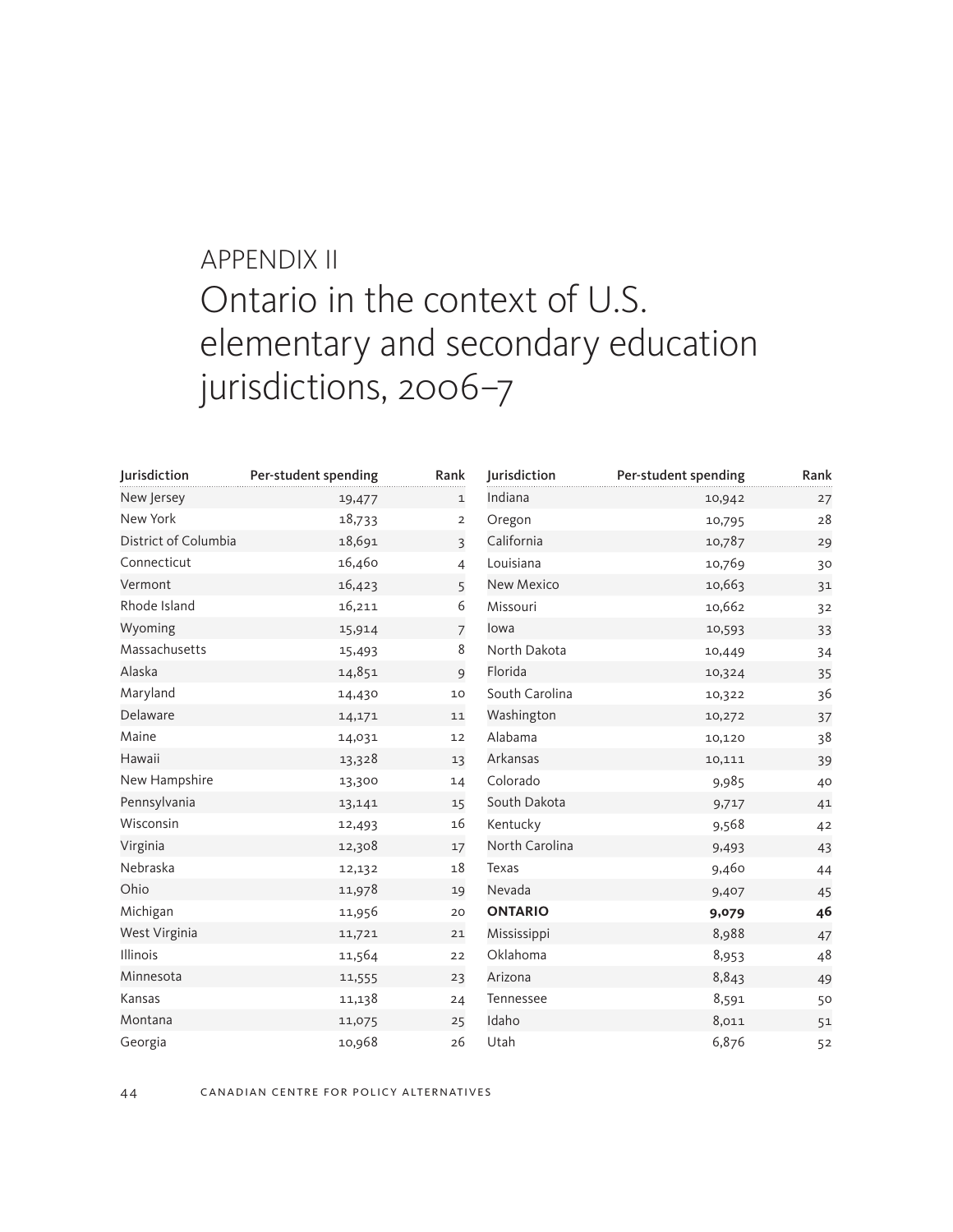### APPENDIX III Ontario and Canadian Provinces and Territories

| Jurisdiction            | \$ per student 2006-7 | Rank           |
|-------------------------|-----------------------|----------------|
| Yukon                   | 17,624                | 1              |
| <b>NWT</b>              | 14,274                | 2              |
| Nunavut                 | 13,273                | 3              |
| Manitoba                | 9,926                 | 4              |
| Alberta                 | 9,689                 | 5              |
| Saskatchewan            | 9,619                 | 6              |
| <b>British Columbia</b> | 9,180                 | $\overline{7}$ |
| Quebec                  | 9,125                 | 8              |
| <b>ONTARIO</b>          | 9,079                 | 9              |
| Nfld. & Labrador        | 8,897                 | 10             |
| Nova Scotia             | 8,782                 | 11             |
| New Brunswick           | 8,422                 | 12             |
| PEI                     | 8,121                 | 13             |
| <b>CANADA</b>           | 9,213                 |                |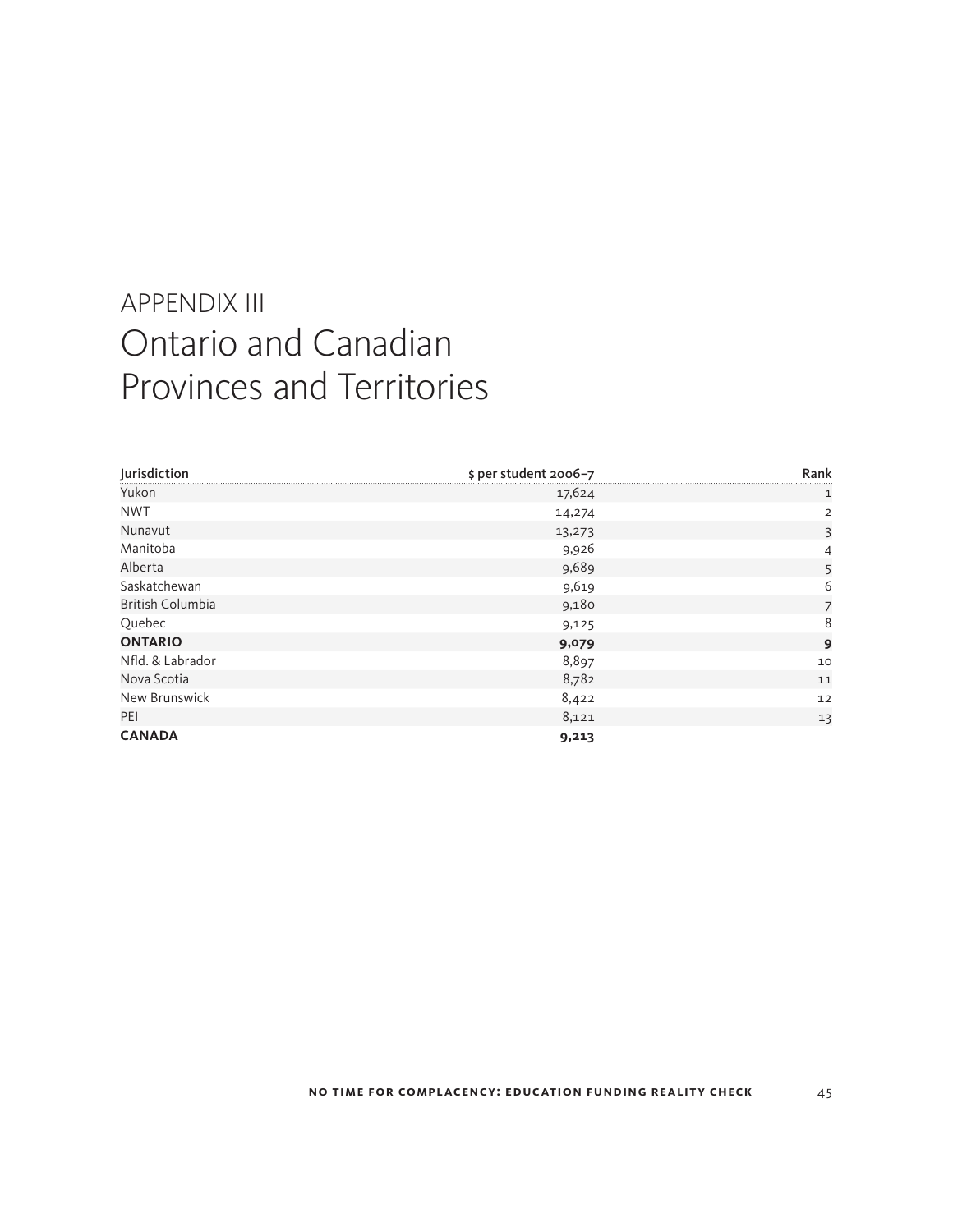### APPENDIX IV Ontario and elementary and secondary education jurisdictions in North America

| <b>Jurisdiction</b>  | Per-student spending | Rank           | Jurisdiction            | Per-student spending | Rank |
|----------------------|----------------------|----------------|-------------------------|----------------------|------|
| New Jersey           | 19,477               | $\mathbf{1}$   | Kansas                  | 11,138               | 27   |
| New York             | 18,733               | $\overline{2}$ | Montana                 | 11,075               | 28   |
| District of Columbia | 18,691               | 3              | Georgia                 | 10,968               | 29   |
| Yukon                | 17,624               | 4              | Indiana                 | 10,942               | 30   |
| Connecticut          | 16,460               | 5              | Oregon                  | 10,795               | 31   |
| Vermont              | 16,423               | 6              | California              | 10,787               | 32   |
| Rhode Island         | 16,211               | $\overline{7}$ | Louisiana               | 10,769               | 33   |
| Wyoming              | 15,914               | 8              | New Mexico              | 10,663               | 34   |
| Massachusetts        | 15,493               | 9              | Missouri                | 10,662               | 35   |
| Alaska               | 14,851               | 10             | lowa                    | 10,593               | 36   |
| Maryland             | 14,430               | 11             | North Dakota            | 10,449               | 37   |
| <b>NWT</b>           | 14,274               | 12             | Florida                 | 10,324               | 38   |
| Delaware             | 14,171               | 13             | South Carolina          | 10,322               | 39   |
| Maine                | 14,031               | 14             | Washington              | 10,272               | 40   |
| Hawaii               | 13,328               | 15             | Alabama                 | 10,120               | 41   |
| New Hampshire        | 13,300               | 16             | Arkansas                | 10,111               | 42   |
| Nunavut              | 13,273               | 17             | Colorado                | 9,985                | 43   |
| Pennsylvania         | 13,141               | 18             | Manitoba                | 9,926                | 44   |
| Wisconsin            | 12,493               | 19             | South Dakota            | 9,717                | 45   |
| Virginia             | 12,308               | 20             | Alberta                 | 9,689                | 46   |
| Nebraska             | 12,132               | 21             | Saskatchewan            | 9,619                | 47   |
| Ohio                 | 11,978               | 22             | Kentucky                | 9,568                | 48   |
| Michigan             | 11,956               | 23             | North Carolina          | 9,493                | 49   |
| West Virginia        | 11,721               | 24             | Texas                   | 9,460                | 50   |
| Illinois             | 11,564               | 25             | Nevada                  | 9,407                | 51   |
| Minnesota            | 11,555               | 26             | <b>British Columbia</b> | 9,180                | 52   |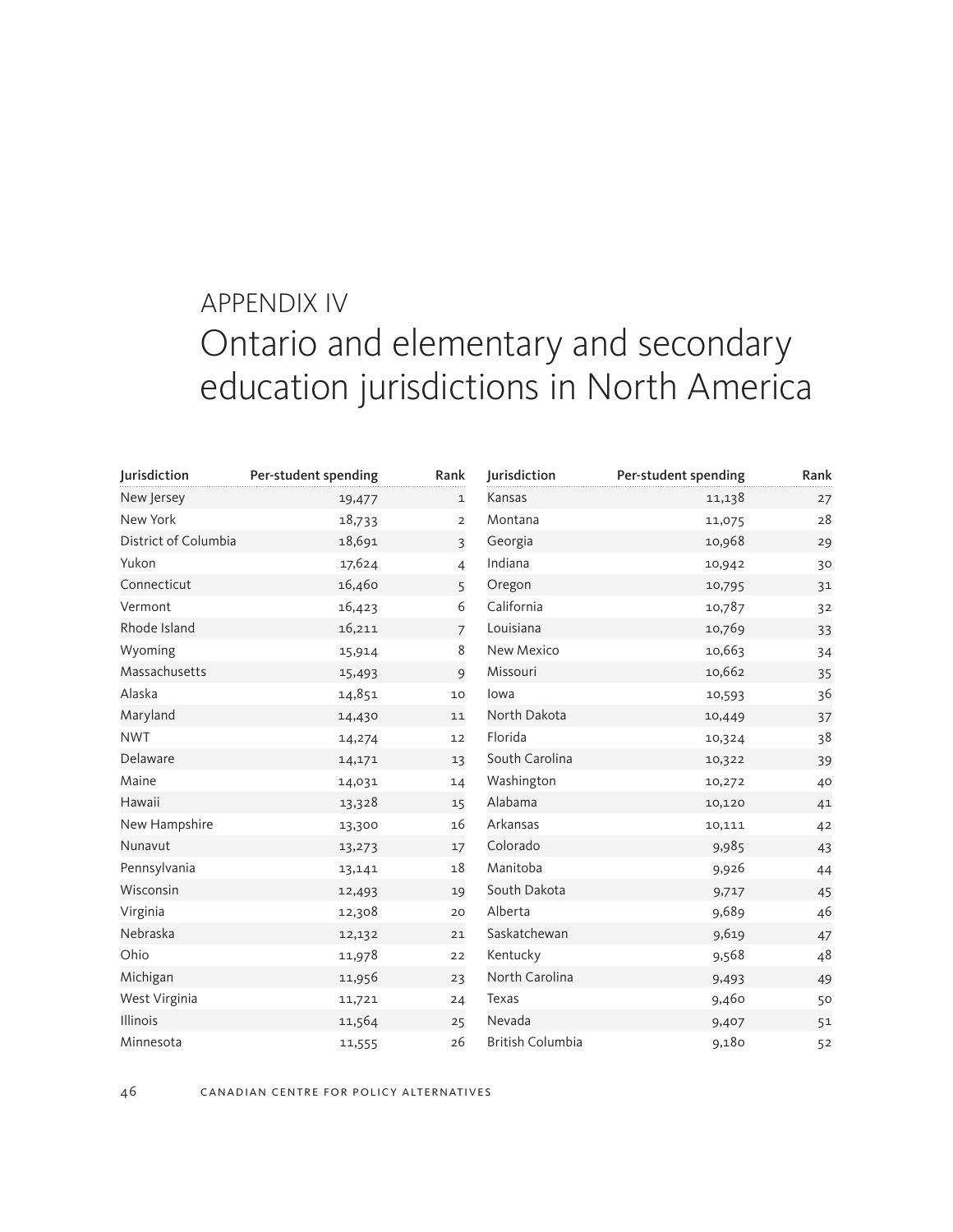| Jurisdiction     | Per-student spending | Rank |
|------------------|----------------------|------|
| Quebec           | 9,125                | 53   |
| <b>ONTARIO</b>   | 9,079                | 54   |
| Mississippi      | 8,988                | 55   |
| Oklahoma         | 8,953                | 56   |
| Nfld. & Labrador | 8,897                | 57   |
| Arizona          | 8,843                | 58   |

| Jurisdiction  | Per-student spending | Rank |
|---------------|----------------------|------|
| Nova Scotia   | 8,782                | 59   |
| Tennessee     | 8,591                | 60   |
| New Brunswick | 8,422                | 61   |
| PFI           | 8,121                | 62   |
| Idaho         | 8,011                | 63   |
| Utah          | 6,876                | 64   |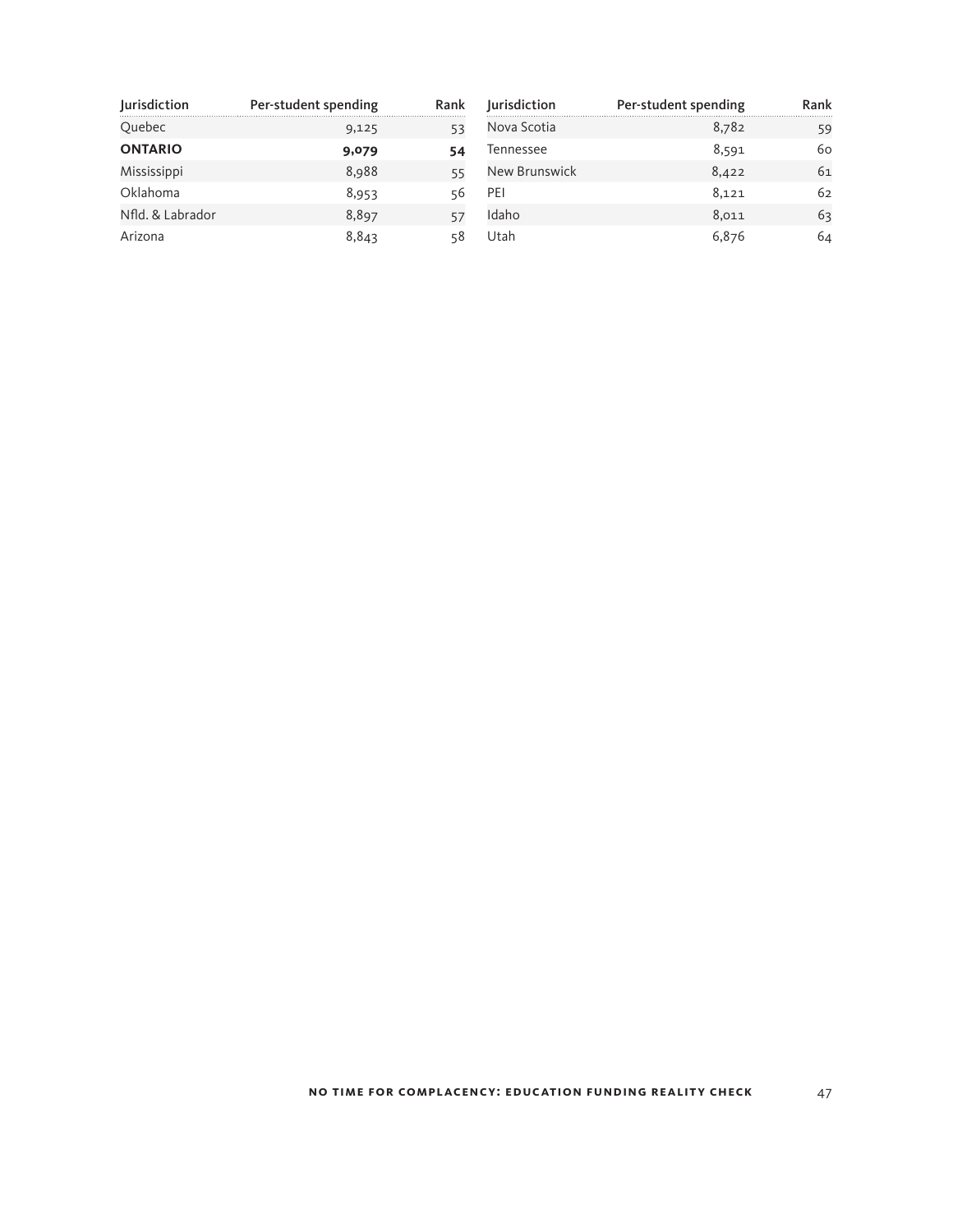### Notes

**1**  Data on school board funding and enrolment are drawn from the annual School Board Funding Projections and the Education Funding Technical Papers issued annual by the Ontario Ministry of Education. The author acknowledges with thanks the assistance of the Ministry in providing an electronic copy in spreadsheet form of the 2009-10 Funding Projections. Other sources of data include the annual General Legislative Grant regulations under the Education Act and the annual Education Finance Information System (EFIS) reports filed by boards, aggregated by the Ministry of Education.

Education cost adjustments were made using Statistics Canada's Education Price Index for the period 1997 to the most recent year for which it was available—2003—updated to 2009–10 based on negotiated collective bargaining settlement increases and changes in the Consumer Price Index.

See Appendix I for a more detailed review of data sources and methods.

**2**  Expert Panel on Special Education Funding, Ontario Ministry of Education and Training, August 29, 1997, p.5.

**3**  Expert Panel on Special Education Funding, p.11. The Panel recommended a comprehensive study of actual expenditures on special education vs. provincial funding as a basis for determining the appropriate level of funding in the new formula. If that study was ever done, it was never released publicly.

**4**  Interestingly, the current funding level of \$2.2 billion translates back to 1997 funding of \$1.5 billion that corresponds to an excess over 1997 funding of 75%, close to the top end of the 23% to 75% range identified in the Expert Panel's sample.

**5**  Learning Opportunities Grant: Panel Report to the Minister of Education and Training, Ontario Ministry of Education and Training, August 29, 1997, p.2 (LOG p.2)

**6**  Investing in Public Education: Advancing the Goal of Continuous Improvement in Student Achievement, Report of the Education Equality Task Force, Ministry of Education, Ontario, December 2002, recommendation # 5

**7**  People for Education, The Annual Report on Ontario's Schools 2008, p. 20

**8**  Note that these numbers are based on preliminary EFIS data for 2008–09 and do not include data for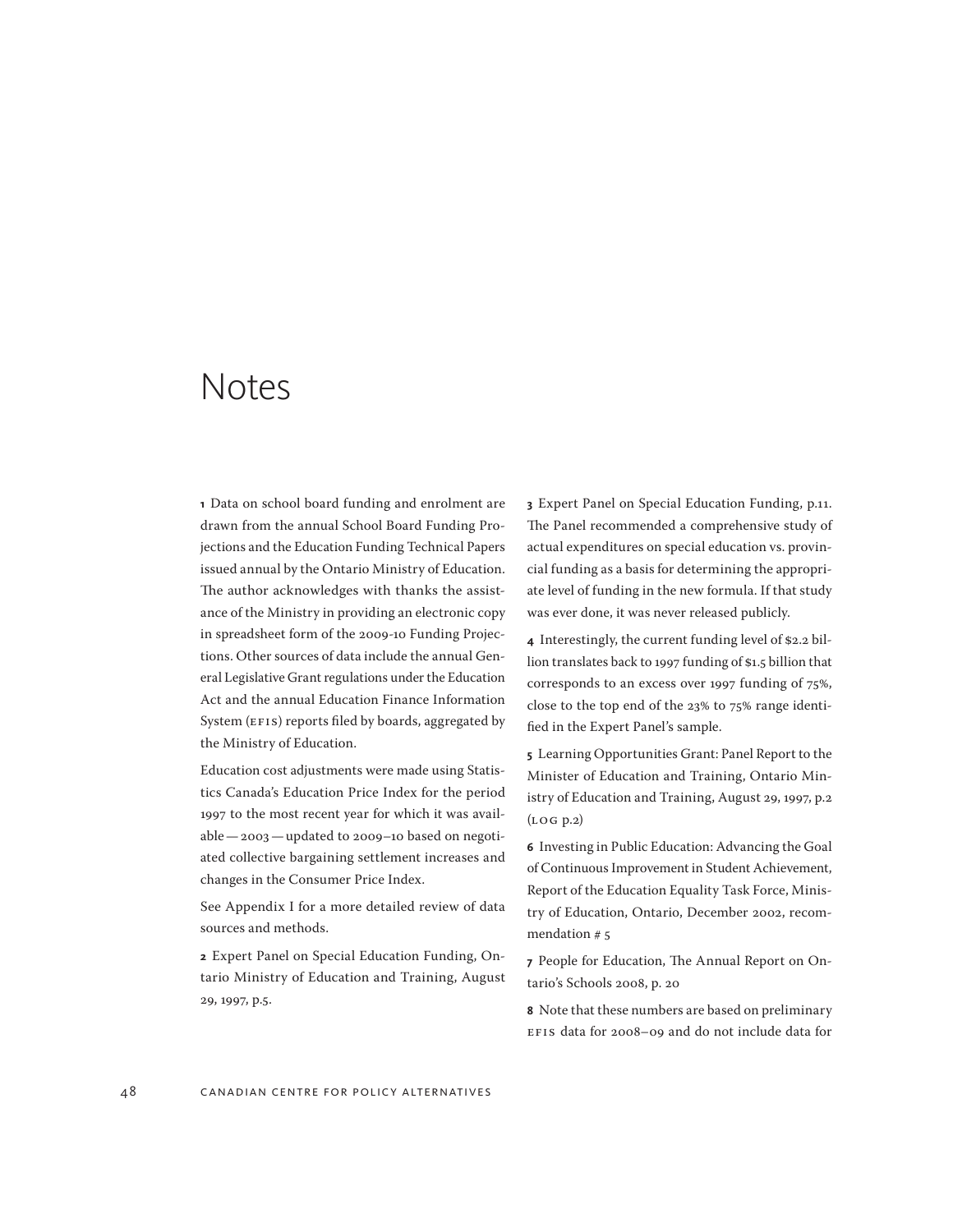the Toronto District School Board, by far the largest recipient of ESL funding under the formula. The TDSB's allocation for ESL is 34% of the total allocation for ESL / PDF province-wide.

**9**  See the chapters on local government finance in "Fair Taxation in a Changing World", the report of the Ontario Fair Tax Commission, University of Toronto Press, 1993 and the report of the Property Tax Working Group of the Ontario Fair Tax Commission, 1992 for a discussion of this issue.

**10**  School-generated funds include parent fundraising, fees for materials, field trips and activities, net revenue from vending machines and cafeterias, funding from charitable organizations etc.

**11**  "Wanted: a Renewed Vision for Public Education", Annual Report on Ontario's Public Schools 2009, People for Education, 2009, p.9

**12**  People for Education, 2009, pp. 8–9

**13**  People for Education, 2009, p.9

**14**  Source: New York City Department of Education; Data About Schools; schools.nyc.gov To make the data comparable to Ontario's operating funding data, the New York City data exclude pension costs, which in Ontario are funded directly by the Provincial Government and debt service costs, which are accounted for as capital. New York City's debt service and pension costs come to a total of \$3.45 billion.

**15**  Data for the City of Toronto combine the funding and enrolment for the Toronto District School Board and the Toronto District Catholic School Board.

**16**  See Appendix II for the complete list. Enrolment and operating expenditure data were drawn from the respective national sources.

United States: "Revenues and Expenditures for Public Elementary and Secondary Education: School Year 2006–07 (Fiscal Year 2007)", National Center for Education Statistics, Institute of Education Sciences, U.S. Department of Education, February 2009 NCES Document 2009–337

Canada: Riley Brockington, "Summary Public School Indicators for the Provinces and Territories, 2000/2001 to 2006/2007", Research Paper, Culture Tourism and the Centre for Education Statistics, August 2009 Statistics Canada catalogue number 81–595-M—No. 078

U.S. dollars were converted into Canadian dollars using the OECD's purchasing power parity measure for 2006–7.

**17**  See detailed list in Appendix III

**18**  See Appendix IV for details